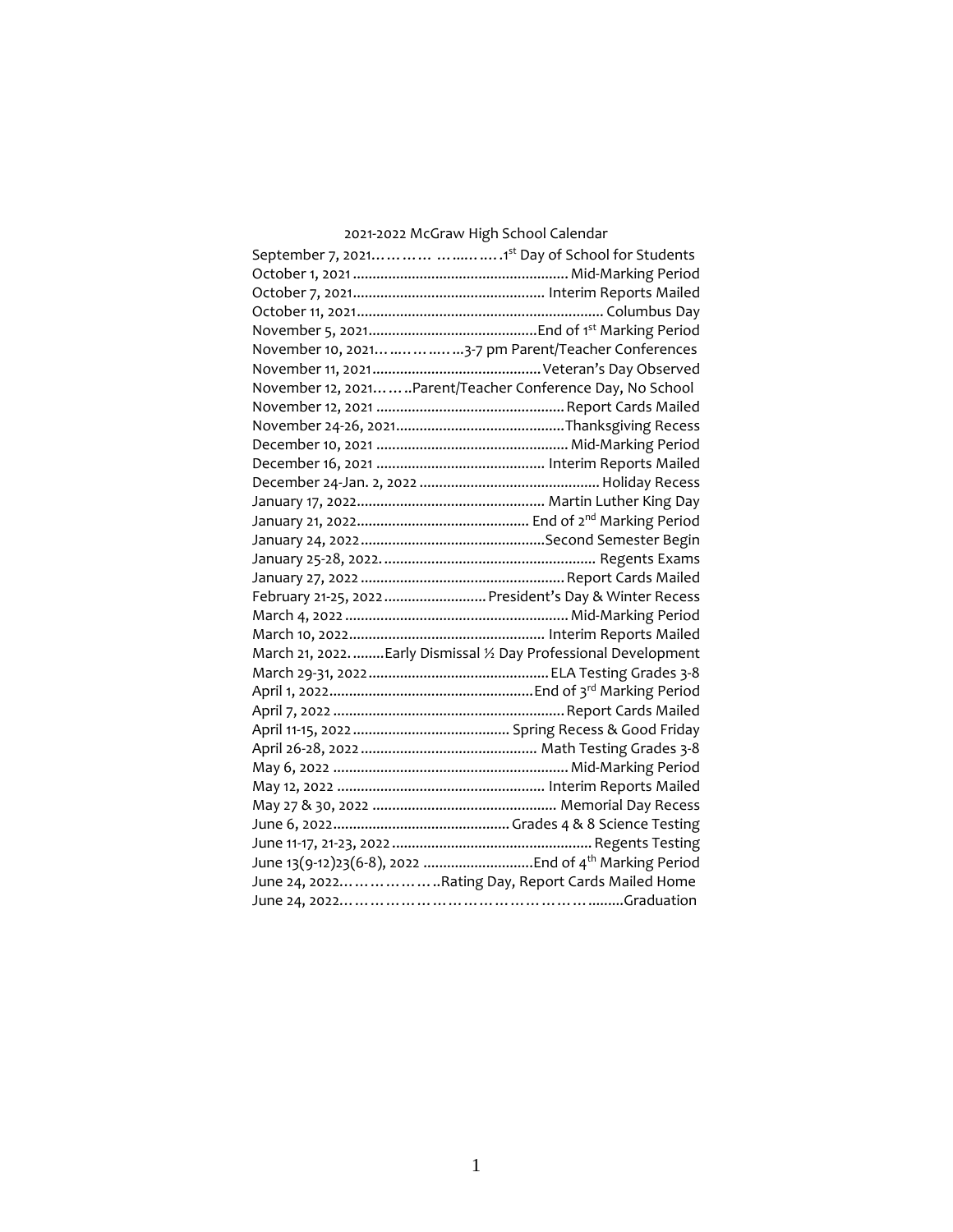| <b>Table of Contents</b>                                      | page(s) |
|---------------------------------------------------------------|---------|
|                                                               |         |
|                                                               |         |
|                                                               |         |
|                                                               |         |
|                                                               |         |
|                                                               |         |
|                                                               |         |
|                                                               |         |
|                                                               |         |
|                                                               |         |
|                                                               |         |
|                                                               |         |
|                                                               |         |
|                                                               |         |
|                                                               |         |
|                                                               |         |
| Extra-Curricular/Athletic Activities/Participation Code 19-24 |         |
|                                                               |         |
|                                                               |         |
|                                                               |         |
|                                                               |         |
|                                                               |         |
|                                                               |         |
|                                                               |         |
|                                                               |         |
|                                                               |         |
|                                                               |         |
| Parent's Bill of Rights For Data Privacy and Security51       |         |
|                                                               |         |
|                                                               |         |
|                                                               |         |
|                                                               |         |
|                                                               |         |
|                                                               |         |
|                                                               |         |
|                                                               |         |
|                                                               |         |
|                                                               |         |
|                                                               |         |
|                                                               |         |
|                                                               |         |
|                                                               |         |
|                                                               |         |
|                                                               |         |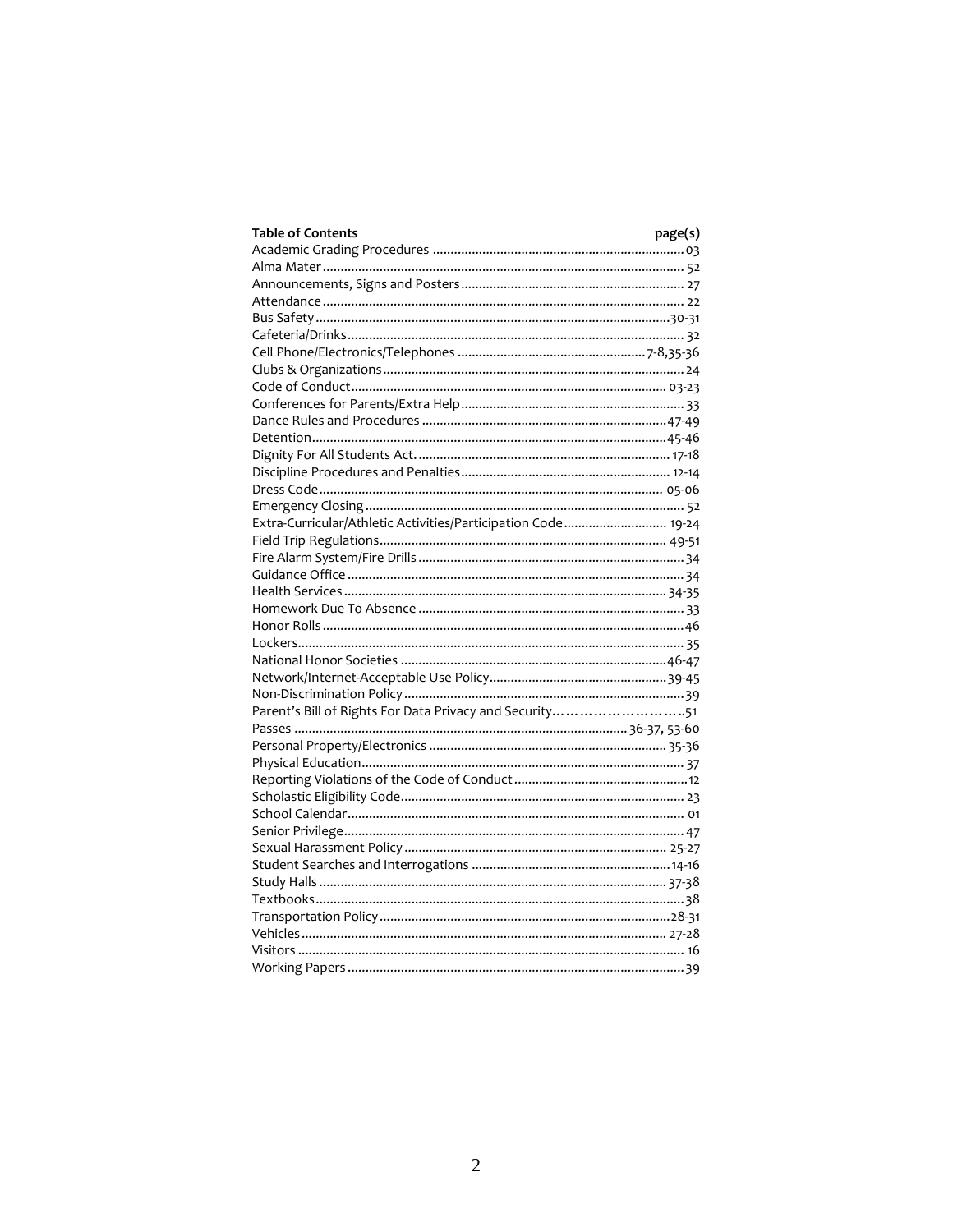#### **Student Handbook**

#### **Academic Grading Procedures**

The marking system is numerical, minimum passing grade is 65%. Report Cards are distributed after the close of the four marking periods. Each teacher will have an individual grading procedure for his/her classes. Students will be notified of the procedure during the first week of the school year. Class participation may be used to determine a portion of the grade and is based on participation in classroom discussions, contributions, note taking, preparedness and attendance. Plagiarism on any level may result in a failing grade. It is the student's responsibility to ensure that all exams and quizzes are taken in a timely fashion and that any missed exams and quizzes or labs are made up immediately. Incompletes will be given in extenuating circumstances only. Approval will be made by the building principal.

#### **Code of Conduct**

The McGraw District Board of Education ("Board) is committed to providing a safe and orderly learning environment where students may receive and McGraw Central School District personnel may deliver quality educational services without disruption or interference. Responsible behavior by students, teachers, other McGraw Central School District personnel, parents and other visitors is essential to achieving this goal.

McGraw Central School District has a long-standing set of expectations for conduct on school property and at its functions. These expectations are based on the principles of civility, mutual respect, citizenship, character, tolerance, honesty, integrity, and the belief in the educational goals of the organization. The Board recognizes the need to clearly define these expectations for acceptable conduct on McGraw Central School District property, identify the possible consequences of unacceptable behavior, and to ensure that discipline when necessary is administered promptly and fairly. To this end, the Board adopts this Code of Conduct ("code").

Unless otherwise indicated, this code applies to all students, school personnel, parents and visitors when on McGraw Central School District property, when attending a McGraw Central School District function, or (in the case of extracurricular participants), any time or any day.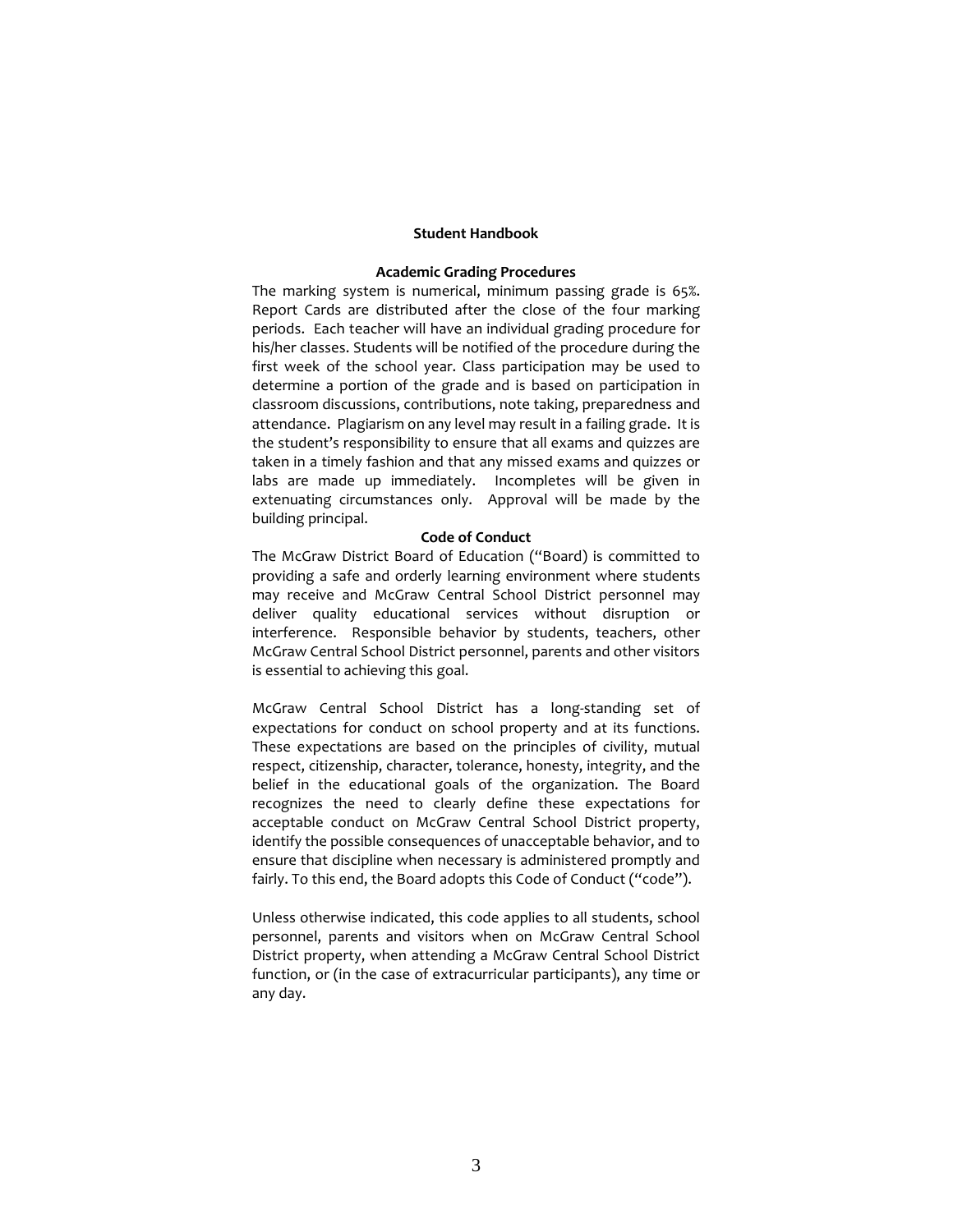*The following is an abridged version of the McGraw Central School Code of Conduct. If you would like a copy of the policy in its entirety, please contact the Middle/High school main office.*

# **Student Rights and Responsibilities**

# **A. Rights**

- 1. Students have the right to pursue an education in an atmosphere that is safe and conducive to learning.
- 2. Students have the right to enroll in any available program of study, which best meets their needs and abilities as per the established criteria.
- 3. Students have the right to be respected on the merits of their attributes as individuals.
- 4. Students have the right to procedural due process guaranteed by the United States Constitution and New York Education Law prior to disciplinary action taken against them.
- 5. Students have the right to freedom of speech and expression, which does not interfere with the educational process or infringe upon the rights of others.
- 6. Students have the right to freedom from discrimination relative to participation in curriculum offerings, athletics and extra-curricular activities.
- **B. Responsibilities**
- 1. Students will conduct themselves with respect toward self, fellow students, teachers and others.
- 2. Students will strive to reach their potential in all areas.
- 3. Students will follow the directions of faculty and administration at all times.
- 4. Students will fulfill all classroom obligations.
- 5. Students will show respect for school property and for the property of others.
- 6. Students will demonstrate good conduct and positive attitude at all times in all school activities.
- 7. Students will dress in an appropriate manner for school activities.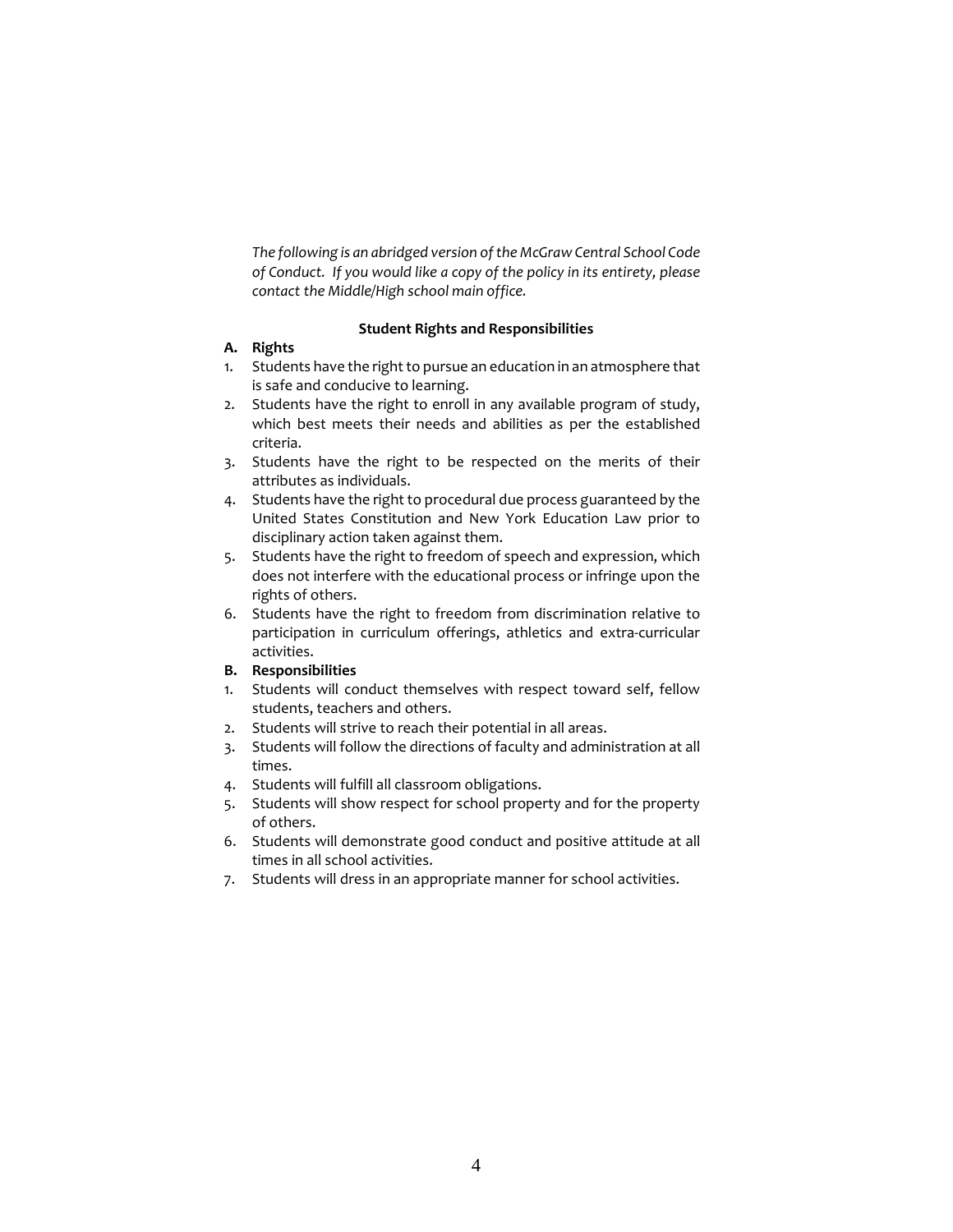### **Student Dress Code**

All students are required to give proper attention to personal cleanliness and to dress appropriately for McGraw Central School District programs and activities. Students and their parents have the primary responsibility for acceptable student dress and appearance. Teachers and all other McGraw Central School District personnel should reinforce acceptable attire, and help students develop an understanding of appropriate appearance in the educational setting.

### **A student's dress, grooming, and appearance shall:**

- 1. Be safe, appropriate for a healthy learning environment, modest, and not disrupt or interfere with the educational process. Pajamas and other common sleepwear are not appropriate.
- 2. Include a top (i.e. shirt, blouse, sweatshirt) and bottom (i.e. pants, shorts skirt) or a dress. All should be of a modest length and ensure undergarments are covered.
- 3. Exclude extremely brief, tight and see-through garments, such as tube tops, crop tops, muscle shirts, net tops, halter tops, narrow straps (that do not cover undergarments), plunging necklines (front and/or back) shirts, skirts, and shorts of an unacceptable length. Shirts must cover the midriff. Placement of decorative holes, rips or tears in clothing must not expose areas generally covered by undergarments.
- 4. Not contain offensive illustrations or promote disruptive or demoralizing values*.* It shall not include items that are vulgar, obscene, libelous, or that denigrate others on account of race, color, religion, ancestry, national origin, gender, sexual orientation, or disability.
- 5. Not promote and/or endorse the use of alcohol, tobacco, or illegal drugs and/or encourage other illegal or violent activities.
- 6. Exclude extremely bulky garments to prevent concealing of any item.
- 7. Include safe footwear at all times. Heeleys with wheels are not permitted in school buildings or on school grounds. Hover-boards are also prohibited in school buildings and on school grounds. Sports cleats may not be worn in the building at any time.
- 8. Not include the wearing of hats or sunglasses in the school building*,* except for a medical or religious purpose, or where it is part of a uniform. Hats and other head coverings are to be removed upon entering the building and placed in lockers until the end of the school day.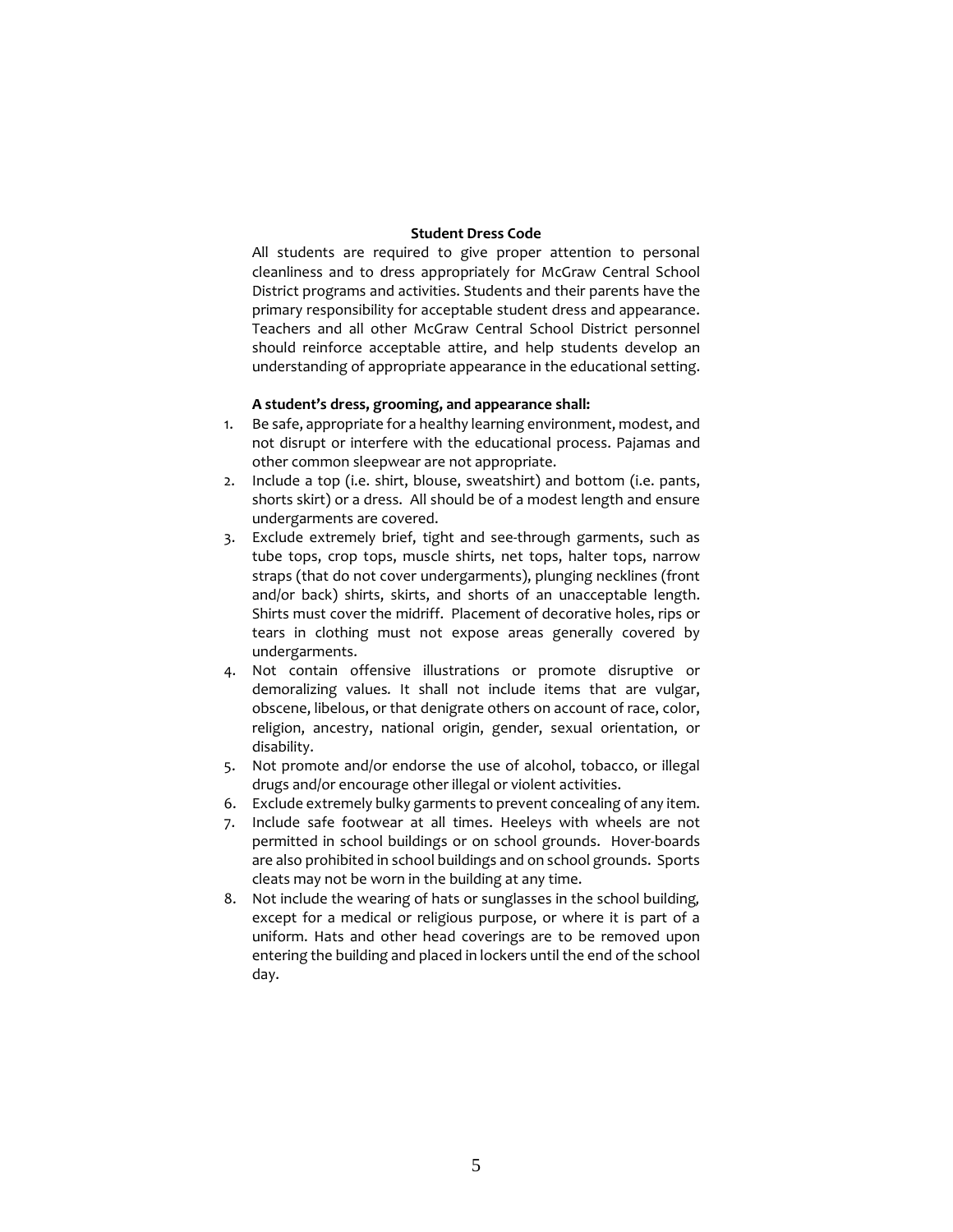Each building principal shall be responsible for informing staff, l students and their parents of the student dress code at the beginning of the academic year and at any time when revisions to the dress code are made during the academic year.

Any student who violates the student dress code shall be required to modify his or her appearance by removing the offending item and replacing it with an acceptable garment.

Repeat offenders will suffer more extreme penalties

### **Prohibited Student Conduct**

Students may be subject to disciplinary action from McGraw Central School District programs when they:

- A. **Engage in conduct that is disorderly.** Examples of disorderly conduct include but are not limited to:
- 1. Running in hallways.
- 2. Making unreasonable noise.
- 3. Using language or gestures that are profane, lewd, vulgar, or abusive.
- 4. Obstructing vehicular or pedestrian traffic.
- 5. Engaging in any willful act which disrupts the normal operation of the McGraw Central School District community.
- 6. Trespassing. Students are not permitted in any McGraw Central School District building, other than the one they regularly attend, without permission from the administrator in charge of the building.

# *Disciplinary action will be progressive. Penalties will range from:*

Verbal warning, Lunch Detention, After School Detention, In-School Suspension, Out of School Suspension (detentions/suspensions may vary from 1-5 days) Chronic or severe infractions may result in a referral to a Superintendent's Hearing which may result in an extended Out of School Suspension.

- B. **Engage in conduct that is insubordinate.** Examples of insubordinate conduct include but are not limited to:
- 1. Failing to comply with the lawful directions of teachers, McGraw Central School District administrators or other school employees in charge of students or otherwise demonstrating disrespect.
- 2. Lateness for, missing or leaving McGraw Central School District property without permission.
- 3. Skipping detention.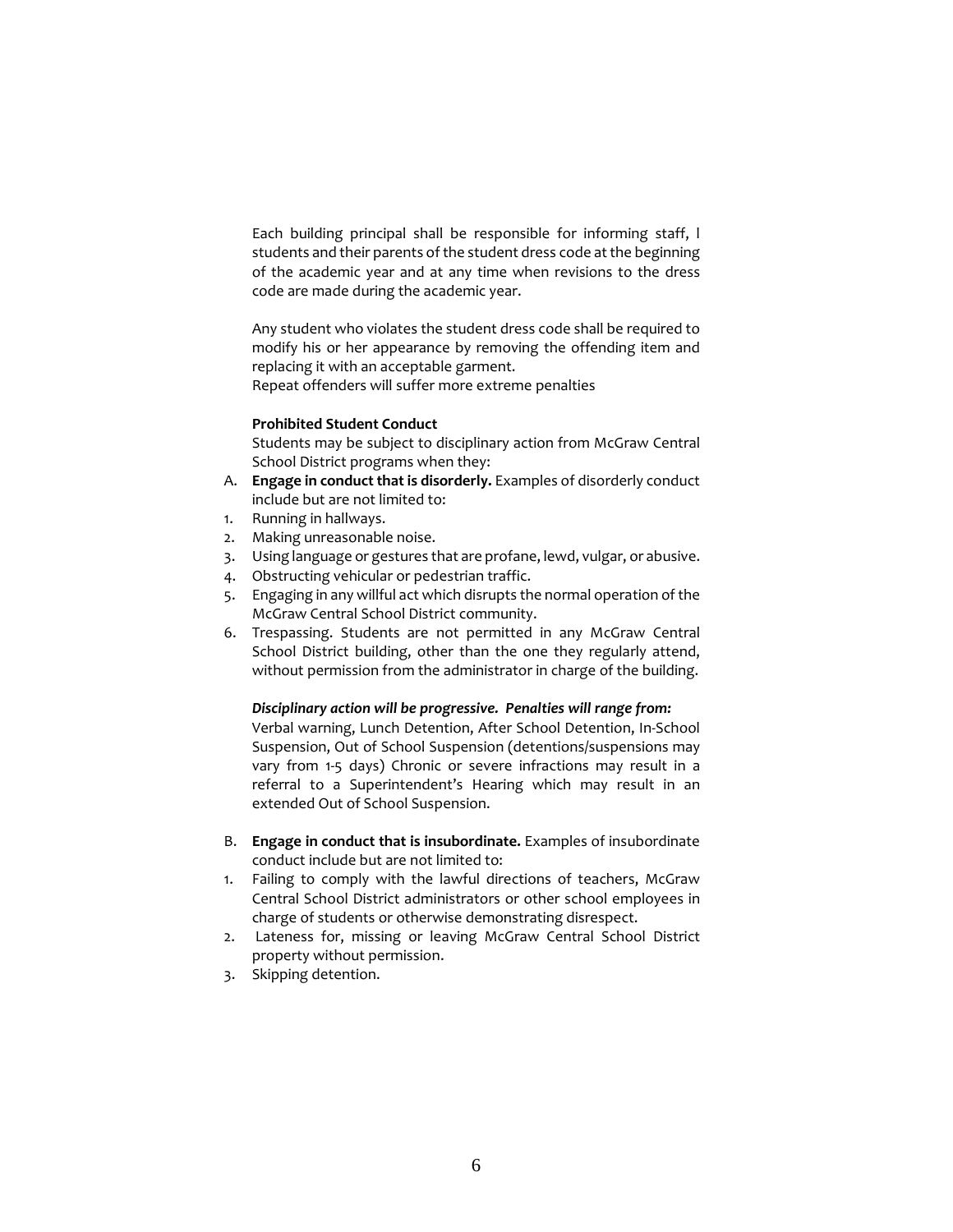*Disciplinary action will be progressive. Penalties will range from:*  Verbal warning, Lunch Detention, After School Detention, In-School Suspension, Out of School Suspension (detentions/suspensions may vary from 1-5 days) Chronic or severe infractions may result in a referral to a Superintendent's Hearing which may result in an extended Out of School Suspension.

- *C.* **Engage in conduct that is disruptive.** Examples of disruptive conduct include but **are not limited to:**
- 1. Failing to comply with the lawful directions of teachers, McGraw Central School District administrators or other McGraw Central School District personnel in charge of students.
- 2. Being late for school or class.
- 3. Being unprepared for class
- **4.** Use or display of electronic devices such as cell phone, CD player, headset, Palm pilot, PlayStation, DS, I-Pods, MP3 players and handheld games during school hours. Student possession of such items is strongly discouraged. The security of such electronic devices is the sole responsibility of the owner. *(An exception to this: Students will be allowed to text and/or listen to music during the 3-minute passing between classes, in the senior privilege area and/or during lunch periods as long as the volume is at a level that does not disturb others. (earphones must be used when listening to musiv) When walking in the hallway—only one earphone should be used for safety reasons.) Also at the discretion of the supervising staff member—music may be listened to during study halls—the volume must not disturb others and the student must be working on academics since study hall time is academic time.*

*Students are prohibited to use phones during classes unless the teacher has incorporated cell phone use into the lesson, i.e. calculator, research, etc.* 

*Offenses For Breaking Cell Phone Rules*

(Teachers and/or principal have the option of giving warnings when students are cooperative when asked to put an electronic device (i.e. cell phones, etc.) away or take it to the office to be locked up for the remainder of the day). Repeat offenders will have the following consequences.

*1 st Offense—Phone is brought to the main office by the student.*  Parents are required to pick up the phone in the main office. Student *and parent will have a conversation with the principal.*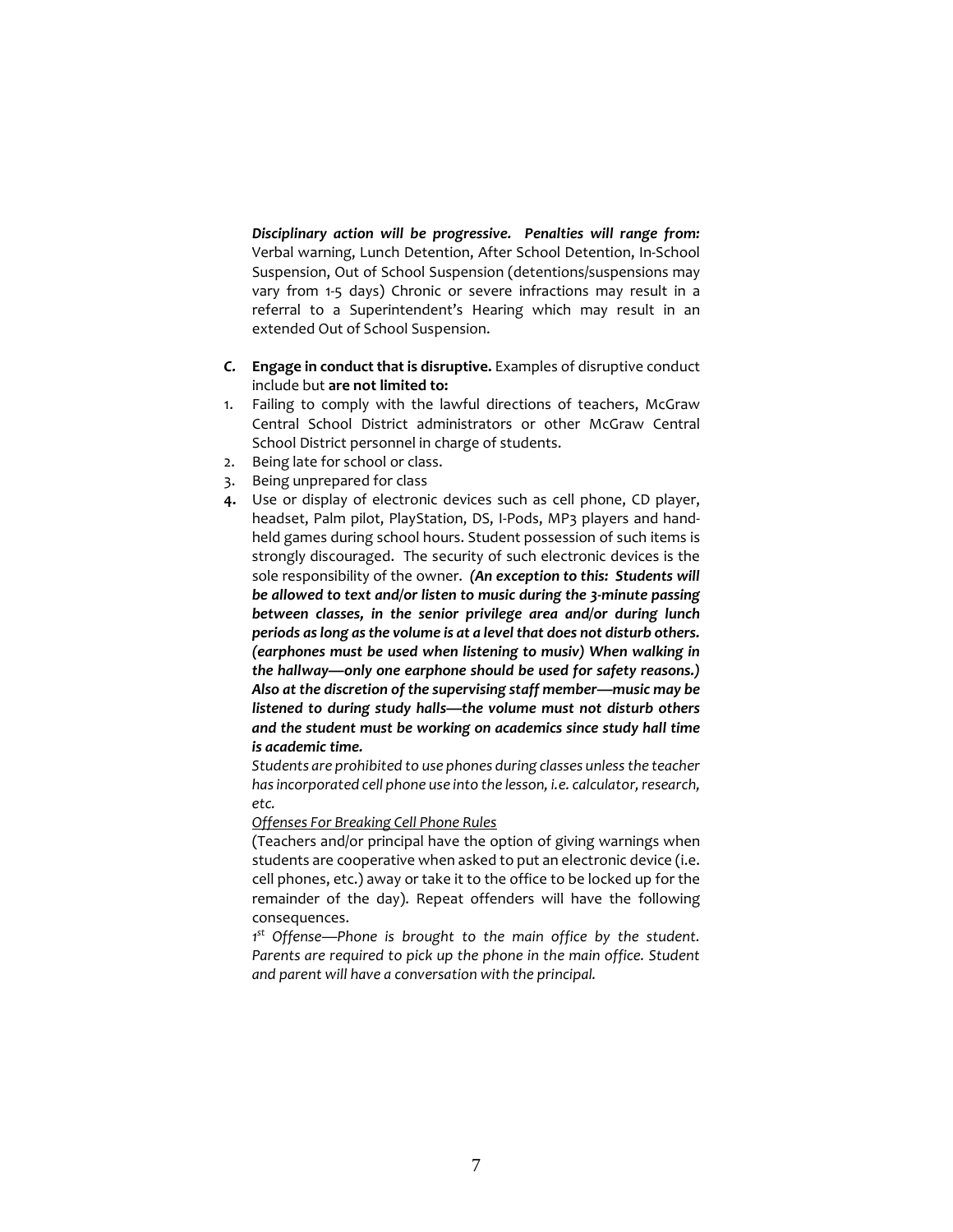*2nd Offense—Phone is brought to the main office by the student. Parents are required to pick up the phone in the main office. Student and parent will have a 2nd conversation with the principal and student will serve one day of 'In School Suspension".*

*Disciplinary action will be progressive. Penalties will range from:*  Verbal warning, Lunch Detention, After School Detention, In-School Suspension, Out of School Suspension—(detentions/suspensions may vary from 1-5 days) Chronic or severe infractions may result in a referral to a Superintendent's Hearing which may result in an extended Out of School Suspension.

- D. **Engage in conduct that is violent.** Examples of violent conduct include but are not limited to:
- 1. Committing or **threatening to commit** an act of violence (such as hitting, kicking, punching, biting, cutting, spitting, and scratching) upon oneself, a teacher, administrator or other McGraw Central School District employee, another student, or any other person lawfully on McGraw Central School District property.
- 2. Possessing a weapon. It shall be unlawful for any person to knowingly possess any air-gun, spring-gun or other instrument or any item deemed to be a weapon in which the propelling force is a spring, air, piston or CO2 cartridge upon school grounds or in any District building without the express written authorization of the Superintendent or his/her designee. Any written permission shall be given to a particular individual in relation to a specified weapon. The grant of such permission shall include the serial number of the weapon and shall be for a fixed period of time, which shall not exceed a school year. Additionally, the possession of any weapon, as defined in the New York State Penal Code, on school property or in school buildings is prohibited, except by law enforcement personnel or upon written authorization of the Superintendent/designee. Unlawful possession of a weapon upon school grounds may be a violation of the New York State Penal Law and is a violation of School District policy. (Penal Law Sections 265.01-265.06)
- 3. Displaying what appears to be a weapon.
- 4. Threatening to use any weapon.
- 5. Intentionally damaging or destroying the personal property of a teacher, administrator, other district employee or any person lawfully on McGraw Central School District property, including graffiti or arson.
- 6. Intentionally damaging or destroying school district property.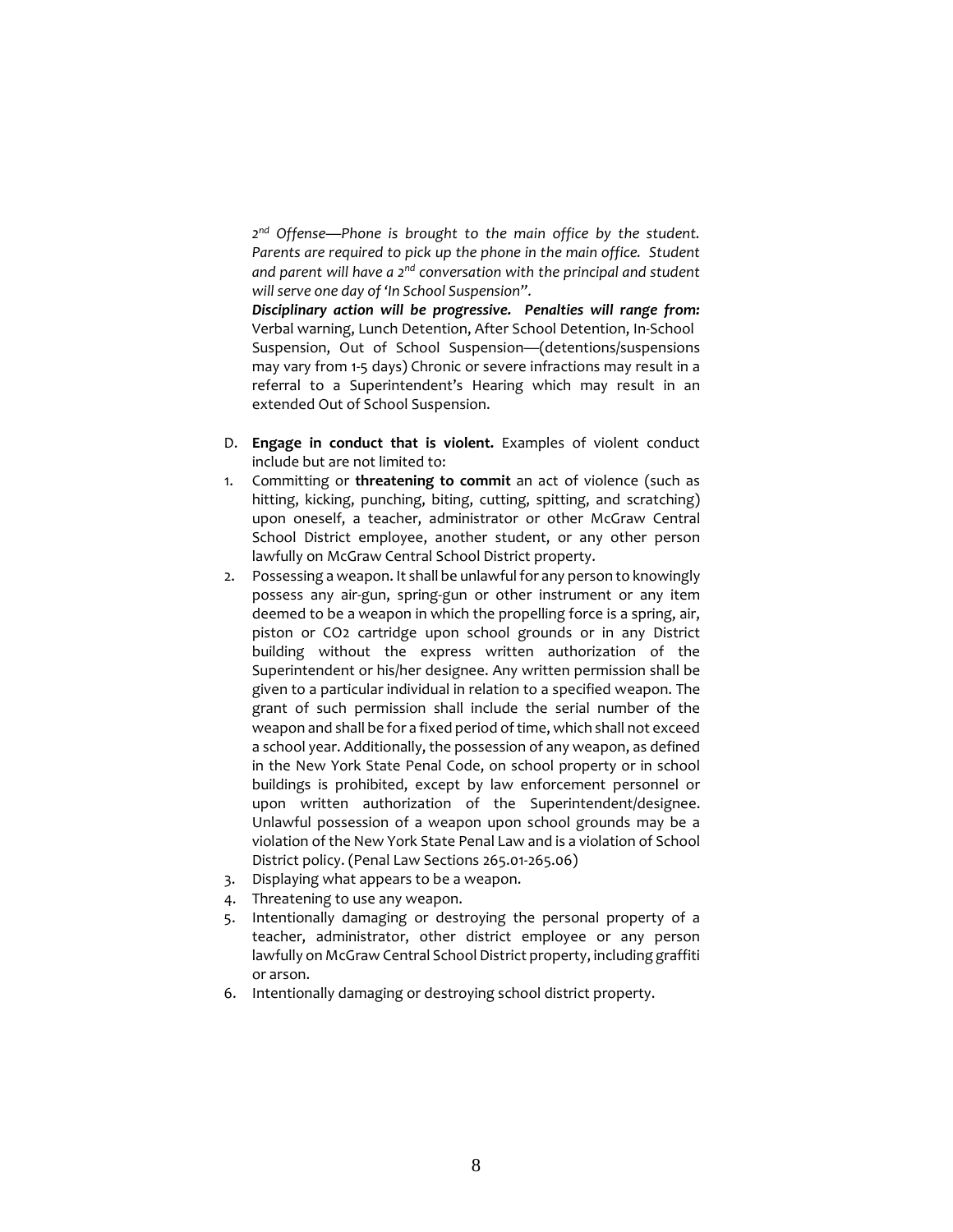*Disciplinary action will be progressive. Penalties will range from:* In-School Suspension, Out of School Suspension—(detentions/ suspensions may vary from 1-5 days)Weapons, fighting or other violent infractions will follow S.A.V.E. legislation guidelines. Chronic or severe infractions may result in a referral to a Superintendent's Hearing which may result in an extended Out of School Suspension.

- E. **Engage in any conduct that endangers the safety, morals, health or welfare of others.** Examples of such conduct include but are not limited to:
- 1. Lying to McGraw Central School District personnel.
- 2. Stealing the property of other students, McGraw Central School District personnel or any other person lawfully on school property or attending a school function.
- 3. Acts of sexual harassment as defined in the McGraw Central School District sexual harassment policy.
- 4. Hazing or initiation into any teams or groups.
- 5. Acts of coercion, bullying and verbal or physical harassment of students, staff, and/or visitors.
- 6. Selling, using, or possessing obscene material.
- 7. The use or possession of a lighter or other incendiary devices.
- 8. Smoking or possession of a cigarette, e-cigarettes, vaping devices, i.e. juul, cigar, pipe or using chewing or smokeless tobacco.
- 9. The use, possession, sale, gift or consumption of any drug, inhalant, synthetic cannabinoids (incense, herbal mixtures, potpourri, etc.), controlled substance, alcoholic beverage or any instruments for the use of such items or being under the influence of either. "Illegal substances" include inhalants, marijuana, cocaine, LSD, PCP, amphetamines, heroin, steroids, look-alike drugs, and any substances commonly referred to as "designer drugs".
- 10. Inappropriate use of or sharing medication (over-the-counter drugs and/or prescription) or nutritional supplements. The nurse is prohibited by law from dispensing medicine except by a doctor's prescription and directions to the nurse. New York State Law requires all medicine must be locked in the health office. Students who need to have access to medication in school are to leave it with the school nurse. The medication must be brought to the school in the original container with the label intact and legible. The school nurse may administer the medication if the parent submits a written request accompanied by the physician's statement indicating the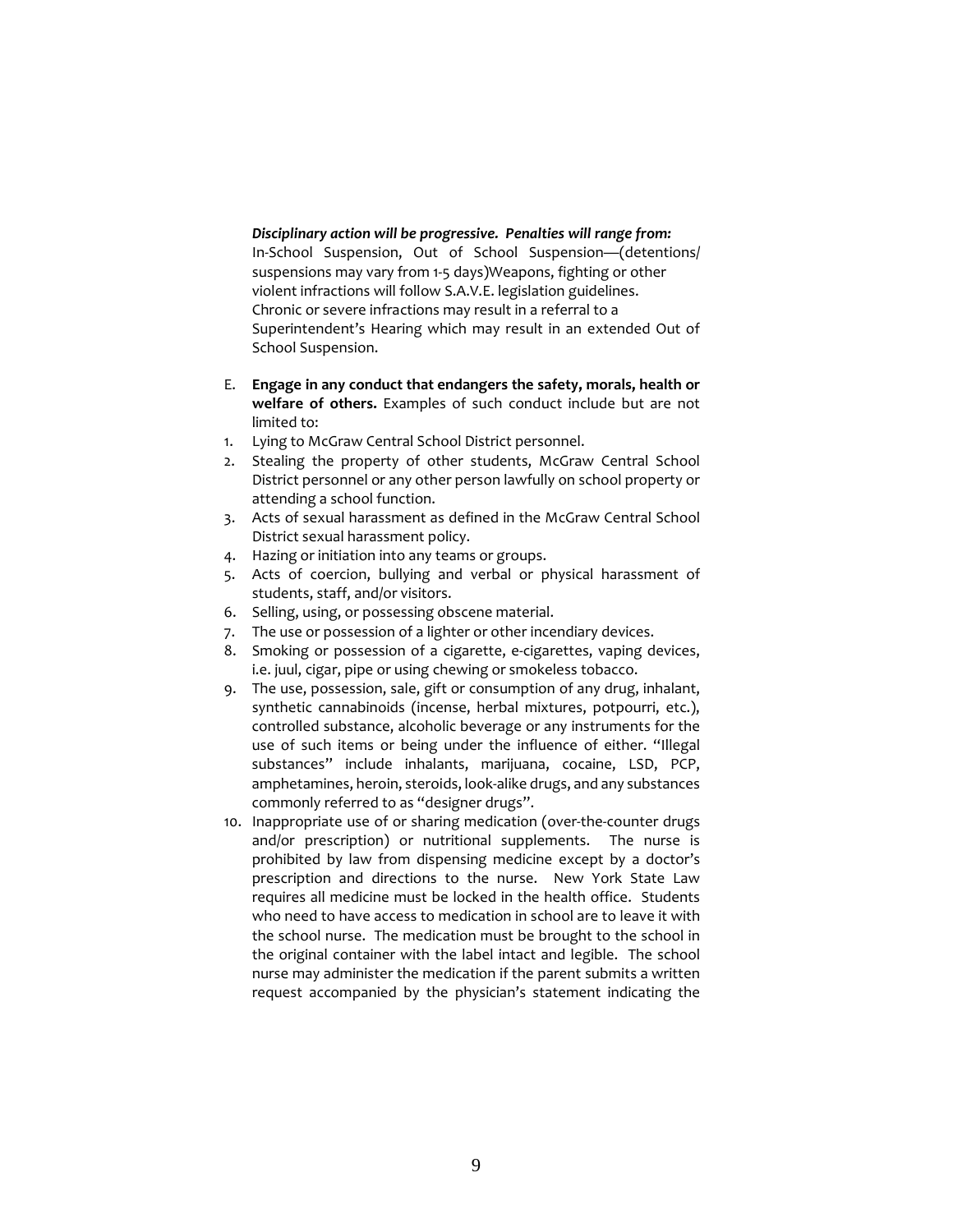frequency of the dosage. Students who are in the possession of medication, but have not followed the directions described above shall be warned for the first offense. For succeeding offenses s/he will be disciplined according to the Code of Conduct. Students who distribute such medication to others will be considered as distributing drugs illegally.

11. Acts of public displays of affection while on school property that are excessive and/or found to be offensive.

# *Disciplinary action will be progressive. Penalties will range from:*

Verbal warning, Lunch Detention, After School Detention, In-School Suspension, Out of School Suspension—(detentions/suspensions may vary from 1-5 days) Chronic or severe infractions may result in a referral to a Superintendent's Hearing which may result in an extended Out of School Suspension.

F. **Engage in misconduct while on a school bus.** It is crucial for students to behave appropriately while riding on McGraw Central School District buses, to ensure their safety and that of other passengers and to avoid distracting the bus driver. Students are required to conduct themselves on the bus in a manner consistent with established standards for classroom behavior. Excessive noise, pushing, shoving and fighting will not be tolerated. Students waiting for buses when not on school property are expected to conduct themselves in accordance with the McGraw Central School District code of conduct.

# **Since student behavior on the bus can affect the safety of all students riding and transportation is a privilege given to students, a specific progression of disciplinary action has been set:**

1<sup>st</sup> Bus Referral: After School Detention 2<sup>nd</sup> Bus Referral: Three Day Bus Suspension 3rd Bus Referral: Five Day Bus Suspension 4th Bus Referral: 30 Day Bus Suspension

#### **G. Cell Phone Use While on School Transportation**

The following guidelines will be implemented on school transportation:

- Cell phones should be kept in the owners backpack or pocket when not in use and not shared with other students
- Cell phones MUST not be in use when walking to and/or from the bus for safety reasons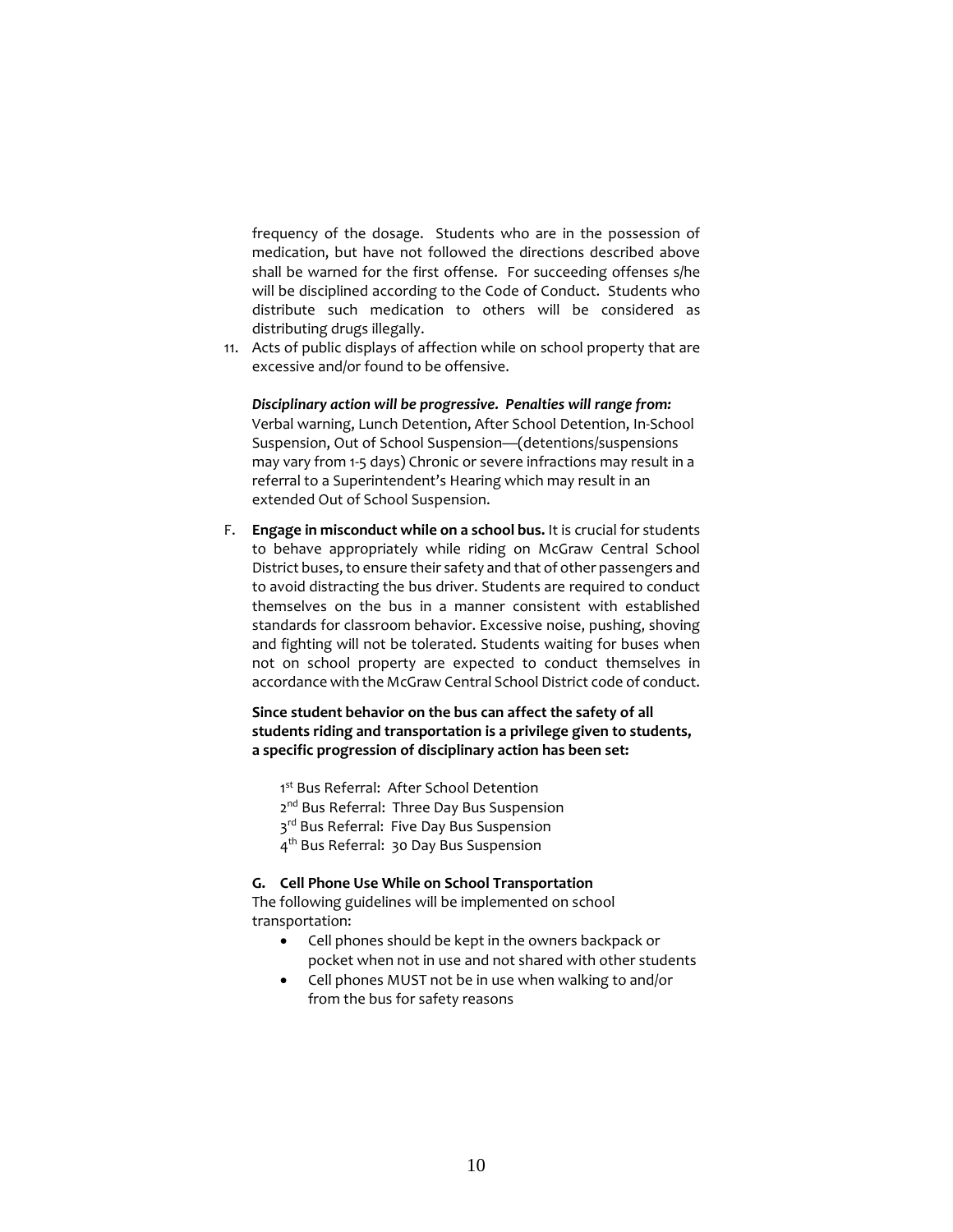- No photos, videos, or calls while en-route due to privacy laws. Texting, games, watching videos and listening to music will be allowed as long as it is not causing a disruption or at a volume that would disturb others.
- Headphones (with only one ear covered, so student can still hear directions from the bus driver) may be used to listen to music, play games or watch videos—the volume must be as such to not disturb others
- Any inappropriate use and or content will be deemed as a violation, resulting in confiscation

*Drivers have the option of giving a warning for first time offenders if a student is cooperative and puts the device away when asked.* **1 st Offense**: the cell phone will be confiscated until the end of the bus ride and returned to the student

**2nd Offense**: the cell phone will be confiscated and given to the Building principal at the end of the bus trip to be placed in the school safe until the parent/guardian is able to come to the school and pick it up; the driver or transportation supervisor will contact the parent/guardian to explain why the phone was confiscated and the safety issues violated. An after school detention will be assigned.

**3rd Offense**: the cell phone will be confiscated and it will again be placed in the safe at the end of the bus ride until a parent/guardian comes to pick it up and the student will also be assigned a day of inschool suspension, it may result in a loss of bus riding privileges.

- H. **Engage in any form of academic misconduct.** Examples of academic misconduct include but are not limited to:
- 1. Plagiarism.
- 2. Cheating.
- 3. Altering a grade, or other student record, on paper or in electronic form.

# *Disciplinary action will be progressive. Penalties will range from:*

Verbal warning, Lunch Detention, After School Detention, In-School Suspension, Out of School Suspension—(detentions/suspensions may vary from 1-5 days) Chronic or severe infractions may result in a referral to a Superintendent's Hearing which may result in an extended Out of School Suspension.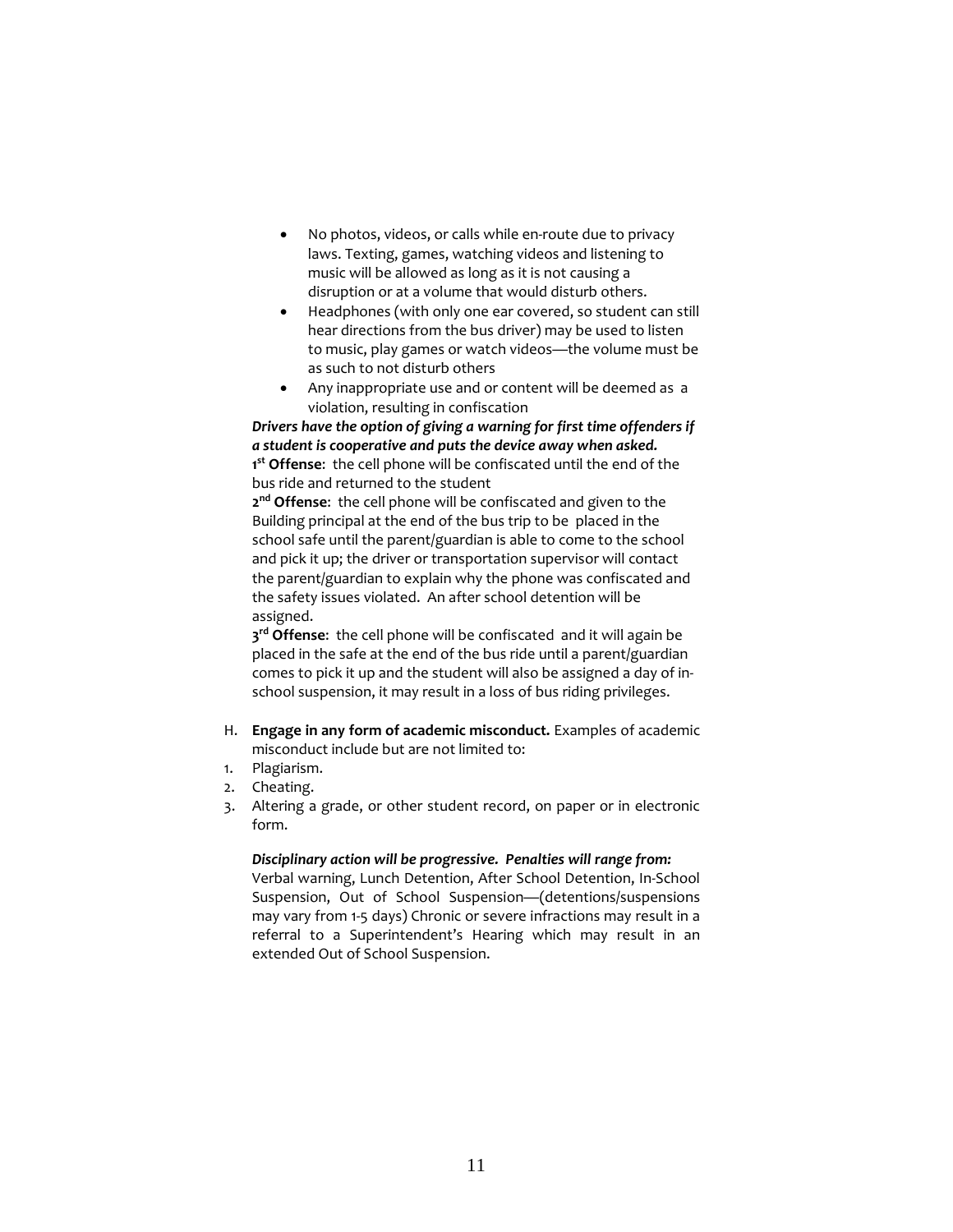- I. **Engage in illegal or reckless vehicular practices.** Examples include but are not limited to:
- 1. Speeding.
- 2. Reckless behavior while driving or riding.
- 3. Passing a stopped school bus with red lights flashing.

# *Disciplinary action will be progressive. Penalties will range from:*

Verbal warning, Lunch Detention, After School Detention, In-School Suspension, Out of School Suspension—(detentions/suspensions may vary from 1-5 days). Loss of driving privileges on school grounds may occur at any time. Local police authorities will be contacted for situations requiring their assistance. Chronic or severe infractions may result in a referral to a Superintendent's Hearing which may result in an extended Out of School Suspension.

# **Reporting Violations of the Code of Conduct**

Any student observing or having knowledge of a student possessing a weapon, alcohol or illegal substance or potential violent act on McGraw Central School District property or at a McGraw Central School District function shall report this information immediately. This shall be reported to a teacher, a McGraw Central School administrator, or a McGraw Central School District employee. Students withholding this information or providing misinformation will be held accountable for their actions. Any weapons, alcohol or illegal substances found shall be confiscated immediately, followed by notification of the parent of the student involved. Appropriate disciplinary action will be taken and a referral made for prosecution.

The building principal or program supervisor must notify the appropriate local law enforcement agency of those code violations that constitute a crime and substantially affect the order or security of a school as soon as practical, but in no event later than the close of business the day the principal learns of the violation. The notification may be made by telephone, followed by a letter mailed on the same day as the telephone call is made. The notification must identify the student(s) and explain the conduct that violated the code of conduct and constituted a crime.

# **Disciplinary Procedures and Penalties**

Students who are found to have violated the McGraw Central School District code of conduct may be subject to the following penalties,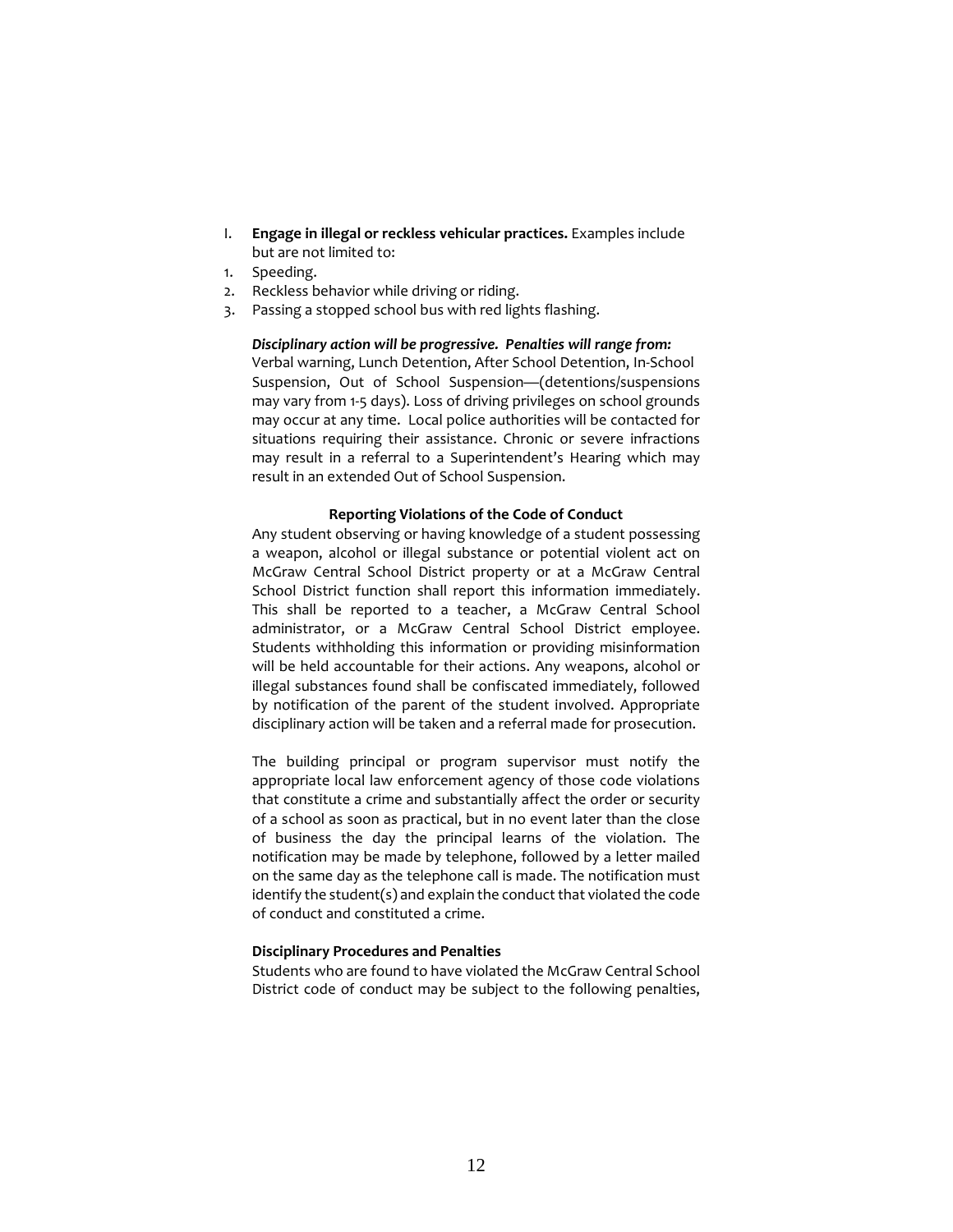either alone or in combination with one another. The school personnel identified after each penalty are authorized to impose that penalty, consistent with the student's right to due process.

# **A. Penalties**

- 1. Verbal warning any member of the McGraw Central School District staff
- 2. Written notification to parent bus driver, teacher, teacher aide, administrator, McGraw Central School District staff
- 3. Detention teachers, principal, superintendent
- 4. Suspension from transportation principal, superintendent
- 5. Short-term or long-term suspension or removal from social or extracurricular activities – principal, superintendent
- 6. Suspension of other privileges principal, superintendent
- 7. Supervised instruction principal, superintendent
- 8. Removal from classroom teachers, principal, superintendent
- 9. Short-term (five days or less) suspension from school principal, superintendent, board of education
- 10. Long-term (more than five days) suspension from school, superintendent, board of education
- 11. Permanent suspension from school superintendent, board of education.

# B. **Procedures**

- 1. Detention: Detention will be imposed as a penalty only after the students' parent has been notified of the penalty and the student has appropriate transportation home following detention.
- 2. Suspension from transportation: Students who become a serious disciplinary problem may have their riding privileges suspended by the building principal or designated administrator. In such cases, the student's parent will become responsible for seeing that his or her child gets to and from school safely.
- 3. Suspension from extra-curricular and athletic activities and other privileges: A student subjected to a suspension from extra-curricular activities or other privileges is not entitled to a full hearing pursuant to Educational Law. However, the student and the student's parent or guardian will be provided with a reasonable opportunity for an informal conference with a MCS official to discuss the conduct and penalty involved.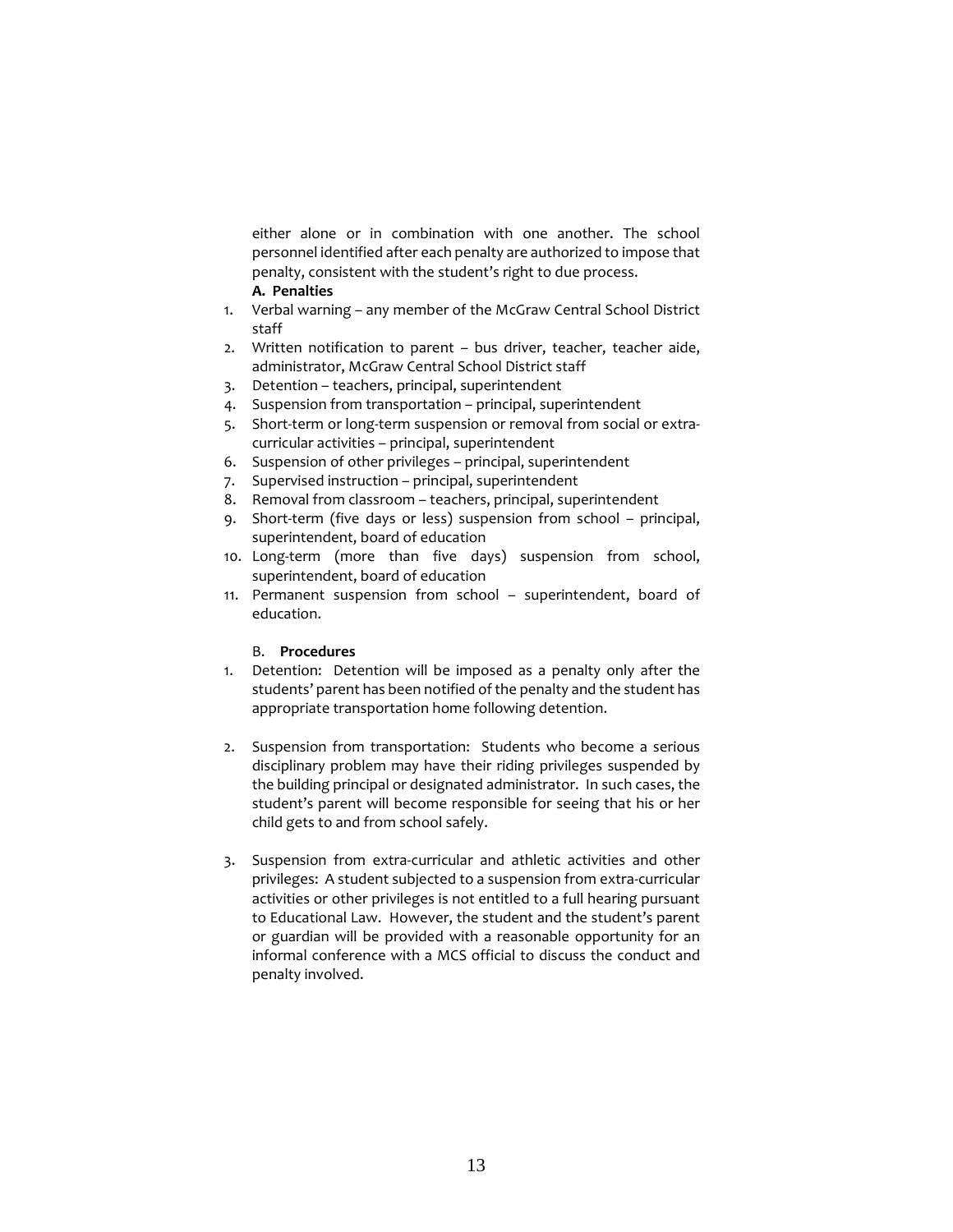- 4. In-School Suspension: A student subjected to an in-school suspension is not entitled to a full hearing pursuant to Education Law 3214. However, the student and the student's parent will be provided with a reasonable opportunity for an informal conference with a district official to discuss the conduct and the penalty involved. Students on in-school suspension will not be allowed to participate in school activities occurring during the regular school day, such as assemblies, pep rallies and field trips, or any after school activities until 8:00 a.m. of the following school day. When a student is on inschool suspension, parental phone contact will be made by a school district employee in a timely manner.
- 5. Teacher Removal of Disruptive Students: A disruptive student is defined as a student who, despite previous intervention strategies, has failed to comply with classroom expectations and interferes with classroom instruction and/or learning.
- 6. Suspension from school: Suspension from school is a severe penalty, which may be imposed upon students who are insubordinate, disorderly, violent or disruptive, or whose conduct otherwise endangers the safety, morals, health or welfare of others.

#### **Discipline of Students with Disabilities**

The Board of Education recognizes that it may be necessary to suspend, remove or otherwise discipline students with disabilities to address disruptive or problem behavior. The Board also recognizes that students with disabilities enjoy certain procedural protections whenever McGraw Central School District authorities intend to impose discipline upon them. The Board is committed to ensuring that the procedures followed for suspending, removing or otherwise disciplining students with disabilities are consistent with the procedural safeguards required by applicable laws and regulations

# **Student Searches and Interrogations**

The Board of Education is committed to ensuring an atmosphere on McGraw Central School District property and at McGraw Central School District functions that is safe and orderly. To achieve this kind of environment, any school official authorized to impose a disciplinary penalty on a student may question a student about an alleged violation of law or the district code of conduct.

Before searching a student's belongings, the authorized McGraw Central School District official should attempt to get the student to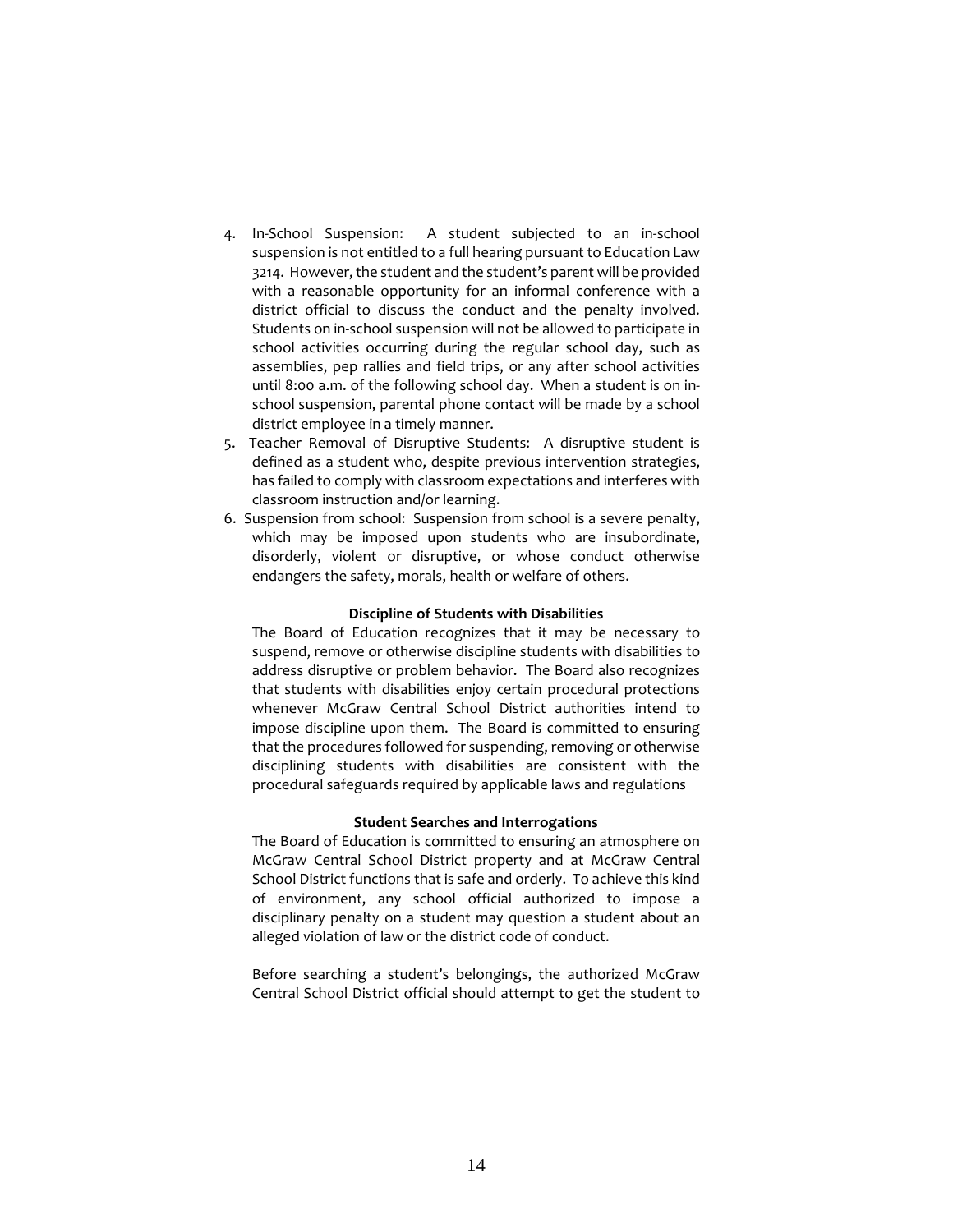admit that he or she possesses physical evidence that they violated the law or the district code or get the student to voluntarily consent to the search. Searches will be limited to the extent necessary to locate the evidence sought.

Whenever practicable, searches will be conducted in the privacy of administrative offices and students will be present when their possessions are searched.

A. Student Lockers, Desks and Other School Storage Places

The rules in this code of conduct regarding searches of student belongings do not apply to student lockers, desks and other school storage places. Students have no reasonable expectation of privacy with the respect to these places and McGraw Central School District officials retain complete control over them. This means that student lockers, desks and other McGraw Central District storage places may be subject to search at any time by McGraw Central School District officials, without prior notice to students and without their consent.

- B. Documentation of Searches The official performing the search shall be responsible for promptly recording the information. The administrator shall be responsible for the custody, control and disposition of any illegal or dangerous item taken from a student. The administrator shall retain control of the items, unless the items are turned over to the police.
- C. Police Involvement in Searches and Interrogations of Students McGraw Central School District officials are committed to cooperating with police officials and other law enforcement authorities to maintain a safe school environment. Police officials, however, have limited authority to interview or search students in McGraw Central School District buildings or at McGraw Central School District functions, or to use McGraw Central School District facilities in connection with police work. Police officials may enter McGraw Central School District property or a McGraw Central School District function to question or search a student or to conduct a formal investigation involving students only if they have:
	- 1. A search or arrest warrant

2. Probable cause to believe a crime has been committed on McGraw Central School District property or at a school function, or

3. Been invited by McGraw Central School District officials.

Before police officials are permitted to question or search any student, the administrator shall first notify the student's parent to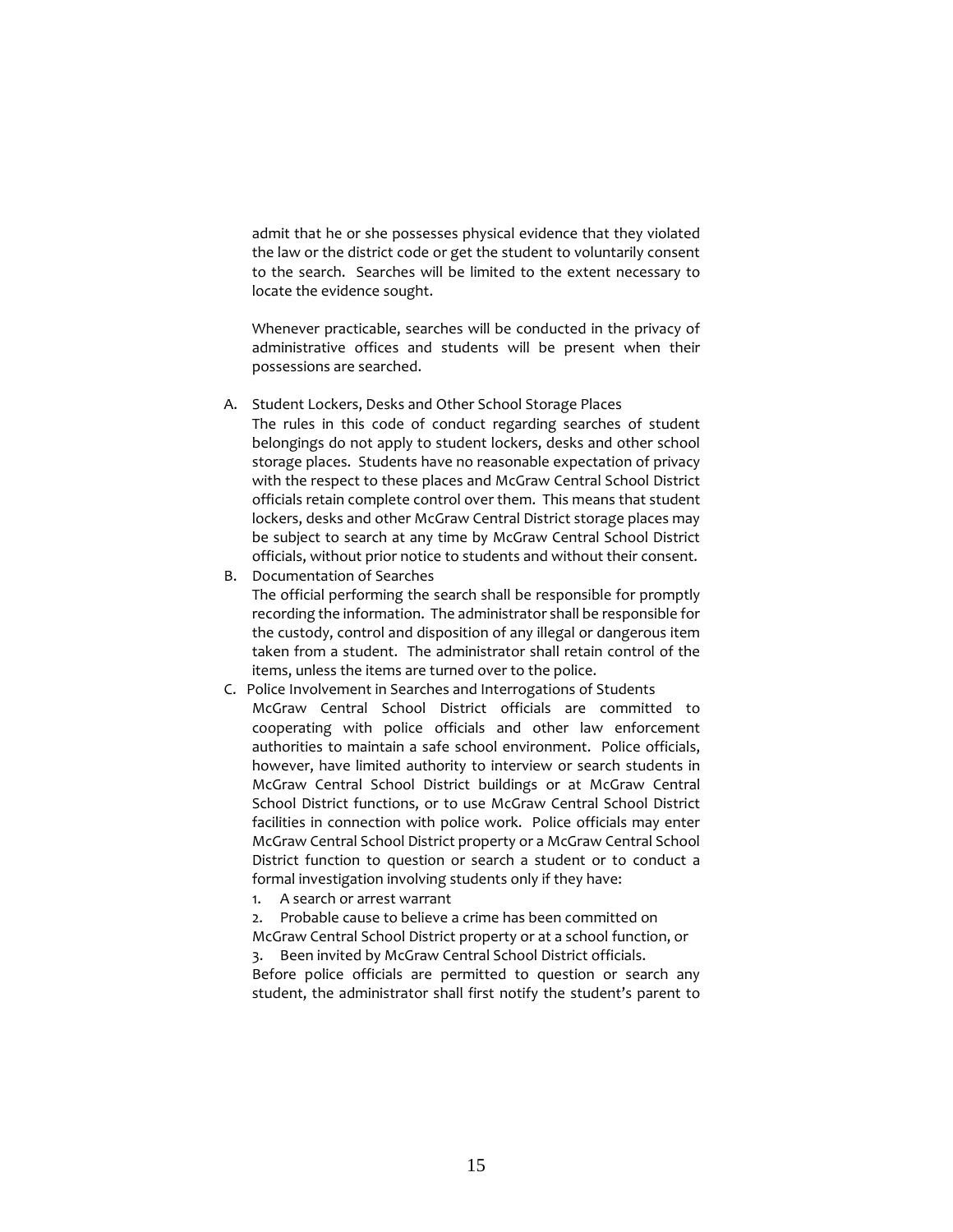give the parent the opportunity to be present during any police questioning or search. The principal or supervisor will also be present during the police questioning or search of a student on McGraw Central School District property or at a McGraw Central School District function. Students who are questioned by police officials on McGraw Central School District property or at a McGraw Central School District function will be afforded the same rights they have outside the school.

# **Visitors to the Schools**

The Board encourages parents and other district citizens to visit the district's schools and classrooms to observe the work of students, teachers and other staff. Since schools are a place of work and learning, however, certain limits must be set for such visits. The building principal is responsible for all persons in the building and on the grounds. For these reasons, the following rules apply to visitors to McGraw Central School District property:

- 1. Anyone who is not a regular staff member or student of the school or program will be considered a "visitor".
- 2. All visitors to the McGraw Central School District facility must report to the office of the building principal upon arrival at the school. There they will be required to sign the visitor's register and will be issued a visitor's identification badge, which must be worn at all times while in the school or on school grounds.
- 3. Visitors attending McGraw Central School District functions that are open to the public, such as parent-teacher organization meetings or public gatherings, are not required to register.
- 4. Parents/guardians and community members must make prior arrangements to:
	- meet with a teacher
	- visit a child's classroom on a special occasion
- 5. Parents are expected to make appointments to discuss individual matters with teachers.
- 6. Any unauthorized person on school property will be reported to the building principal. Unauthorized persons will be asked to leave. The police may be called if the situation so warrants.
- 7. All visitors are expected to abide by the rules for public conduct on McGraw Central School District property contained in this code of conduct.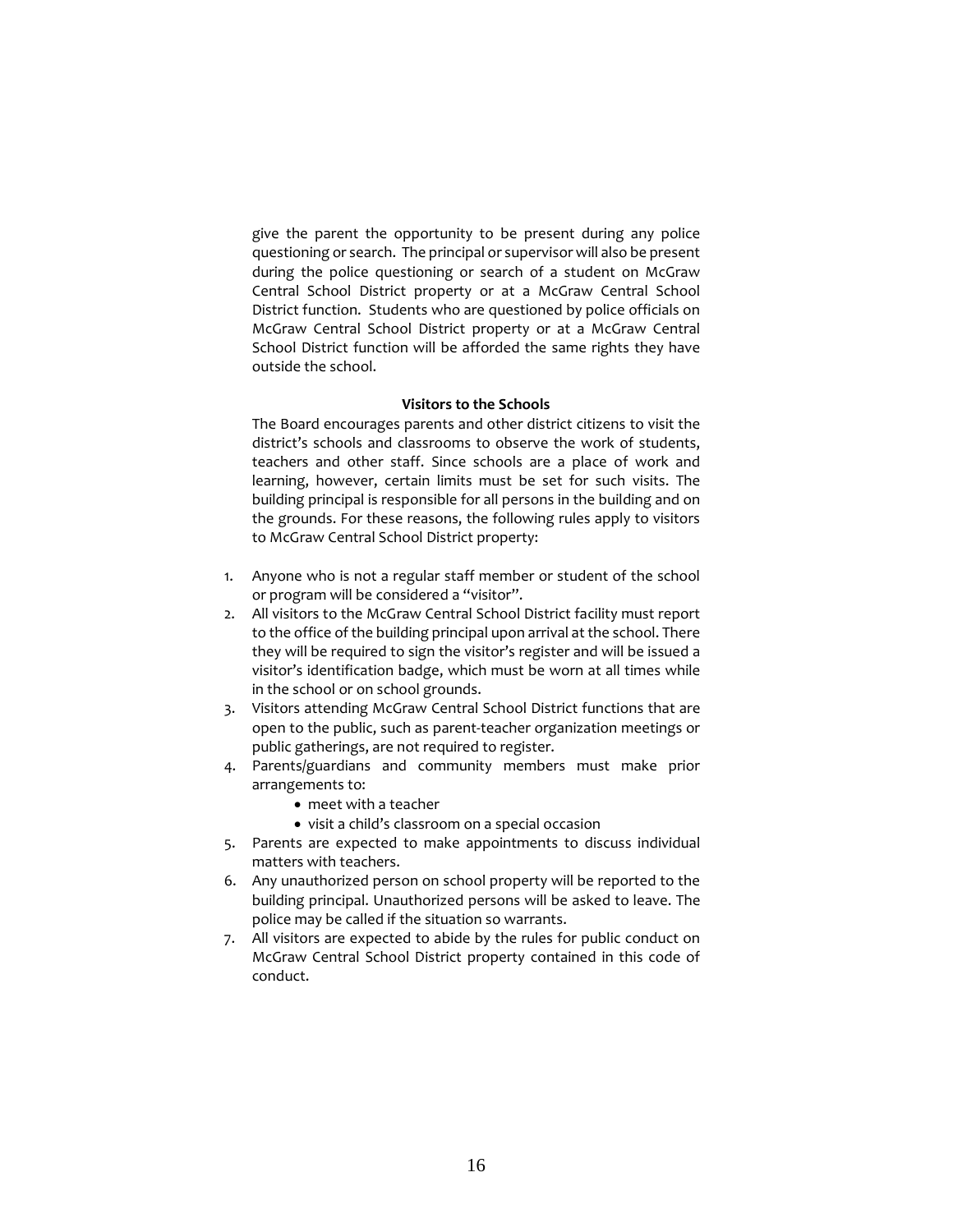# **Dignity for All Students Act—Effective July 1, 2012**

Intent: The Dignity for All Students Act amends Education Law to put in place procedures for the creation of school environments free of discrimination and harassment. This law is effective July 1, 2012.

Under the Dignity Act, there are currently 11 protected classes, groups, or characteristics. The Dignity Act prohibits any discrimination based on actual or perceived characteristics. Individuals in Public Schools in New York State are protected from discrimination, harassment and persecution on the basis of actual or perceived:

- Race
- Color
- Weight
- National Origin
- **Ethnic Group**
- Religion
- Religious Practice
- Sex
- Gender
- Sexual Orientation
- Disability

Protection is not limited to the groups or characteristics listed above. For example, individuals are protected if they are harassed because of their socioeconomic status even though "socioeconomic" is not explicitly listed. An individual harassed for their height in either direction or their accent or speech style would be considered protected even though "height" and "accent' are not explicitly listed. The intent of the Dignity Act is to protect ALL individuals in schools. **Definition:**

Harassment—The creation of a hostile environment by conduct or by verbal threats, intimidation, or abuse that has or would have the effect of unreasonably and substantially interfering with a student's educational performance, opportunities or benefits, or mental, emotional or physical well-being. It also includes conduct, verbal threats, intimidation or abuse that reasonably cause or would reasonably be expected to cause a student to fear for his or her physical safety.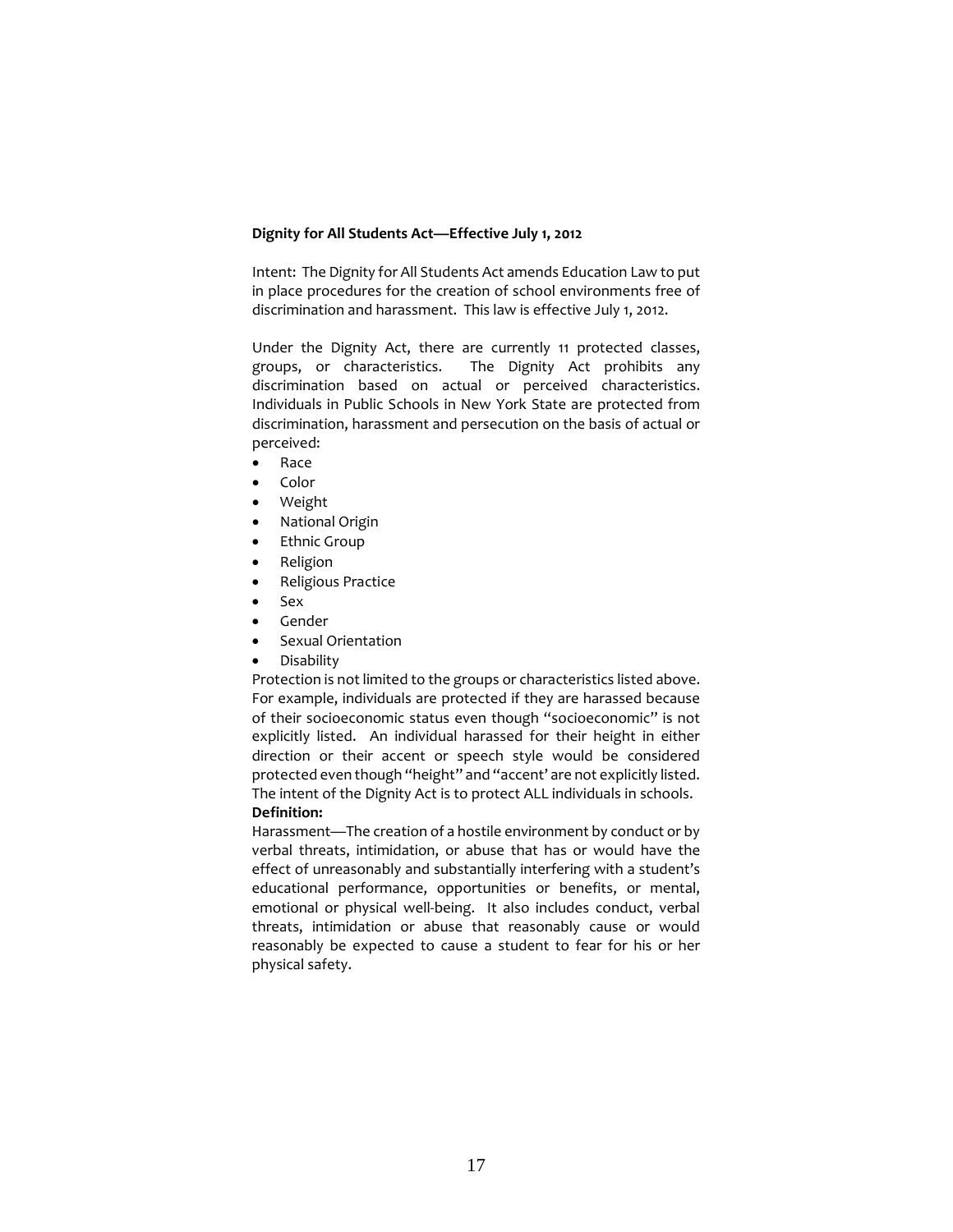**Prohibitions:** On school property and at school functions, the prohibits: Student harassment by school employees or students on school property or at a school function. This prohibition extends to cyberbullying: verbal or written threats through an internet service such as e-mail, chat room, discussion group, instant messaging, or social networking sites on or off school property. Student Discrimination by school employees or students based on a person's actual or perceived race, color, weight, national origin, ethnic group, religion, religious practice, disability, sexual orientation, gender, or sex.

#### **Reporting Discrimination or Harassment:**

Any person having reasonable cause to suspect that a student has been subjected to discrimination or harassment, who acts reasonably and in good faith in reporting such information or initiates informal or formal proceedings, has immunity from any civil liability that may arise. No school district or employee may take, request or cause retaliatory action against a person who, acting reasonably and in good faith makes a report or initiates informal or formal proceedings.

#### **Requirements Set for School District:**

Develop policies intended to create a school environment that is free from discrimination and harassment. Include in the school district's code of conduct an age-appropriate version of the policy, written in plain language. Develop guidelines to be used in school training programs to discourage discrimination or harassment. The guidelines must be designed to: Raise the awareness and sensitivity of school employees to potential discrimination or harassment. Enable employees to prevent and respond to discrimination or harassment. Support the development of nondiscriminatory instructional and counseling methods. At least one member of each school's staff must be trained to handle human relations in the areas in which discrimination and harassment are prohibited.

\*Bullying/Discipline rubrics for grades 6-12 are available in the Parent Handbook and the Code of Conduct.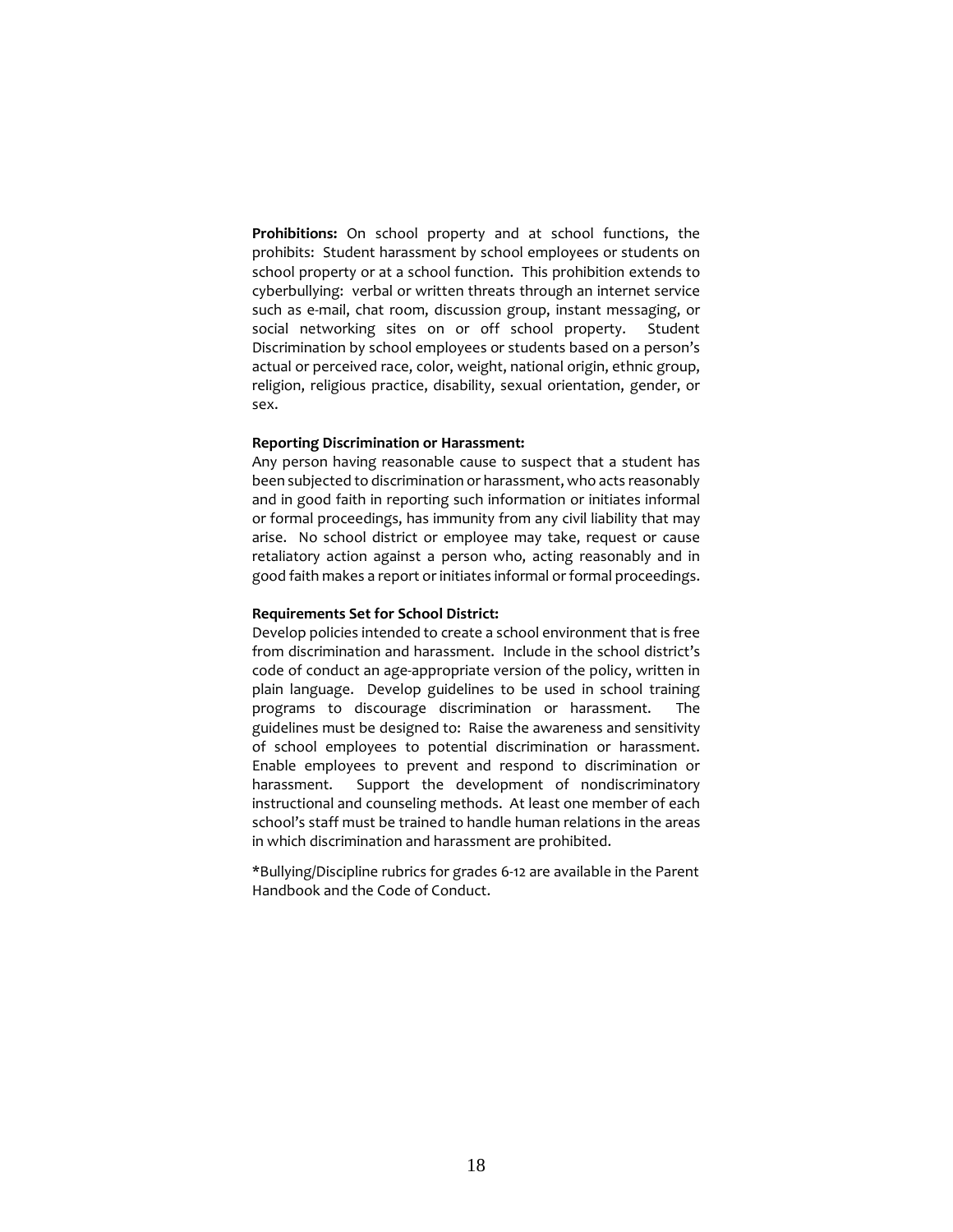# **ATHLETIC/EXTRACURRICULAR ACTIVITIES PARTICIPATION CODE**

Students are encouraged to participate in Athletic and Extracurricular activities at McGraw Jr.-Sr*.* High School. In order to participate in these activities, a student must be registered in the district. This Participation Code includes, but is not limited to, all clubs, activities, organizations, and athletics. It applies to all students, grades 6 through 12, and remains in effect for all 12 months of the year.

Students who participate in athletic and extracurricular activities should recognize that they have an obligation to themselves, their co-participants and the school community to strive for excellence. **Five overall expectations must guide student conduct and eligibility:**

- 1. Students will demonstrate respect and concern for the rights and feelings of others.
- 2. Students will behave in a manner, which reflects favorably on themselves, their family, classmates, school, and community.
- 3. Students will adhere to the District Code of Conduct.
- 4. Students will abide by the Athletic and Extracurricular Participation Code (see below)
- 5. Students must maintain Scholastic Eligibility (see below)

# **Participants will not:**

- Use, possess, or distribute tobacco products, e-cigarettes, vaping devices, alcoholic beverages, illegal substances, or drugs;
- Host or attend events where illegal distribution of alcohol, drugs, or other illegal substances is present;
- **Steal or damage school or personal property;**
- Exhibit personal misconduct, during or after school hours that could lead to the involvement of law enforcement agencies.
- **Enter inappropriate postings to the internet i.e. Facebook,** Tik Tok, Instagram, YouTube, SnapChat, Etc. accounts such as reference to drugs, alcohol, illicit and violent behavior, inappropriate pictures, videos, bullying, etc. This also includes the use of texting and/or all other types of social media.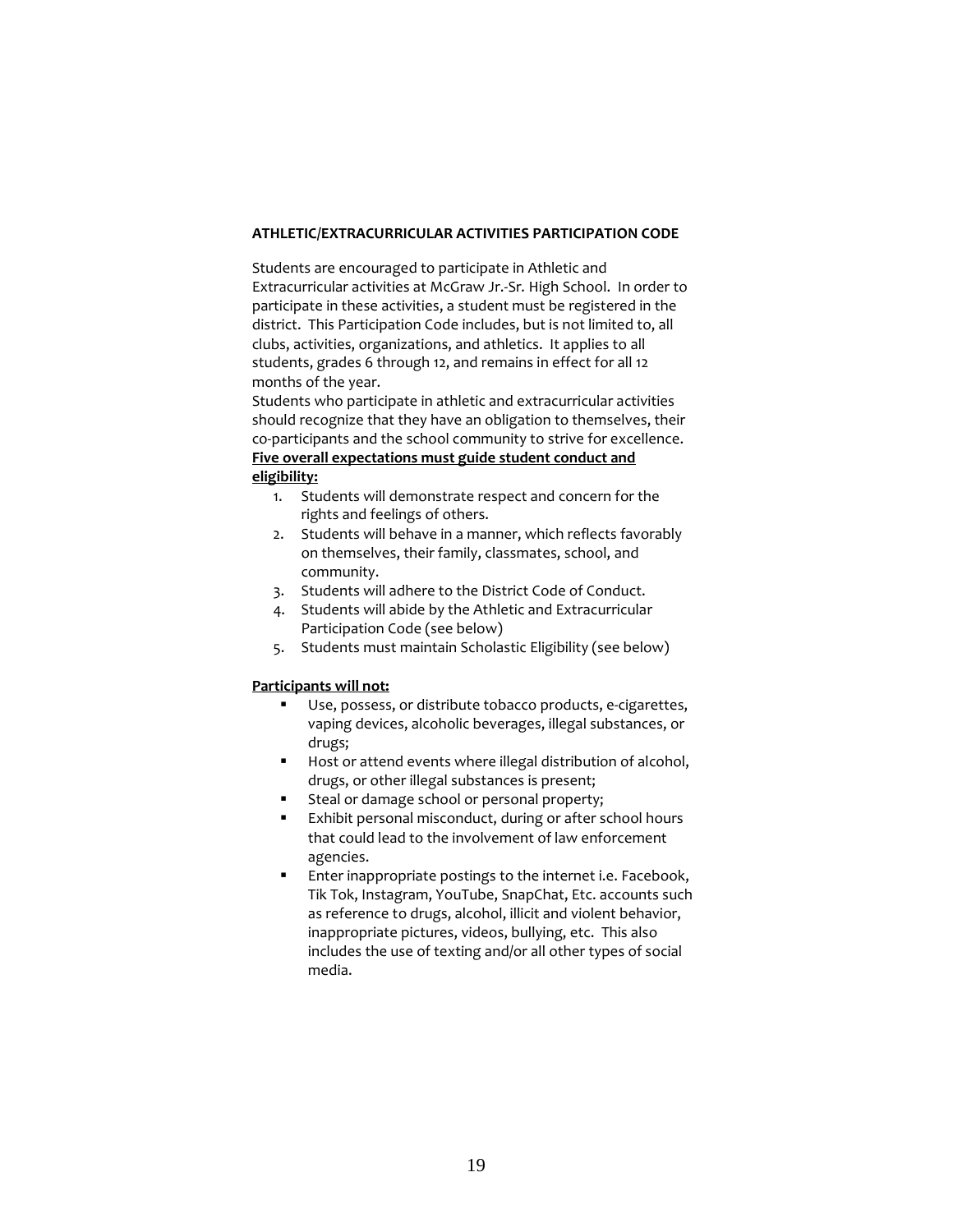### **Student's Rights**

In order to protect student's rights, the following procedures will be followed where suspension from the team/organization for any period of time has been given.

The student will be notified by the coach/advisor of reasons for the suspension.

Parents will be notified of the suspension.

The student has the right to an informal hearing with the high school principal, athletic director (for athletics), coach or advisor and parent. The student may then present his/her side of the situation.

**Disciplinary Action** taken by the coach/advisor for minor problems within the team/group will be handled on an as needed basis. Often student behavior can be corrected in this manner before it becomes an issue that would require suspension. Students and parents can always discuss these issues with the coach, advisor, athletic director (for athletics) and principal. These discussions should **not** take place during or directly after a game or event when other

students/spectators are around. Students and/or parents should make an appointment with the coach/advisor to discuss any disciplinary issue or problem in private.

**Final decisions** concerning any suspension/disciplinary action rests with the high school principal, athletic director (for athletics) and coach/advisor.

# **Participation Code Violations**

Participants who violate the Participation Code will be subject to the following in addition to the consequences dictated by the McGraw Central School Code of Conduct:

1. Any use, possession, receiving a court appearance ticket or being in attendance where there is use by minors, on or off school grounds of illegal drugs, alcoholic beverages or tobacco will result in a suspension\* of:

1.) First offense--30 calendar days of the school year\*\*

2.) Second offense—60 calendar days of the school year\*\*

3.) Any further offense—one calendar year from the date of infraction

\*A suspension means to be ineligible to play in a league, non-league, or tournament game and or to participate in a club or organization activity.

**\*\*Suspensions will be continuous throughout the school year/sports seasons. Example--An athlete that has been given a 30**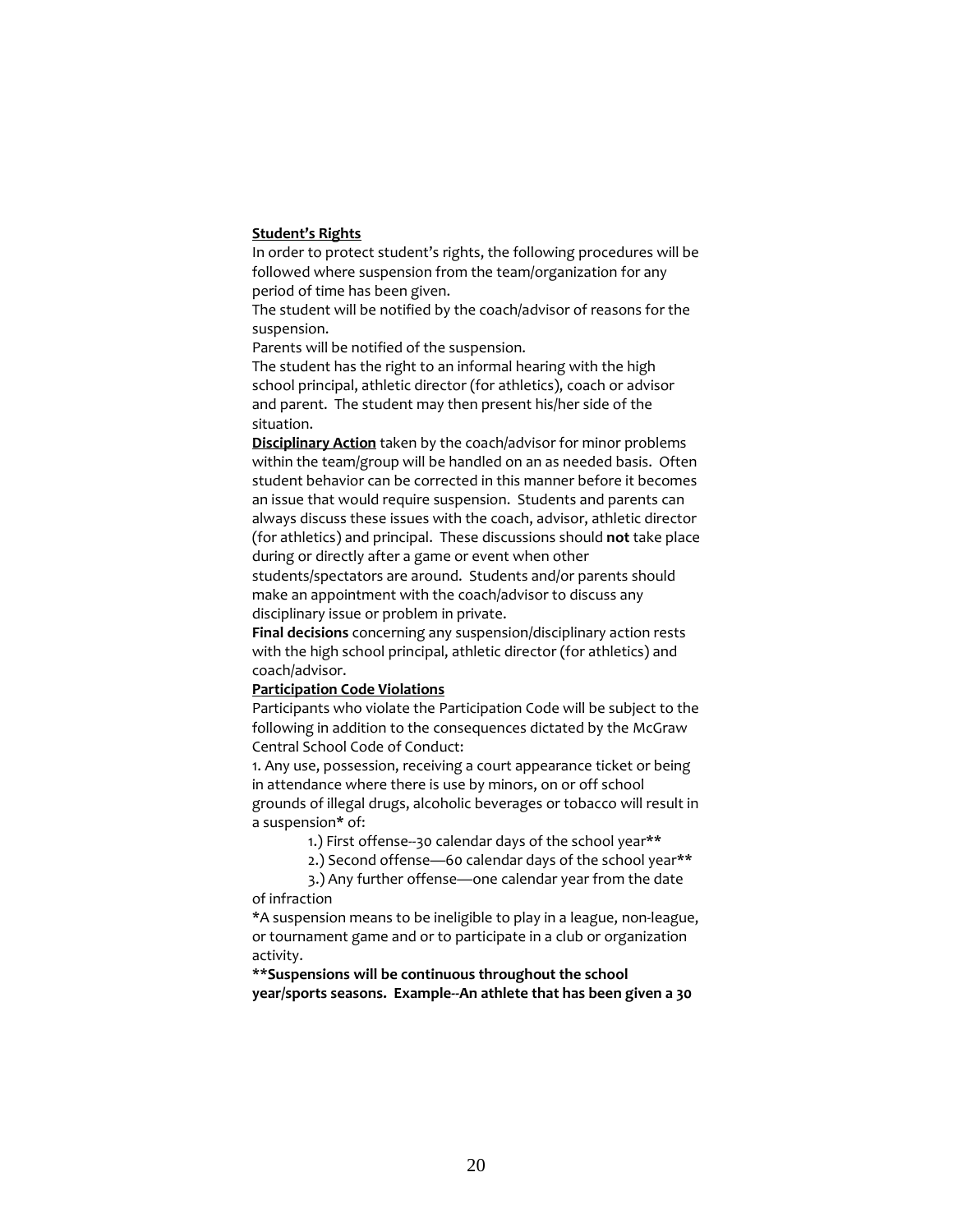**day suspension at the end of one season will continue to fulfill the time period during the next season even if the time period extends into the next school year. The time period in between seasons will not count toward the suspension. The principal and AD will determine beginning and ending dates for each season. Suspension time periods for other extracurricular activities that are not active throughout the school year, will be determined by when the activity is active at the discretion of the principal. All other activity suspensions will be dictated by the number of calendar days of the school year.**

# **First Offense and Second Offenses**

1.) The student is expected to participate in all practices and /or meetings.

2.) During the suspension the student athlete is expected to attend all contests with the team, sit on the bench, but not dress in uniform. In the case of a club or organization the student may be expected to attend all meetings to plan activities, but may not participate in the activity.

3.) Upon suspension, parents will be notified in writing outlining the offense and punishments.

4.) Student will be encouraged to obtain counseling.

5.) During the suspension period the student **will be** eligible to try out or join a new activity, but will not be able to participate (other than during the try-out period) until after the suspension period. Once the suspension is over, the count for the required number of practices/meetings will begin. The student may be required to attend practices or meetings on a watch only basis, prior to the end of suspension in order to be prepared to play/participate after the suspension is over.

# **Third Offense**

1.) The student will be dismissed from all athletic/extracurricular events for an entire calendar year.

2.) Parents will be notified in writing outlining the offense and punishments.

3.) Student will be encouraged to obtain counseling.

4.) Student **will not** be able to try out or join a new sport/activity until the suspension period has been completed.

**Section III Disciplinary Proceedings**—all game/team misconduct disciplinary action will be in accordance with Section III guidelines.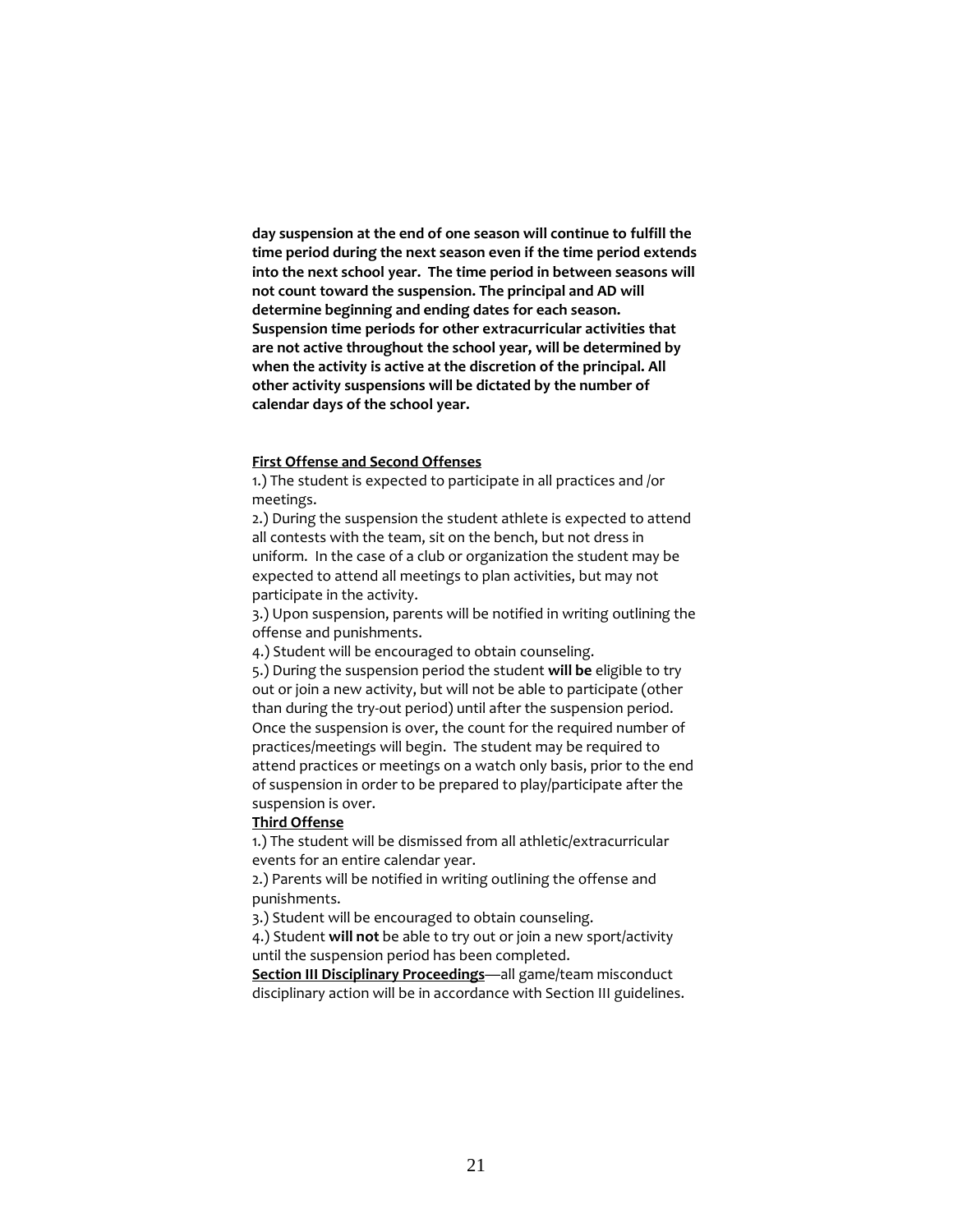This includes any yellow card, red card, technical, or ejection infractions.

#### **Students who quit a team, club or organization:**

If a student chooses to quit a team or organization, it is advised that the student discuss the situation and reasons why, with the coach, advisor, and/or athletic director prior to making a final decision. It is also recommended that the decision not be made during a contest/game, practice, event, or meeting and when the student discusses the situation, it is done in a courteous manner. The coach, advisor, and/or athletic director will discuss the situation privately with the student and/or parent at a convenient time for both parties. A contest/game, event, meeting, or practice should not be interrupted for a student to quit or to discuss any such matter. If a decision has been made to quit a team, club, or organization, the student should:

1.) Promptly notify the advisor, coach and/or athletic director to discuss the reasons why they no longer want to participate.

2.) Return all equipment and uniforms. Any student who has not returned all uniforms, equipment and/or organization property will be unable to participate in any extracurricular activity, practice or try out for another team until everything has been returned.

### **Attendance and Participation**

A student must be in attendance for the entire day (8:10-2:46) in order to participate in any extracurricular activity that day. Students must attend all classes including full participation in PE. For weekend activities, a student must be in attendance for the entire school day prior to the activity. This full-day of attendance requirement may be waived by the principal under extenuating circumstances, or in accordance with the following excused dismissals:

Students will be permitted to participate in extracurricular activities if a portion of a day is missed and a note is provided to excuse the absence from a doctor, dentist, orthodontist, family court clerk, etc. A note indicating the student had an appointment from a parent/guardian will not be accepted.

Students should be in attendance on time the day following a school night activity.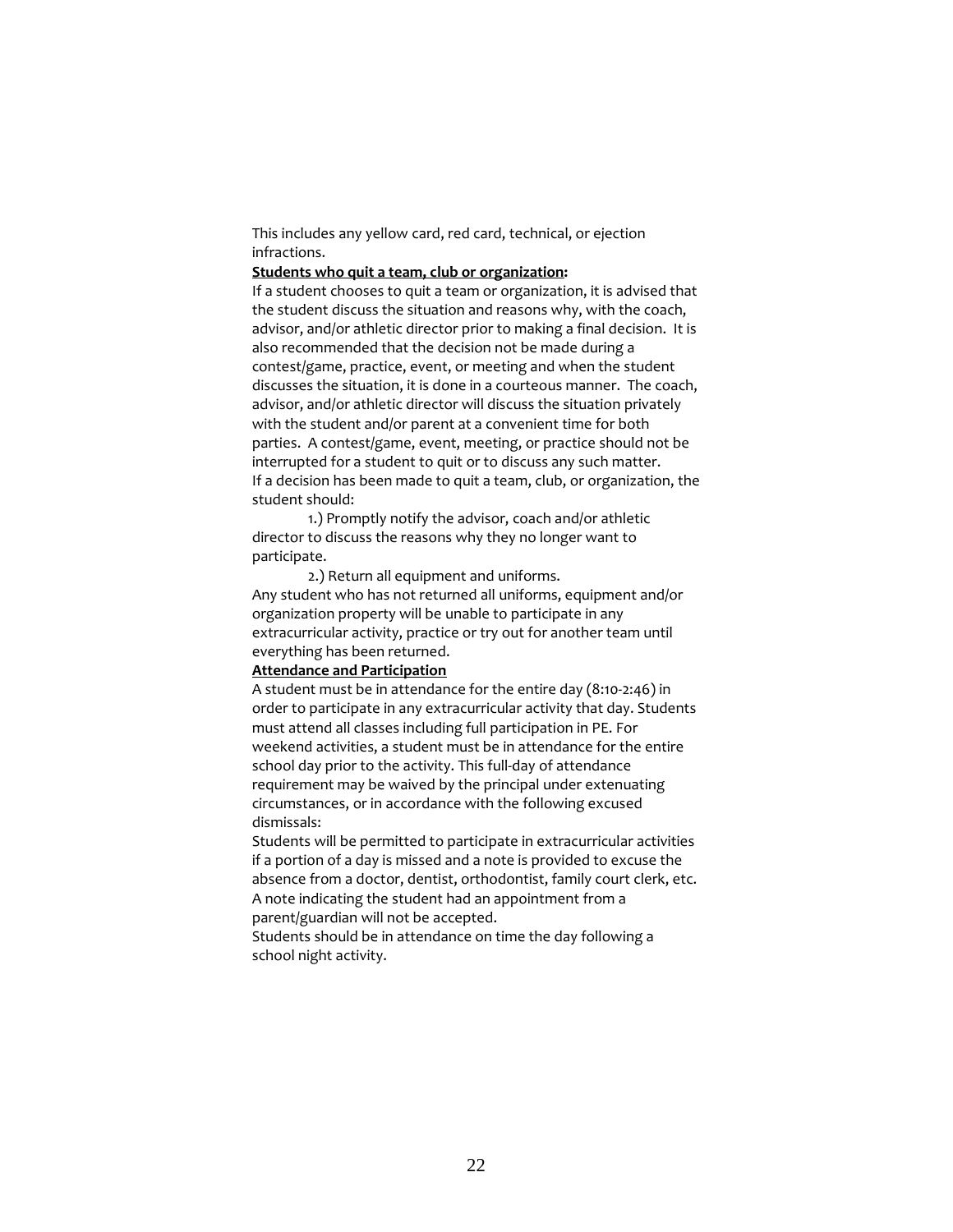# **Scholastic Eligibility Code**

Parents/legal guardians and students should be aware of the McGraw Central School District Scholastic Eligibility Code to remain eligible to participate in extracurricular activities and school events.

- 1. If a student is **failing two or more subjects**, the student will be declared ineligible to participate in extracurricular activities; this includes, all sports (as a player or spectator), clubs and organizations. (School dances, prom, concerts, trips, etc.) An exception to this is if the event is a requirement for a class or course grade.
- 2. An ineligible student who drops a failed course prior to or after the academic report card (interim report or end of marking period) is issued remains ineligible until the next eligibility list is issued.
- 3. Students will become eligible/ineligible effective on the day grades are due/verified for report cards/interim reports.
- 4. To determine fall eligibility, the final course grades in June will be used, **not the fourth quarter average.** Students who retake failed courses in summer school and pass will have their eligibility for the fall re-evaluated.
- 5. Ineligible students will be permitted to try out, but not practice until they become eligible.

# **Athletic and Organization Information**

Schedules, contest sites, Section III regulations and NCAA eligibility are all available on the McGraw Central School website: [www.mcgrawschools.org](http://www.mcgrawschools.org/) and/or in the Athletic Office, Guidance Office or Main Office at McGraw High School.

# **Athletic Teams**

Students in grades 7-12 will have the opportunity to participate on various sports teams throughout the school year. The following sports are currently offered, but may change due to student interest and the athletic budget.

Fall—Modified, JV and Varsity Soccer

- Winter—Modified, JV and Varsity Volleyball
	- Modified, JV and Varsity Basketball
		- Varsity Bowling
- Spring—Modified and Varsity Softball; Modified and Varsity Baseball; Varsity Golf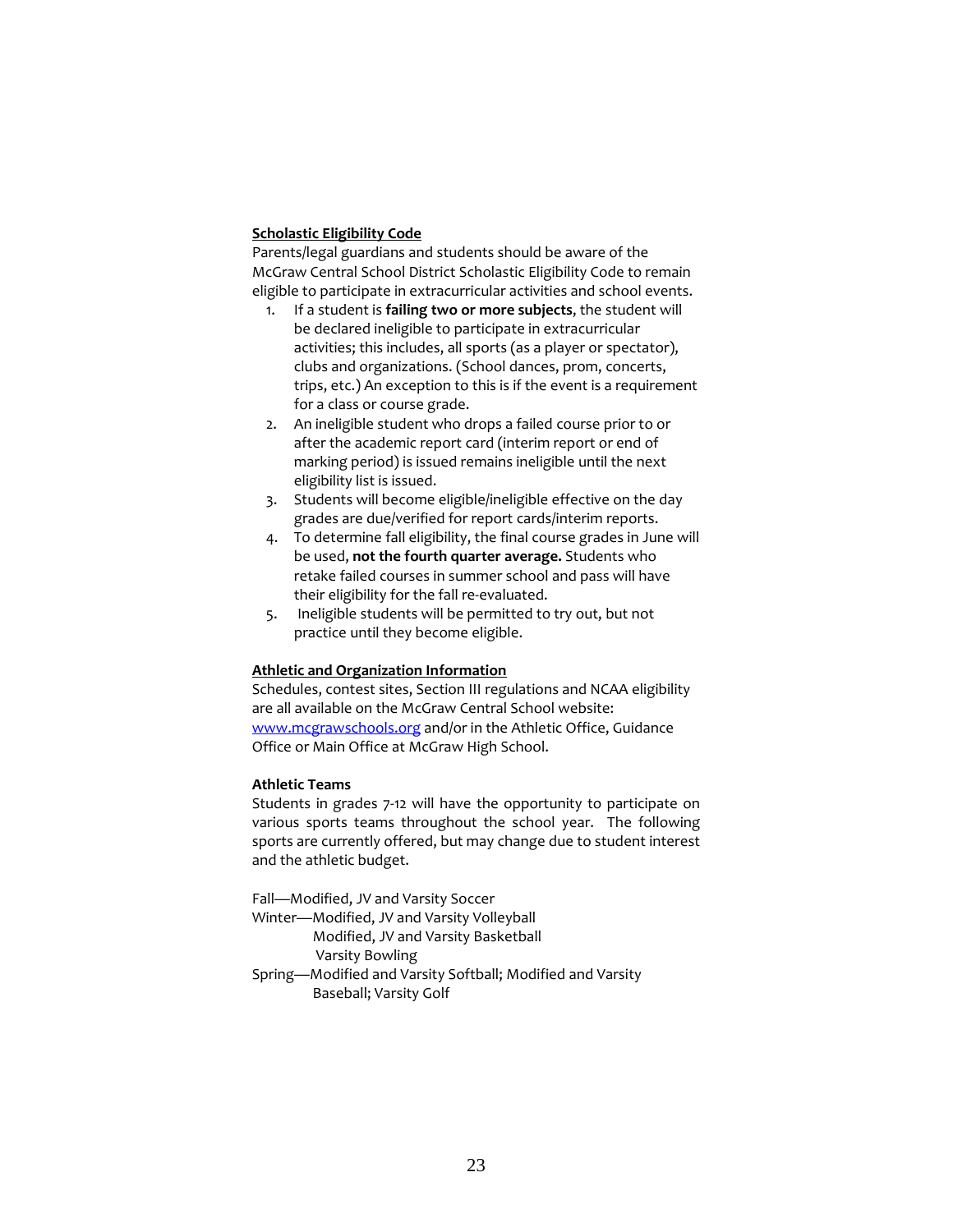6<sup>th</sup> Grade students have the opportunity to participate in intramural sports throughout the school year, notification will be sent home periodically when the new sport begins. Intramurals are held at the elementary school.

# **Clubs and Organizations**

All students in grades 6-12 will have the opportunity to participate in various club/organization activities. All students will be considered members of their class organization, which will be determined by class/credits. Some clubs do have certain requirements before a student can be a participant, i.e. grade level, course taken, etc. Most clubs just require an interest to be involved.

- Drama Club—Grades 6-12
- Future Business Leaders of America—Grades 9-12 (must be enrolled in or have taken a Business Class)
- Foreign Language Club—Grades 9-12 (French or Spanish student)
- Jr. Honor Society-Grades 8 and 9 (GPA requirements as well as requirements met for induction which include— Service, Character, Leadership and Academics)
- Sr. Honor Society—Grades 10-12 (GPA requirements as well as requirements met for induction which include—Service, Character, Leadership and Academics)
- Student Council-Grades 6-12
- Yearbook—Grades 6-12
- Environmental Club—Grades 6-12
- Art Club—Grades 6-12
- Clay Trap Shooting Club—Grades 6-12
- Skiing Club—Grades 3-12

# **Transportation Release After Extracurricular Events**

Students can be released after an extracurricular/athletic event to a parent or designated person. Advisors/Coaches have forms that parents can complete prior to releasing the student to designate appropriate release persons during each sports season and/or extracurricular event.

# **Attendance**

All students are required to attend school according to the adopted school calendar for the district. Under New York State Law, every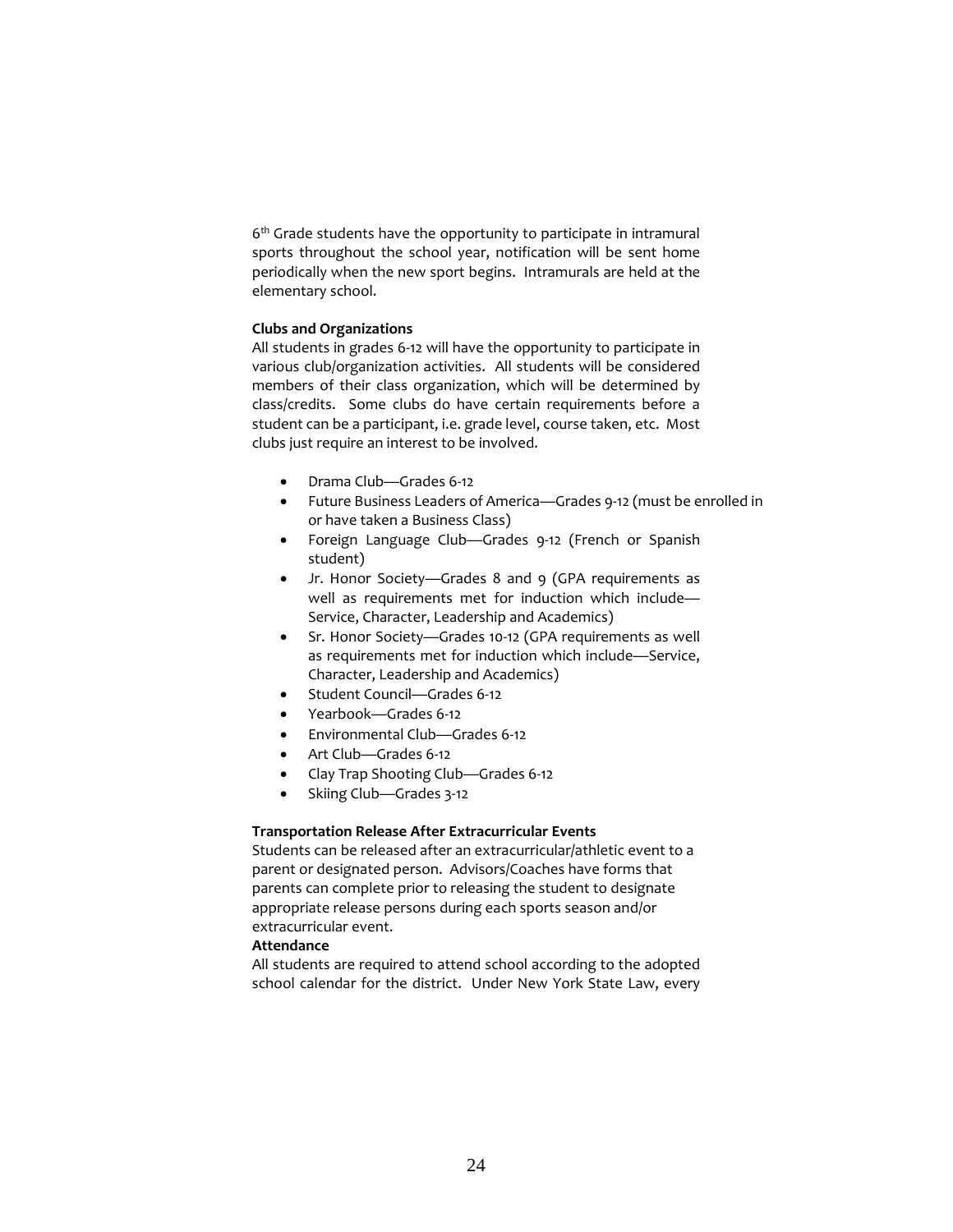individual between the ages of six and sixteen must be in regular attendance in school unless he/she has a legal reason for absence. Individuals must attend school until the end of the school year after the individual's sixteenth birthday. According to this law, the only reasons for excused absence are: illness, religious observance, quarantine, court, sickness, or death in the family, impassable roads, hazardous weather conditions, health treatment, or attendance at a clinic. All other absences, unless authorized by the school, are considered unexcused. By law, neither the parent nor the school may excuse students for such activities as hunting, fishing, helping with chores at home, going shopping, or missing the bus. Immediately upon return to school following an absence, the student must present a note from his or her parents/guardians to the school nurse explaining his or her absence. If a student must be excused from school early for medical appointments or other reasons, the student must bring a note to the school nurse prior to the first class of the day. The student must sign out in the Health Office when they leave for the appointment. If the student returns after the appointment, he/she must sign in with the school nurse. Attendance is important; being on time to an assigned location is equally important. Students who are late for school in the morning or who come in during the course of a day, must report first to the health office for a pass. This pass will admit the student to class. Chronic tardiness and/or absence are disruptive to both teachers and fellow students. Missing class time can also be detrimental to a student's academic success. Students are encouraged to attend school on a daily basis. If a student is absent he/she should make every effort to make up the work that has been missed.

#### **Sexual Harassment Policy**

It is policy of the district that all employees and students have a right to work or study in an environment free of discrimination, which encompasses freedom from sexual harassment. The district strongly disapproves of sexual harassment of its employees or students in any form, and states that all employees as well as students at all levels of the district must avoid offensive or inappropriate sexual or sexually harassing behavior at school, on school grounds, at school functions, and on school transportation and will be held responsible for ensuring that such workplace is free from sexual harassment. Specifically, the district prohibits the following:

• Unwelcome sexual advances,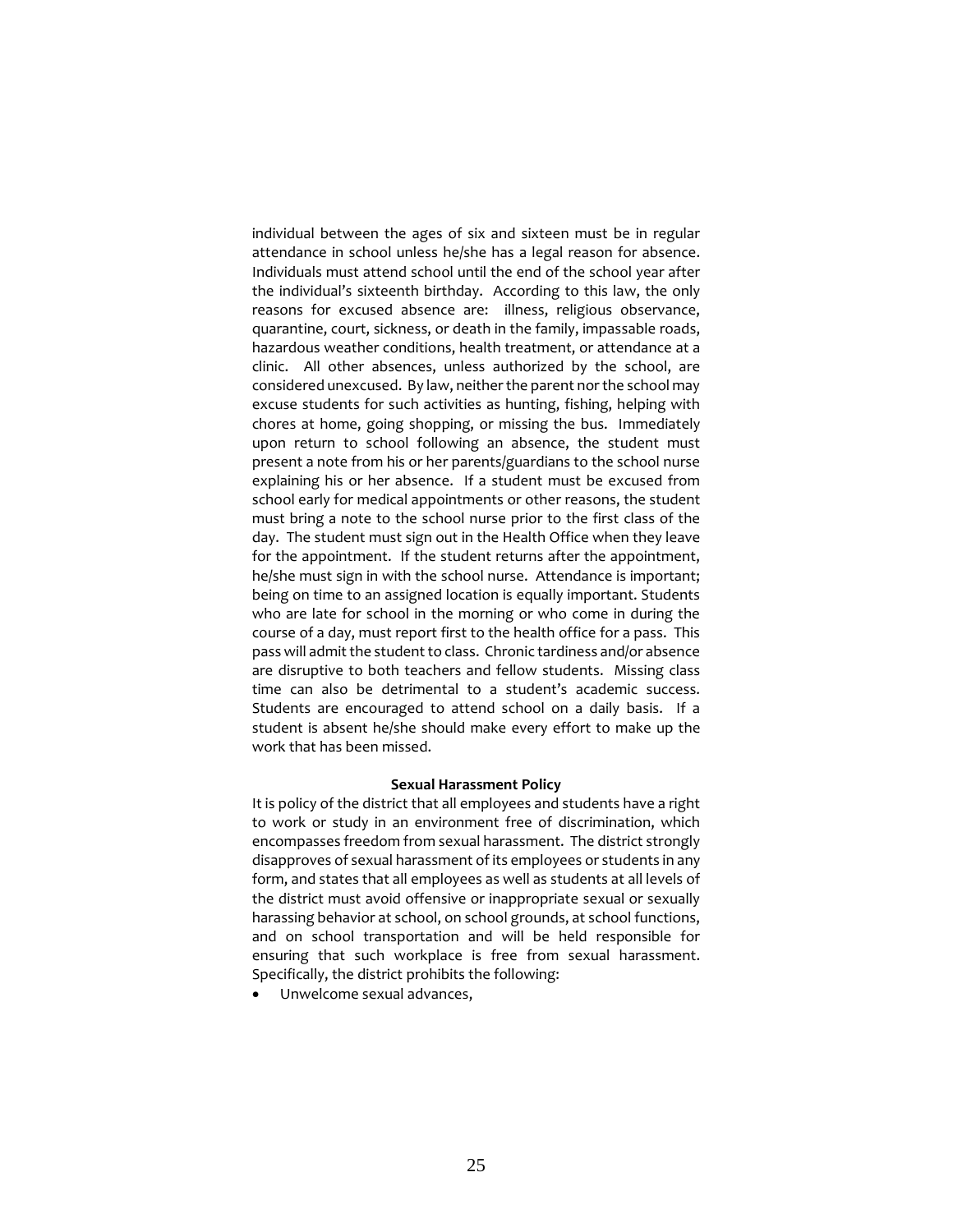Requests for sexual favors, whether or not accompanied by promises or threats with regard to the student-teacher, studentstudent, or employment relationship,

• Other verbal, physical or visual conduct of a sexual nature made to any employee or student that may threaten or insinuate either explicitly or implicitly that any person's submission to or rejection of sexual advances will in any way influence any decision regarding that person's employment, evaluation, wages, advancement, assigned duties, shifts, academic performance, or any other condition of employment, academic or career development,

• Any verbal, physical or visual conduct that has the purpose or effect of substantially interfering with a person's ability to perform the individual's duties,

• Any verbal, physical or visual conduct that has the purpose or effect of substantially interfering with a person's ability to perform the individual's duties,

• Any verbal, physical or visual conduct that has the purpose or effect of creating an intimidating, hostile or offensive working or academic environment.

Such conduct may result in disciplinary action up to and including dismissal or suspension upon instruction.

Other sexually harassing conduct in the workplace, whether physical, verbal or visual, committed by supervisors or non-supervisory personnel or students is also prohibited. This behavior includes but is not limited to, commentary about an individual's body, sexually degrading words to describe an individual, offensive comments, offcolor language or jokes, innuendoes, and sexually suggestive objects, books, magazines, photographs, cartoons or pictures. Employees or students who have complaints of sexual harassment by anyone in the school environment, including any supervisors, co-employees, students or visitors are urged to report such conduct to the compliance officer so that the district may investigate and resolve the problem. If the complaint involves the compliance officer, or if the person for any reason is uncomfortable in dealing with the compliance officer, the employee or student may go to the superintendent or a person appointed by the superintendent to handle the complaint.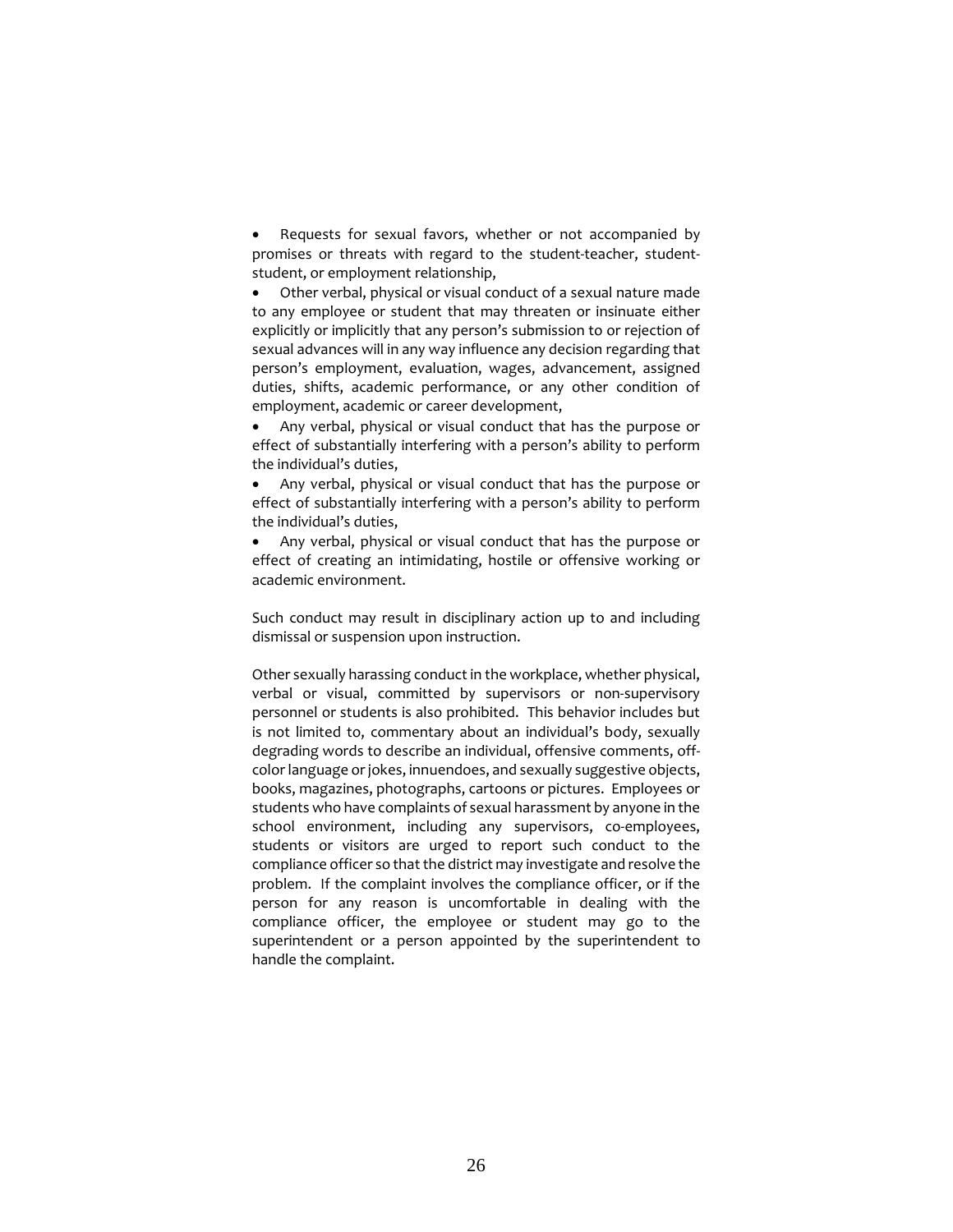The district will endeavor to investigate all complaints as expeditiously and as professionally as possible. Where investigations confirm the allegations, appropriate corrective action will be taken.

The district will endeavor to maintain the information provided to it in the complaint and investigation process as confidentially as possible, consistent with the laws of the State and, if applicable, the collective negotiations agreement.

There will be no retaliation against employees or students for reporting sexual harassment or assisting the district in the investigation of a complaint. However, if after investigating any complaint of harassment or unlawful discrimination, the district learns that the complaint is not in good faith or that an employee or student has provided false information regarding the complaint, disciplinary action may be taken against the individual who provided the false information.

#### **Announcements, Signs and Posters**

The announcements for the day are made over the public address system. If you wish to have an announcement made regarding school activities, you must fill out the appropriate announcement form and leave it with a secretary in the main office to be reviewed.

Special signs may be posted in the library, guidance office or on hall bulletin boards, not on any painted surfaces. All notices or posters must be approved by the Principal.

#### **Vehicles**

All students wishing to park in the school parking lot must complete a permission form. Forms are available in the Main Office. Seniors and Juniors are the only students who are eligible for parking places. Seniors will be given priority. Parking places will be assigned on a first come, first served basis for Junior students after Senior spaces have been assigned. Students parking privileges may be suspended at any time for not adhering to the student driving rules and/or regulations, attendance policies and as a reprimand for misconduct in or on school property. The speed limit within the school limit is 15 mph. Students arriving at or after 8:00 AM are expected to park their vehicles and immediately enter the building. Students will not be allowed to go to their vehicles during the school day. At the end of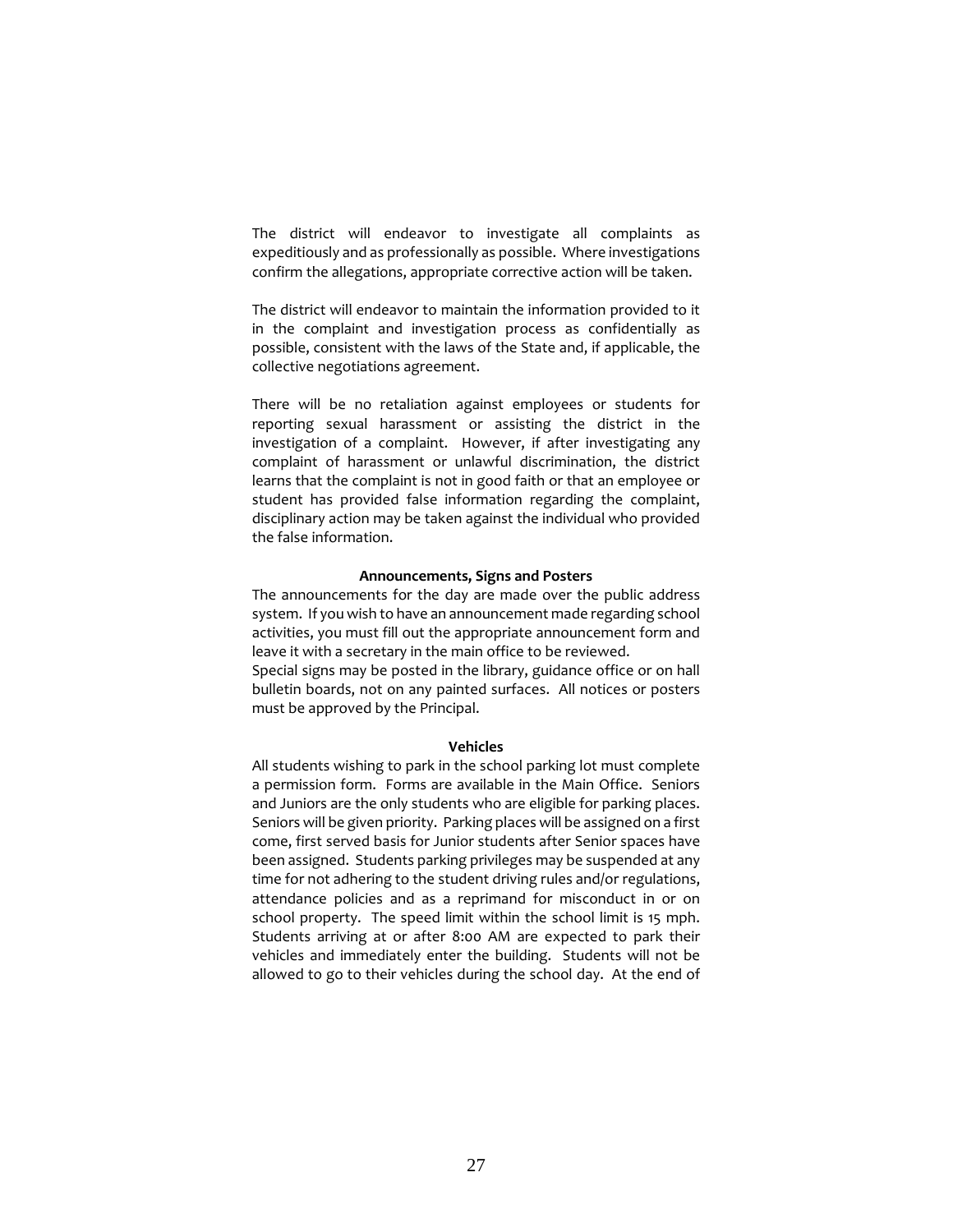the school day, all student drivers are to exit after the buses have departed at the end of the day.

At the discretion of administration, students may be required to participate in a safety training course in order to have the privilege of parking on school grounds.

# **McGraw Central School Transportation Policy**

# **J. Types of Student Transportation to be provided:**

- 1. Regular Transportation takes public, private, parochial and disabled students to and from their respective schools or vocational training sites.
- 2. Field Trips for public school students, which are of an instructional nature, organized and supervised by a member or members of the instructional staff, which are conducted during the normal school day, evenings, or holidays.
- 3. Extracurricular transportation of non-instructional nature for events, which are conducted after normal school hours, during weekends, and holidays.
- 4. Mandatory special transportation to accommodate certain children with disabilities according to their individualized education plans.
- 5. Transportation will be provided for students who walk to school when the outside temperature is 15 degrees or colder. There are three designated pick-up/drop-off points: the parking lot on South Street next to the old fire station; the corner of North Street and Church Street; and the parking lot near 14 Spring Street.

# **II. Eligibility:**

- 1. The McGraw Central School District will provide transportation to and from school to students residing outside the village limits. In addition, children who reside within the village limits may be eligible for transportation to and from childcare under the provisions of section III.5. All public school students within the district are eligible for transportation for educational activities.
- 2. Transportation for students attending parochial or private schools may be provided up to 15 miles from each student's home to the private or parochial school. If the district is already transporting other students to the parochial school, it may require at its discretion, that students living more than 15 miles from the school to get themselves to a centralized pick-up point, in order to receive transportation. The distance from the pick-up point to the parochial or non-public school may not exceed 15 miles.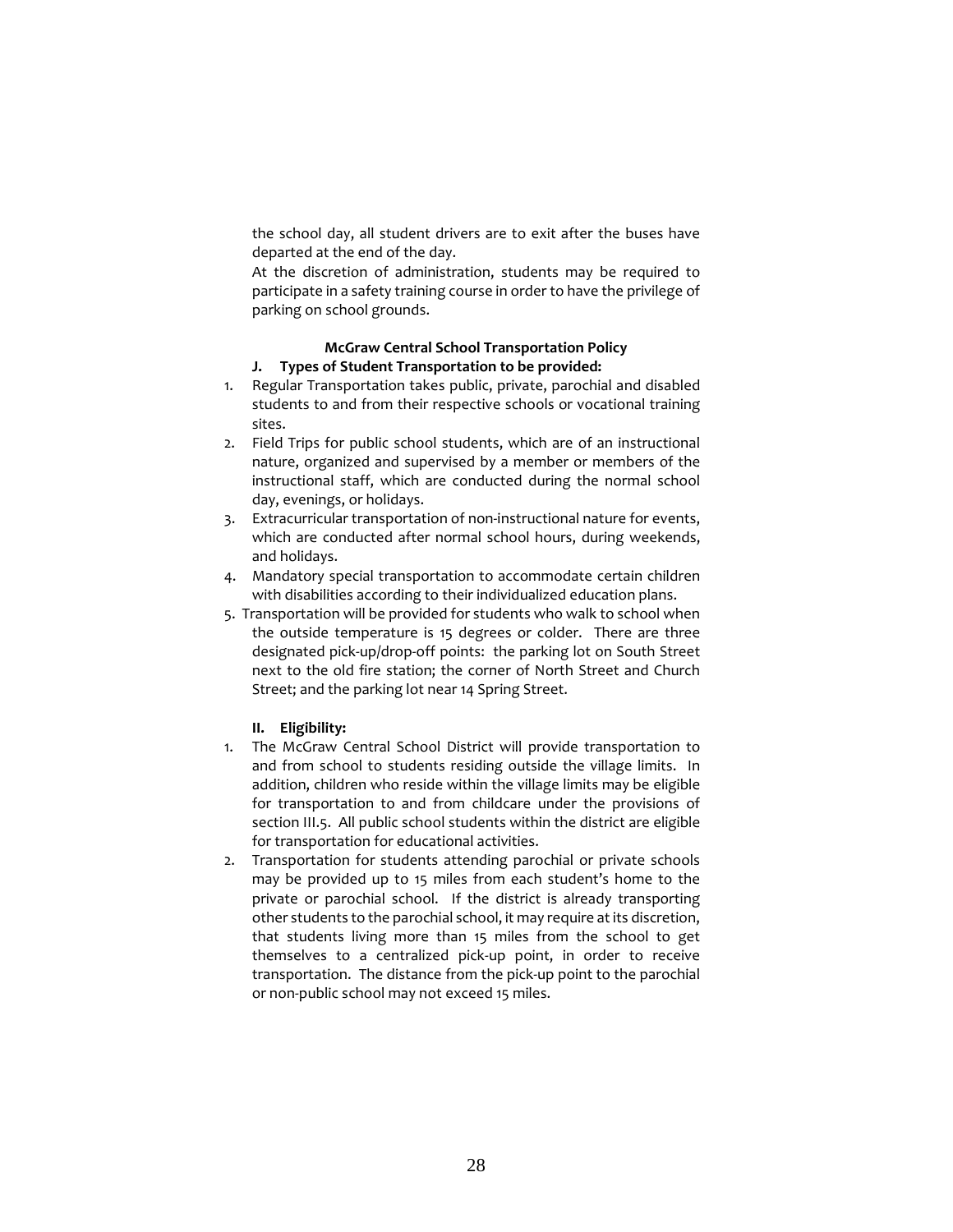- 3. In order to be assured eligibility for transportation to a private or parochial school, parents/guardians must submit a written transportation request no later than April 1 of the prior school year, unless the family moves into the district after April 1, in which case the request must be made within 30 days of establishing residency. The filing of a late request may result in the denial of transportation. Criteria to be used by the district when determining whether to accept a late request may include the following:
- 4. Whether transportation will require an additional cost, and if so, the reasonableness of the excuse for the late request.
- 5. Transportation will not be provided at times or on days when McGraw Central Schools are not in session. The addition of an unreasonable schedule by a private school does not obligate the district to approve special transportation.
- 6. Transportation of classified special education students will be provided in accordance with individualized education plans. Except 12-month summer transportation, services will not be provided to students attending programs outside of the district when McGraw Schools are not in session, unless required by law. Transportation will be provided to students who need district approved summer programs in order to reach required educational standards.

# III**. Establishment of Schedules and Routes:**

- 1. The district will transport resident children in Kindergarten through eighth grade to a childcare provider under the following conditions:
- 2. The childcare location must be outside of the McGraw Village limits and along an existing bus route within the district. The childcare must therefore be in the zones in which transportation is already provided.
- 3. The parent or legal guardian must request the consideration in writing to the building principal for approval according to the standards set forth by this policy. Written requests for childcare route changes can be submitted on a daily basis. Route change requests may not be faxed, telephoned or sent via e-mail.
- 4. If the childcare location were on a route other than that which the child would use to go home, the alternate route must have an available seat on the bus to accommodate the student.
- 5. If the childcare stop is not a regularly scheduled stop, the child may be required to walk to or from a centralized pick-up point.
- 6. Transportation of students shall be on assigned routes at assigned times. Transportation requests for purposes other than those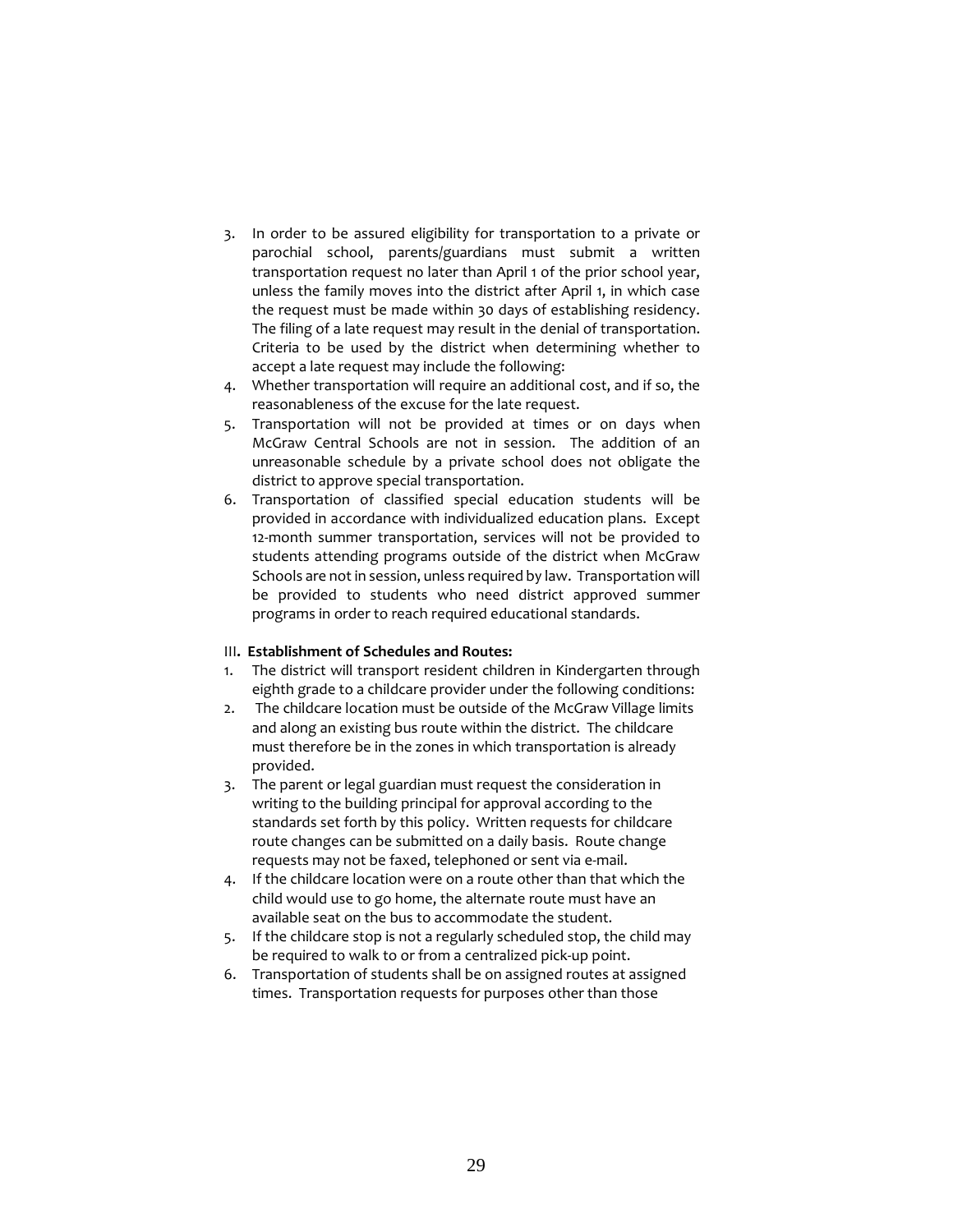identified in this policy will be denied. Examples of unapproved transportation include, but are not limited to, service, which takes students to meetings, parties, and after school employment.

# IV. **Student Conduct**

- 1. Students are expected to be waiting at the bus stop. Student passengers must stand back 15 feet from the road as the bus approaches. Students must wait for the driver's signal before crossing the road.
- 2. Seatbelts shall be maintained for students to use on a voluntary basis in buses for 16 passengers or more. For smaller buses of 15 passengers or less, seatbelts must be worn at all times.
- 3. All students are expected to adhere to the Board of Education approved policy on student conduct and discipline. Procedures for bus safety and student behavior will be reviewed annually by the building principals and the head bus driver prior to publication in the student handbook.
- 4. Children who become a disciplinary problem on the school bus may have their riding privileges suspended by the building principal.

### V. **Student Transportation in Private Vehicles:**

 The transportation of students by district employees in private vehicles is prohibited.

### **Bus Safety Drills**

There will be at least three Bus Safety Drills held during the school year in order to provide instruction regarding conduct on a school bus and procedures to be followed if it is necessary to evacuate a bus during an emergency. All students, including those who regularly walk or drive to school, are expected to participate.

### **Bus Safety-Student Conduct Daily Trips**

The conduct of each student while riding on the school buses to and from school is extremely important to the physical safety of everyone on the bus.

- 1. When dismissed for the day, each student is to leave the building and go directly to the assigned bus. The student is to board the bus and take an assigned seat.
- 2. Once each student is in the assigned seat, the student is to remain in the seat and not leave it until the bus stop has been reached. The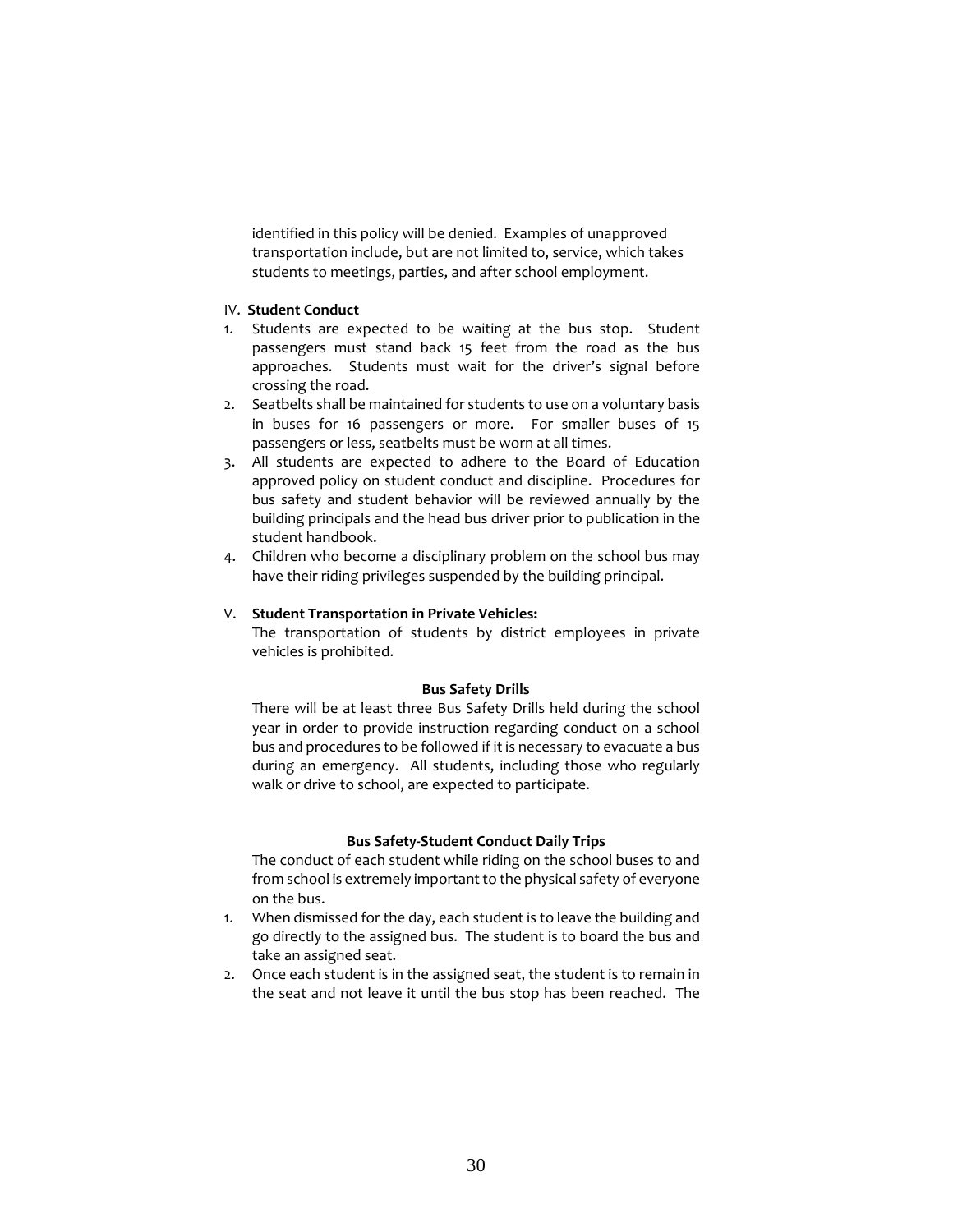student should not move around the bus. Bus drivers have the right and will assign students to seats if necessary.

- 3. No food shall be eaten on the bus.
- 4. Students should not extend any portion of their body out of the window.
- 5. Nothing shall be thrown within the bus, or in or out of the windows.
- 6. Students will not change seats while the bus is in motion.
- 7. Students shall enter or leave the bus only when the door is fully opened.
- 8. Students shall avoid pushing when entering or leaving the bus.
- 9. Students shall keep their feet out of the aisle.
- 10. Students shall keep their hands off the person and property of others.
- 11. Students shall keep their books, lunch box, etc. out of the aisle.
- 12. Students shall avoid loud, boisterous talk and other noises which are distracting to the driver.
- 13. There should be no swearing, use of inappropriate language, etc., by any student under any condition.
- 14. Students should never tamper with emergency exits.
- 15. Students shall not smoke or light matches or other materials on the bus.
- 16. Students shall consistently observe all rules and respond promptly to the driver's instructions.

### **Cell Phone Use While on School Transportation**

Please review policy in the Code of Conduct on pages 10 and 11.

The Code of Conduct as well as the above rules apply to all students. Failure to abide by these rules will be viewed as insubordination. While riding on a school bus, the bus driver has the direct responsibility for maintaining order. Therefore, he/she is in charge and each student is required to obey the directions of the bus driver.

### **Bus Safety-Student Conduct-Field Trips**

On all extra-curricular/co-curricular field trips, all of the above rules shall apply with the exception of eating which shall be at the discretion of the advisor/coach and driver; proper clean-up of the bus by its occupants is expected.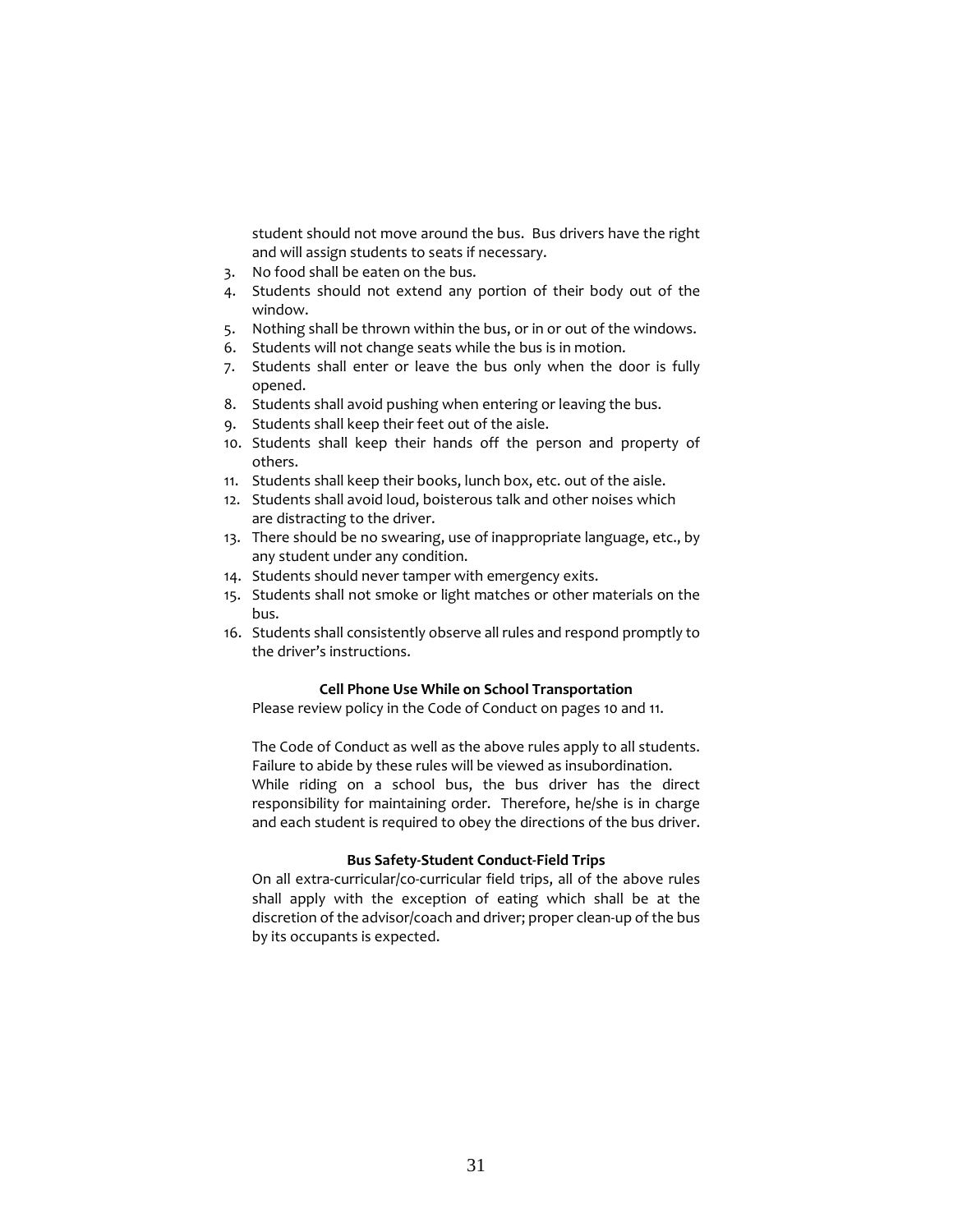### **Cafeteria/Drinks**

Eating in the cafeteria is a privilege extended to all students. Lunch will be served every day unless you are notified to the contrary. Should you choose to purchase your lunch at school, you are expected to pay for it at the end of the service line. Charging is not allowed. Extenuating circumstances need to be approved by the administration. For those of you who wish to bring your lunch from home, milk, ice cream and other a la carte items will be available. Please make special note, if you bring your lunch, only individual bag lunches are allowed. Buffet style lunches brought from home or lunches "ordered out" are not allowed in the cafeteria. Students may carry a water bottle during the school day, or keep one in their locker as long as it does not become a distraction, or interrupt learning. Other beverages (soda, juices, coffee, etc.) may not be carried during the school day. As a reminder, food and drink are prohibited in certain areas of the building, i.e. library, computer room, science labs, etc. A beverage machine is available in the cafeteria. You may not purchase a lunch elsewhere for consumption in the cafeteria due to its impact on the school lunch program.

All students are expected to enter the cafeteria using the North East doorway and form a line along the North wall to the serving line. You will be served on a first come, first served basis.

While you are eating, you are expected to observe those table manners appropriate at your home or at a restaurant. Please be aware that you may not move any cafeteria furniture without the permission of a cafeteria supervisor.

After you have eaten, you are expected to promptly clear your table and the floor around you (should anything have fallen) and return your tray, placing paper, silverware, plates and trays in the appropriate areas. No food and/or beverage is permitted out of the cafeteria (except in the case of detention or senior privilege).

Failure to follow school and cafeteria rules, damage to equipment, refusing to clean up your area or taking food from the cafeteria will result in disciplinary action.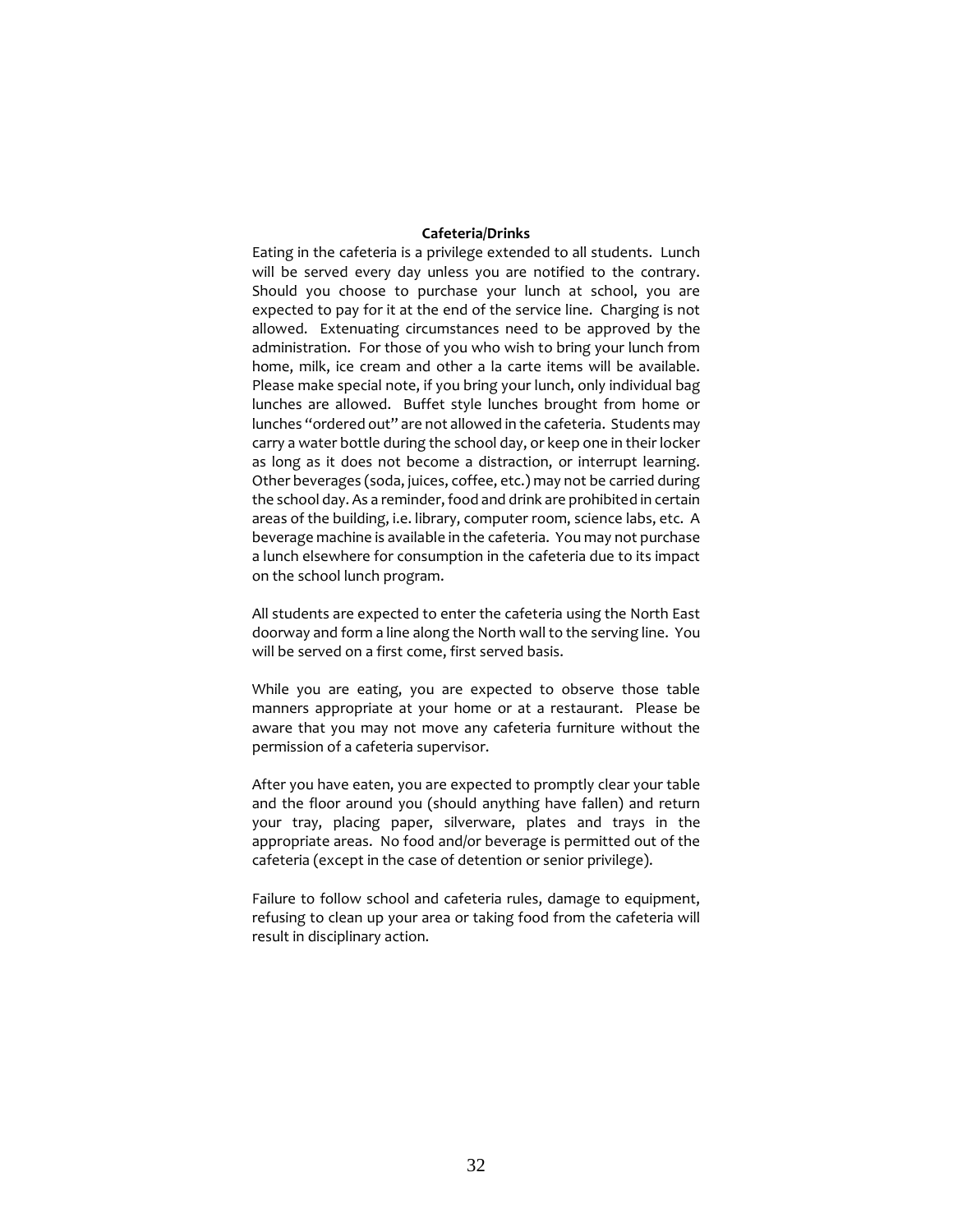### **Conferences for Parents**

Parents are encouraged to make appointments for conferences with teachers, counselors or the Principal by telephoning the Main Office (836-3600) or the Guidance Office (836-3610).

### **Homework Request Due To Absence**

When a student is absent due to illness, for two or more days, a parent may request homework for the time missed. This request is to be made prior to 10:00 am. Homework will be available for pickup in the Guidance Office between 3:15 and 4:00 pm.

#### **Extra Help**

You may always seek extra help from your teachers if you do not understand an assignment, if the work is difficult, or if you have been absent and have missed assignments and class discussions. Arrange a conference with your teacher before or after school or at a time convenient to both of you during the day.

A teacher will sometimes request a student stay after school if it is apparent that the student is having difficulty with class work. This is not to be thought of as a punishment, but rather as the desire of the teacher to help you make the progress you need.

#### **Fire Alarm System**

You are advised to be very careful in those areas of the school in which there are fire alarm boxes. Please be aware that, if you set off a false fire alarm, you may be charged with a Class A Misdemeanor, Second Degree; and if found guilty, you may be sentenced to from 15 days to one year in jail and/or a \$1000.00 fine. In addition, the District reserves the right to impose its own discipline.

### **Fire Drills**

For your own safety, it is important to familiarize yourself with fire drill instructions. These are posted in every classroom area. Fire drills are required by law. You should exit in an orderly and quick fashion when the alarm sounds without talking. Everyone should exit the building and move to approximately one hundred yards from the building. Under no conditions should roadways and/or doors be blocked.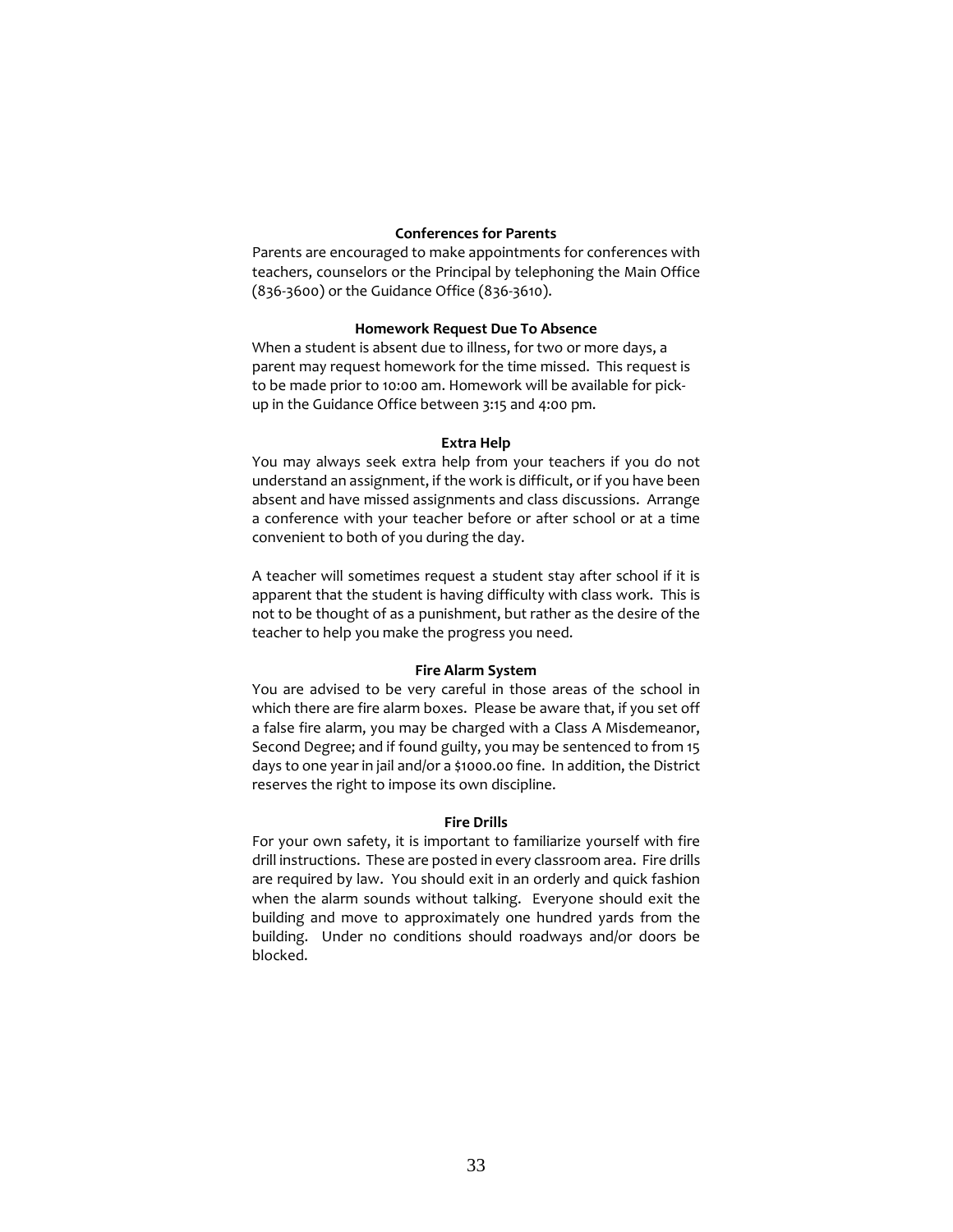#### **Guidance Office**

The Guidance Office is open throughout the school day in order to give students assistance in making the most of their school opportunities. Our guidance counselors are ready to answer questions on schedules, school and college entrance requirements, occupational trends, job opportunities, and to assist with any other problems that you might wish to discuss. School and college catalogs and various occupational literature is also available in this office. Stop in at the Guidance office prior to your first period class and ask for a pre-signed pass. You will not be allowed to leave your regularly assigned area to go to the Guidance Office without a pre-signed pass.

#### **Health Services**

Students becoming ill during the day should report to the nurse. If there is a necessity to go home, the nurse will inform the parent of this, and the pupil will be released from school on an Outside Permit. If the procedure is not followed and the pupil leaves without properly checking out, the pupil will be given a discipline notice for leaving school without permission. Parents of students who are directed by their doctor to take any medicine during the school day are asked to personally contact the School Nurse.

No student is allowed to keep medications in his/her locker or on his/her person. All medications must be kept in the nurse's office, unless otherwise directed by the student's doctor, the school doctor, or the school nurse. If the student has exercise-induced asthma, the student is responsible to chemically medicate themselves, then parents may contact the school nurse or doctor for the necessary written order of "self-carry". All other medications (including inhalers) will be administered in the nurse's office.

If your child has a severe bee allergy, you must send to school a bee sting kit, along with a doctor's order to safeguard your child from a potentially life-threatening situation occurring.

All medications (including inhalers) require a written doctor's order and a signed parental consent before the nurse can administer medications to their child. All medications must be contained in properly labeled containers from the pharmacy.

All psychotropic medications (i.e. Ritalin,/Adderall) must be brought in by parents and picked up by parents at the end of the school year. Any medications left at the end of the school year will be disposed.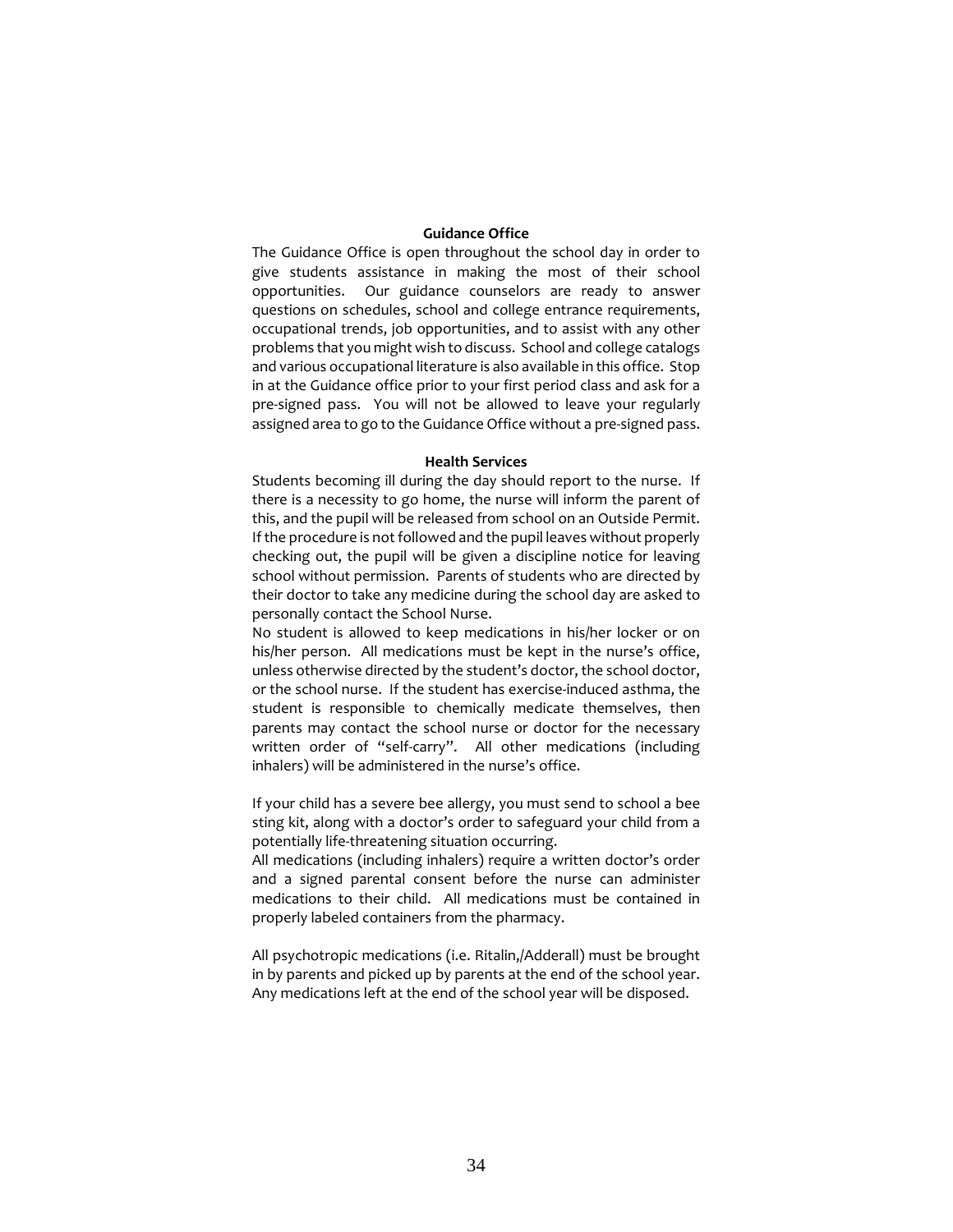At the end of each school year, medication authorization forms will be sent home if your son or daughter has a chronic condition that we might continually chemically manage at school. You may then use the time during summer vacation to have your child rechecked by your doctor and obtain (as needed) new written orders for the next school year.

Any questions or concerns can be handled through the nurse's office at 836-3606.

#### **Lockers**

Lockers are provided for the temporary storage of books and outer clothing. They are the property of the school. Each student is responsible for their locker and its contents. Locker assignments are mailed with the student schedule prior to the beginning of the school year. Each student should memorize the locker number and combination just as soon as it is issued. The combination should not be given to anyone else. A secretary in the Main Office will be glad to help if you forget your combination. The locker should always be locked. If for any reason the locker does not work properly, the difficulty should be reported to the Main Office immediately. Personal locks brought from home may not be used on any school locker. Special lockers are issued in the gymnasium dressing rooms for gym clothes. The above rules apply to these as well. The school reserves the right to inspect lockers and the contents at any time.

It is the student's responsibility to empty the contents of his/her locker on or before the final day of classes of the school year. Contents left after this time will be disposed.

# **Money, Musical Instruments, Personal Property**

Students who bring money, jewelry, musical instruments and other personal property to school are totally responsible for the security of their property. The school district will not accept any responsibility for the loss or damage of these items.

#### **Electronics**

Cell phones, I-Pods, MP3 and CD Players, video games, or items of similar nature are allowed with limited use during the school day and on school transportation. It is recommended that these items be left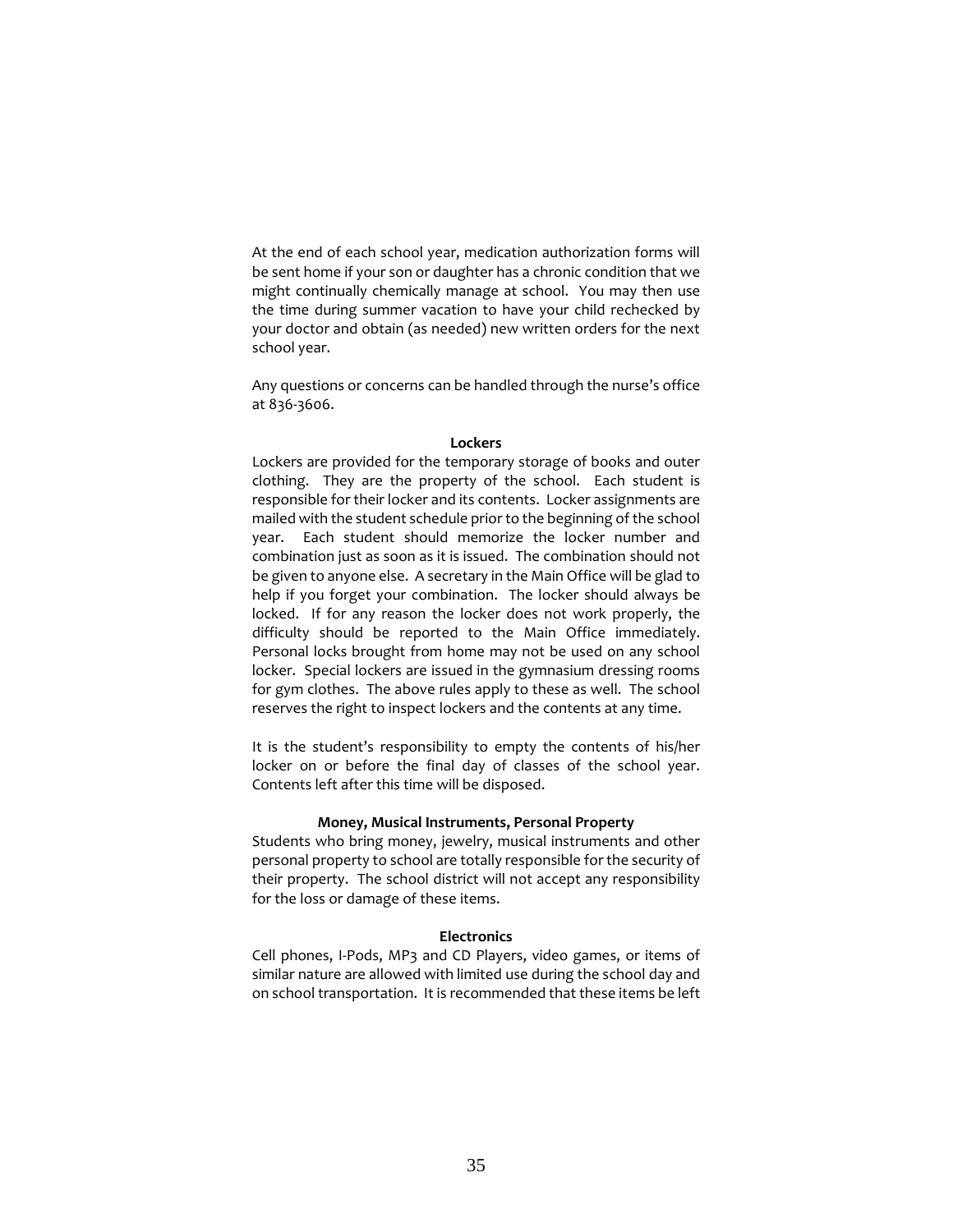at home. *(An exception to this: Students will be allowed to listen to music during study halls and/or lunch periods and on school transportation as long as earphones are used and the volume is at a level that does not disturb others.) (See cell phone/electronics exceptions to policy and disciplinary action on pages 7-8 and transportation pages 10-11.)* The school district will not accept any responsibility for the loss and damage of these items.

### **Pass Privileges**

- 1. Students should use the lavatories during the passing time between classes, during study halls, or during the lunch period. In the case of an emergency, a pass may be requested to the Health Office.
- 2. Students should carefully plan their trips to their lockers in order to be prepared for each class.
- 3. Students are expected to walk through the halls and to observe all safety rules and regulations.
- 4. If a teacher asks you to remain after class and you believe this delay will cause you to be late to your next class, you should ask that teacher for a pass to your next class.
- 5. Passes will not be issued by office personnel for students who are late in going from one class to another.

#### **Passes**

Student passes will be found in the student agenda. All passes should be left intact within the agenda. Passes that may have been removed will not be honored. Students placed on academic probation will have pass restrictions.

# Passes:

- Student agendas have a sufficient allotment of passes for the year.
- These passes are to be used to go to the lavatory, locker, the nurse, or main office. Pre-signed passes can be used to go to the guidance office, computer room, library, gymnasium (to make up a class), or to see another teacher.
- Teachers have the right to deny the use of these passes if they feel it is not appropriate for the student to leave class.
- If a student loses his/her book, he/she will lose pass privileges until the student handbook is found, or a replacement purchased.
- Replacements are limited at a cost of \$5.00. All efforts should be made to know the whereabouts of your student handbook/passbook at all times.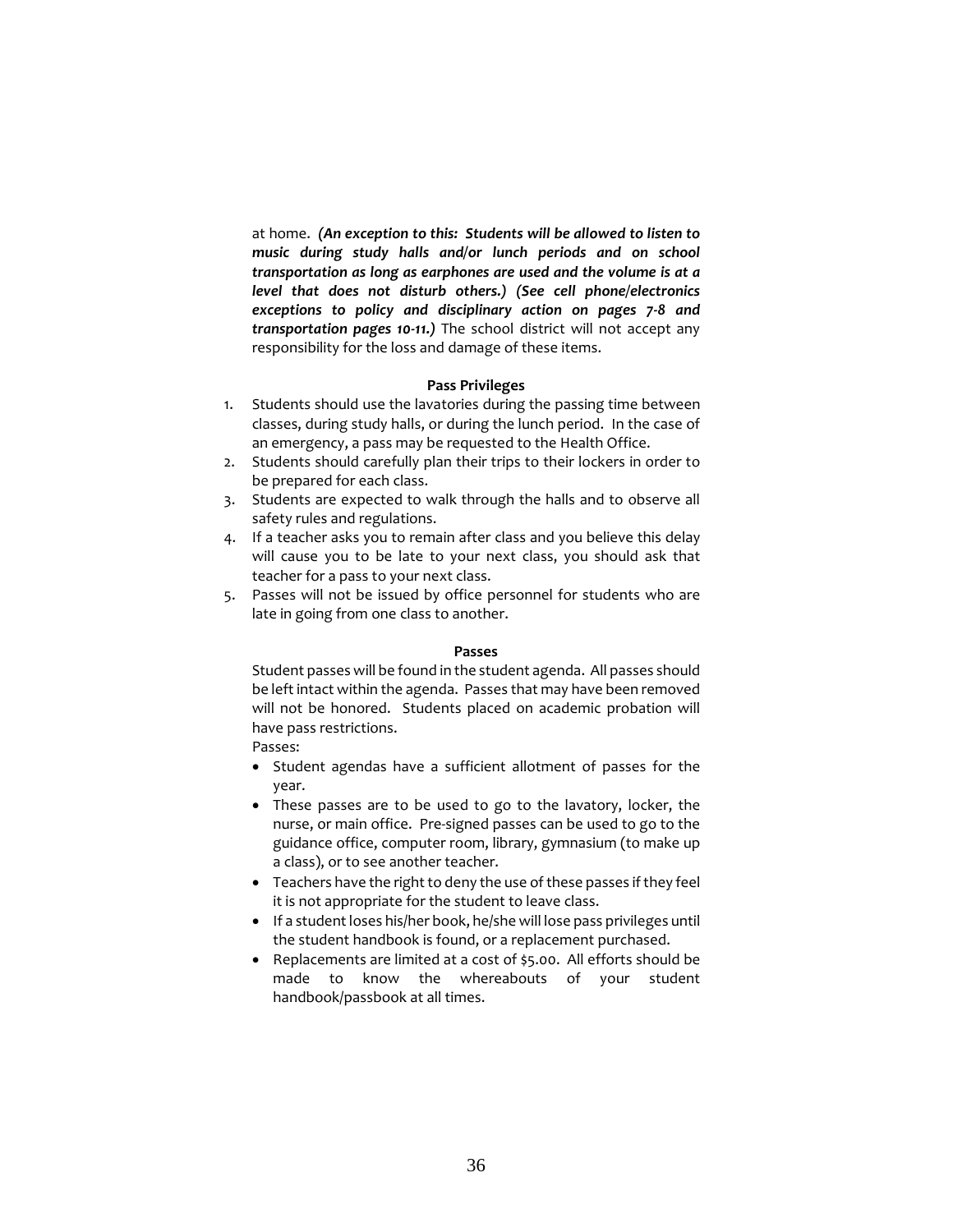- These passes should not be abused. Abuse will result in loss of passes (pass restriction).
- The Planner Handbook with passes is to remain intact for the school year. Passes will not be honored if detached from the Planner. Students are responsible for their planners. If your planner is clearly labeled (with your name) it can be easily returned if it is accidentally left behind.

# **Physical Education**

Physical education is a mandatory part of the State curriculum for public schools. As such, each student is required to participate in the school's physical education program unless excused by school authorities or due to a documented medical condition.

Physical education grades will be determined by class preparedness, participation, skills assessment and written tests. Physical education grades will be included in a student's grade point average.

Due to the nature of the program, particular dress requirements are a necessary integral part of the requirements due to the various kinds of activities and because of the health aspect of the program. Individual lockers will be issued to place personal belongings in.

Every individual is responsible for his/her own personal property. When you leave things around in a haphazard manner, do not lock your locker, or you share your combination with others, you jeopardize security for your property.

# **Study Hall Period**

A study hall period is to be used for academic purposes. Homework, reading, visiting teachers for extra help, guidance office matters and teacher approved library and computer room visits are appropriate. Guidelines:

- All students must first report to study hall. Once attendance is taken, pre-signed and other passes will be issued.
- It is expected that you will bring all necessary books and study material to study hall. Study hall is for completing assignments; it is not to be considered a socializing period.
- A study hall is considered to be a class in regard to expected attendance and behavior.
- No talking during study hall periods to promote a quiet learning environment. However, special permission may be given, at the discretion of the study hall teacher, for students to work on a group activity.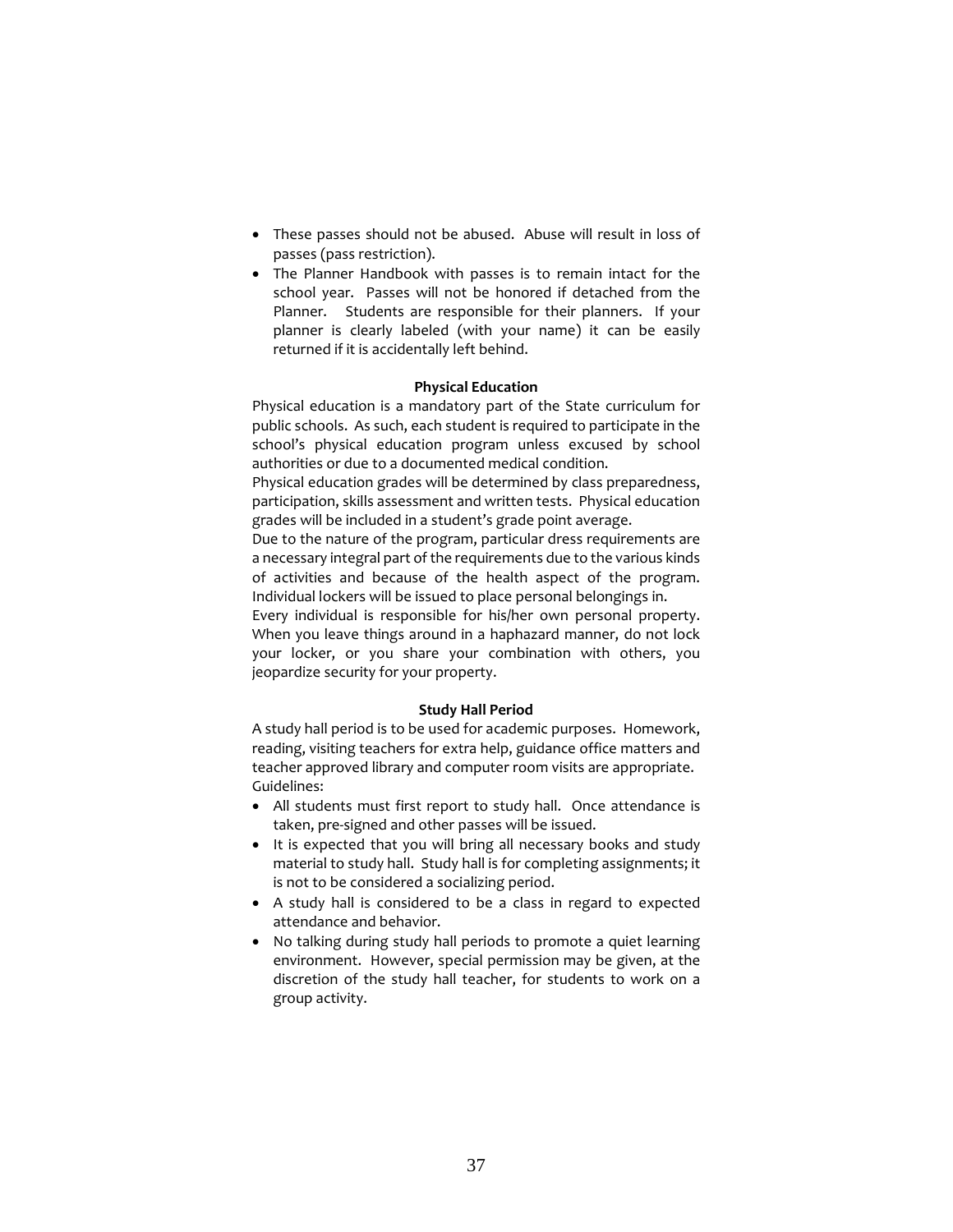- One male and one female at a time may be allowed to leave study hall to go to the lavatories. Have your passbook signed by the study hall teacher. The time on the passbook should be limited to five minutes.
- During study halls held in the cafeteria, students are NOT allowed to use the vending machines.
- Any student not having a passbook will not be permitted to leave study hall. Inappropriate behavior will be dealt with through the discipline code.
- Students listed on the current 5 week failure list will be restricted to study hall—only pre-signed passes to work with a teacher will be granted.

### **Textbooks**

All textbooks are the property of the Board of Education and are loaned to students for use throughout the year. A record of the number and the condition of the book, which is issued at the beginning of the year, is maintained by the school. A student will be expected to pay the cost of replacement of a lost or damaged book issued to the student. If this loss or damage occurs during the year, it should be reported immediately to the teacher from whom the book was received. The teacher will notify the student of the charges and arrange for the issuing of a new book. A receipt stating the title, book number, and amount paid will be issued to the student and a copy should be retained by the teacher in case the lost book is later found.

In some courses it may be advantageous for a student to purchase review books or other materials. In all such cases, a letter will be sent to parents outlining the need, the cost, and a request for purchase which can be signed by the student and parent indication their agreement to purchase and pay for the item.

#### **Telephones**

*Business phones in the offices are used for school business by staff only and are not to be used for personal calls.* **Emergency calls may be made by students at the Health Office or Main Office only with permission of school personnel.**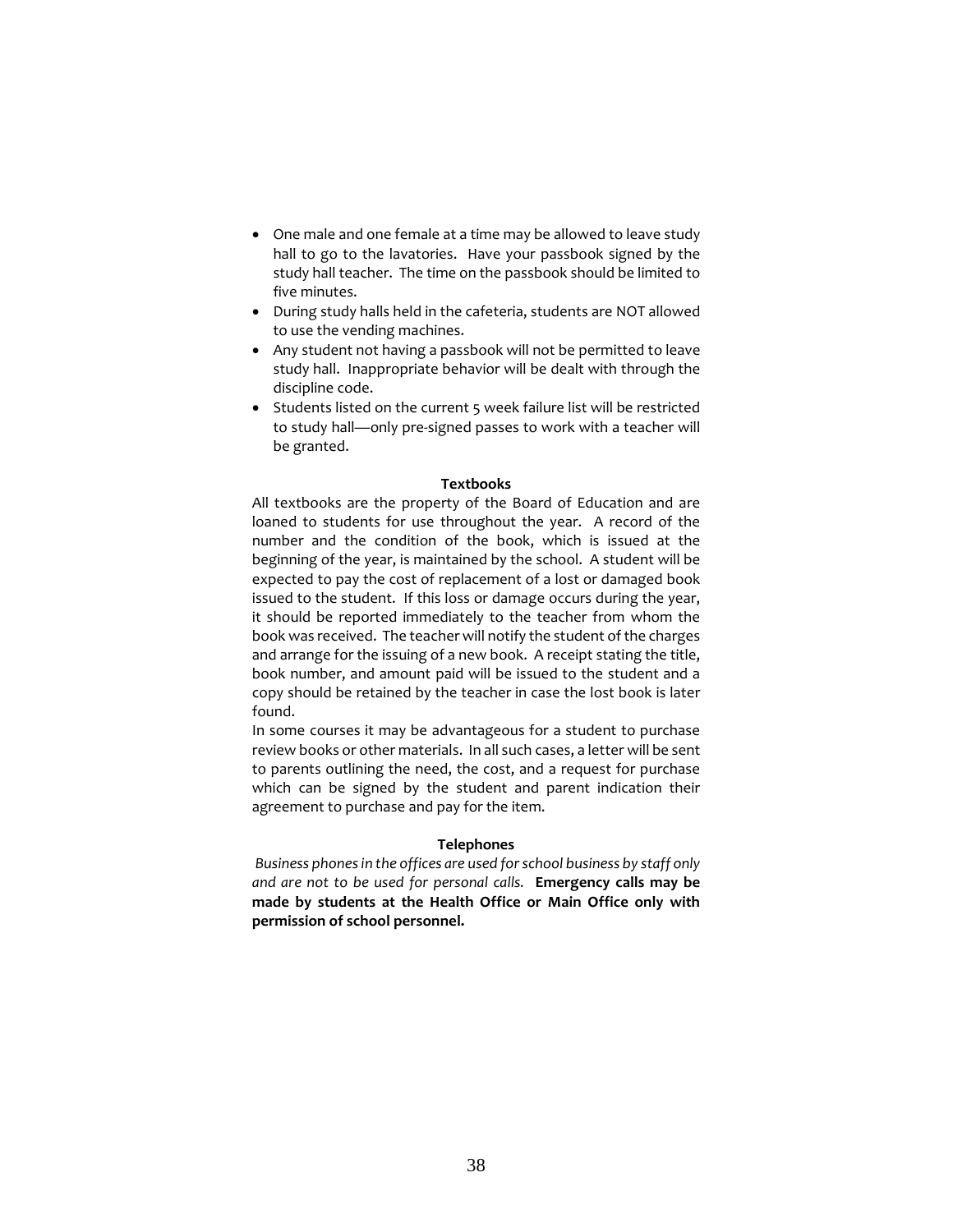#### **Working Papers/Work Release**

Students who wish to work part-time or during vacations should pay careful attention to the legal requirements for doing so.

With very few exceptions, an Employment Certificate is required for anyone to work before they reach the age of eighteen. To obtain an Employment Certificate, you must secure an application, which must be signed by your parent. Before the actual certificate is issued, you must have a medical examination (within the past 6 months), and present proof of age. Applications and employment Certificates are issued in the High School Guidance Office. If you have any questions concerning this matter, please come in and speak to the guidance secretary.

Work release is available to senior students under special circumstances, who are on track to graduate and their schedule allows for the time away from school. Applications are available in the guidance office.

## **Notice of Non-Discrimination Policy**

It is the policy of the McGraw Central School District to provide equal opportunity for all students in educational programs and activities; and to prohibit discrimination on the basis of race, color, sex, religion, national origin, age, handicap or marital status.

# **McGraw Central School District Student Internet Acceptable Use Policy**

McGraw Central School District offers Internet access for students to assist with instruction. This policy complies with the Children's Internet Protection Act which requires public school districts receiving federal funds made available under Title III of the Elementary and Secondary Education Act of E-Rate to adopt an Internet Safety Policy. This document contains the Acceptable Use Policy for your use of McGraw Central School District's Technology System.

**Activity on the System will be monitored to ensure appropriate use. Emails will be subject to monitoring at all times. Any student who breaks any rule listed below will be subject to disciplinary action and possible loss of Internet Privileges.**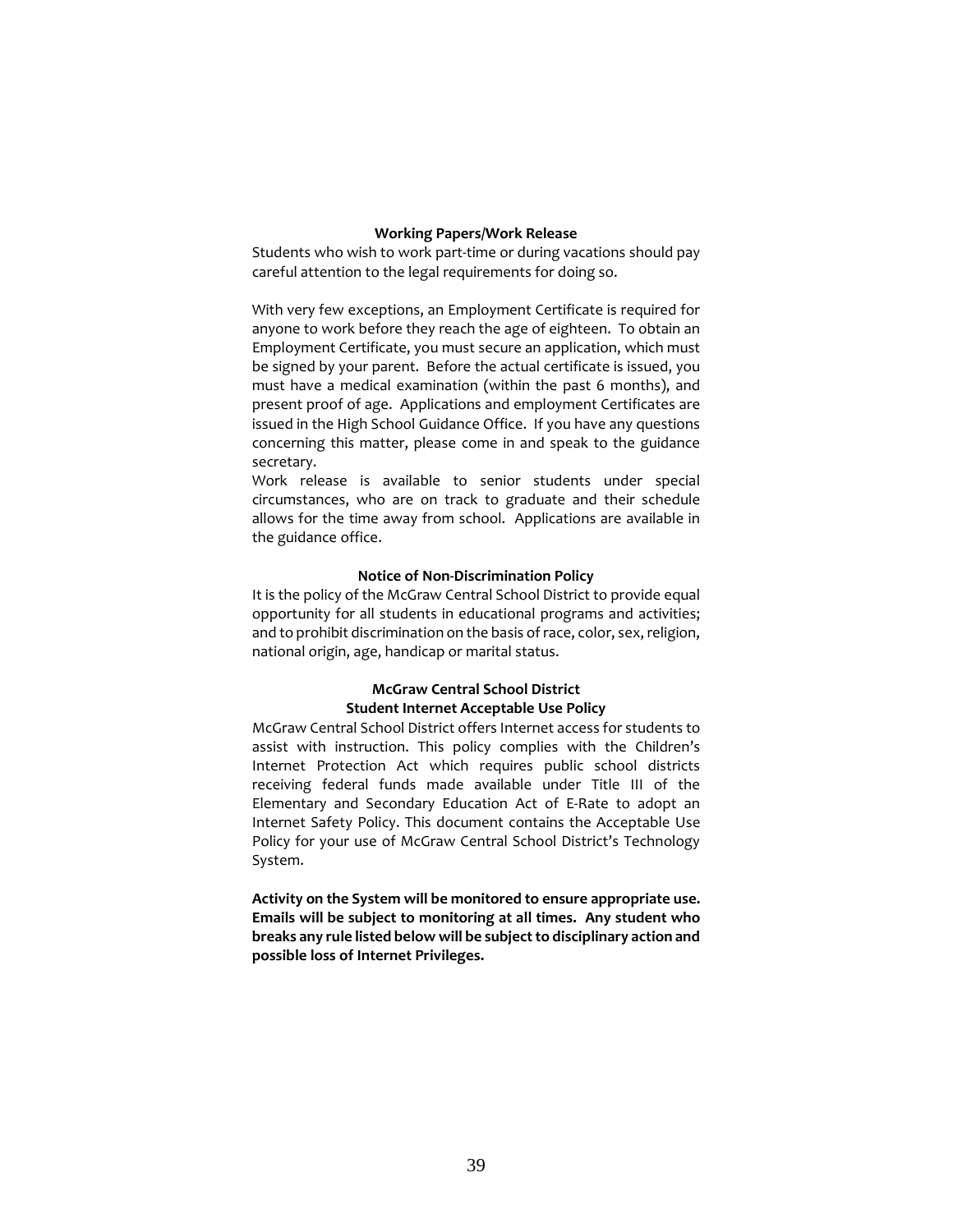# **A. Educational Purpose**

- 1. MCSD System has been established for educational purposes. The term "educational purpose" includes classroom activities, career development, and limited high-quality self-discovery activities.
- 2. MCSD System has not been established as a public access service or a public forum. The District has the right to place reasonable restrictions on the material accessed or posted through the system. Students are also expected to follow the rules set forth in MCSD Code of Conduct and the law.
- 3. Students may not use the System for commercial purposes. This means that services may not be offered, provided, or purchased through the System.
- 4. Outside groups using District internet will conform to this policy. Use by student clubs and organizations is governed by this policy and is:
	- limited to those times when Internet access points are not in use for instruction
		- limited to educational purposes

# **B. Student Internet Access**

- 1. All students will have access to Internet World Wide Web information resources through the classroom, library, or school computer lab.
- 2. Students and their parents must sign an Account Agreement form prior to the student being granted an individual e-mail account on the System. This Agreement must be renewed on an annual basis. Parents can withdraw their approval at any time.
- 3. Students may create a personal Web page on the System. All material placed on the Web page must be pre-approved by the building principal and must relate to school and career preparation activities.
- 4. Students may not use a non-district computer to access the System.
- 5. Students will not be permitted to use an instant messenger service or program, Internet relay Chat or other forms of direct electronic communication.
- 6. Students will not be permitted to access any web site normally blocked by the MCSD Tech System.

# **C. Unacceptable Uses**

The following uses of MCSD Tech System are considered unacceptable.

- **1. Personal Safety**
- a. Students will not post personal contact information about self or others to the Internet. Personal contact information includes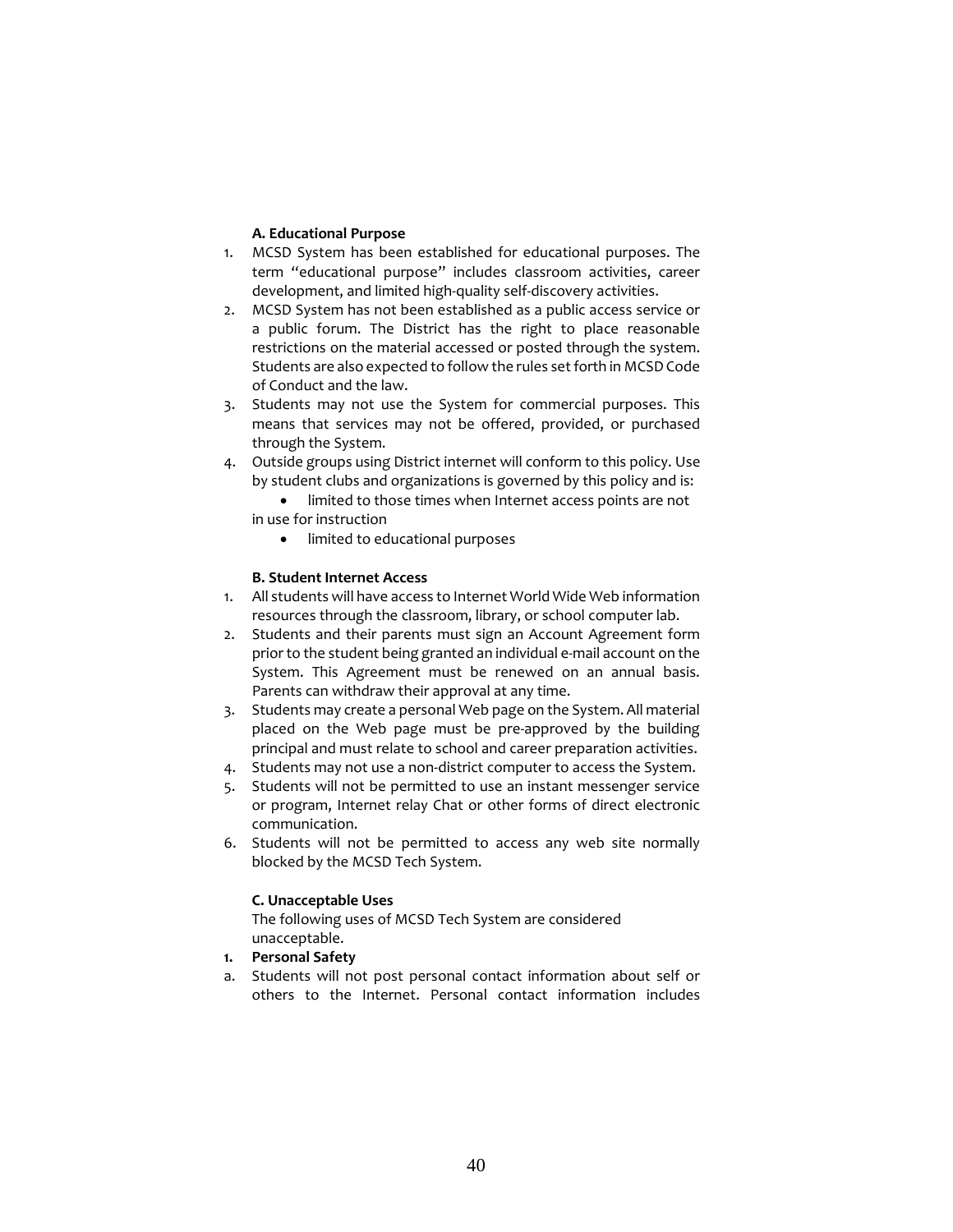address, telephone, school address, work address, credit card information, etc.

- b. Students will promptly disclose to the teacher or another school employee any message received that is inappropriate or makes one feel uncomfortable.
- c. Students shall not access, transmit or retransmit any information which is harmful to minors. This means students will not transmit any picture, image, graphic image file of a sexual nature depicting nudity, sex or excretion.
- d. Students will not generate access, transmit or retransmit any material that could be deemed offensive, slanderous or hurtful to anyone. Such material may be considered Cyber-Bullying.
- e. Students will not transmit e-mail through an anonymous remailer.
- **2. Illegal Activities**
- a. Students will not attempt to gain unauthorized access to the System, to any other computer system through the System, or go beyond their authorized access. This includes attempting to log in through another person's account or attempting access to another person's files. These actions are illegal.
- b. Students will not make deliberate attempts to disrupt the computer system, destroy data by spreading computer viruses, so-called hacking, or by any other means within the school district or any network connected to the Internet. These actions are illegal.
- c. Students will not use the System to engage in any illegal act.
- **3. System Security**
- a. Students are responsible for their individual account and should take all reasonable precautions to prevent others from use of their account. Under no condition should a password be given to another person.
- b. Students will immediately notify a teacher or the technology coordinator if they have identified a possible security problem. Do not go looking for security problems because this may be construed as an illegal attempt to gain access.
- c. Students will not disable or attempt to disable the MCSD Internet filtering software. Filtering software may be adjusted to allow sites for bona fide research or other lawful purposes when approved by the building principal. Written permission must be submitted to the technology coordinator.
- d. Students will not use encryption software from any access point within the school district.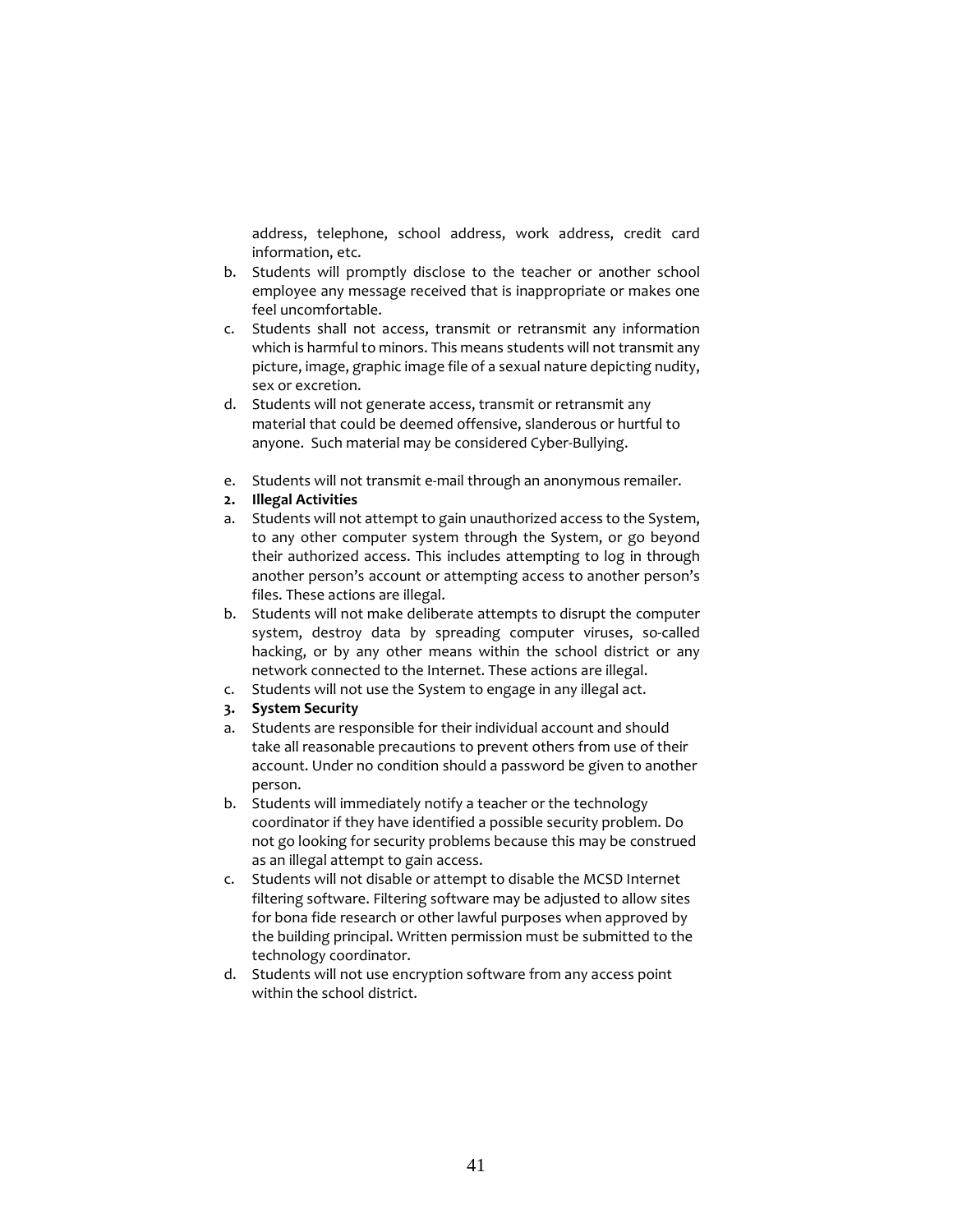# **4. Inappropriate Language**

- a. Restrictions against inappropriate language apply to public messages, private messages, and material posted on Web pages.
- b. Students will not use obscene, profane, lewd, vulgar, rude, inflammatory, threatening, or disrespectful language in any digital form.
- c. Students will not post information that could cause damage or a danger of disruption.
- d. Students will not engage in personal attacks, including prejudicial or discriminatory attacks.
- e. Students will not harass another person. Harassment is persistently acting in a manner that distresses or annoys another person. If told by a person to stop sending those messages, it must stop.
- f. Students will not knowingly or recklessly post false or slanderous information about a person or organization.
- **5. Respect for Privacy**
- a. Students will not post private information about another person.
- **6. Respecting Resource Limits**
- a. Students will use the system only for educational and career development activities.
- b. Students will not download large files without teacher consent.
- c. Students will check e-mail frequently, delete unwanted messages promptly, and stay within the e-mail quota of 15 e-mails.
- **7. Plagiarism and Copyright Infringement**
- a. Students will not plagiarize works found on the Internet. Plagiarism is taking the ideas or writings of others and presenting them as your own.
- b. Students will not use or possess illegal copies of software. Illegal software means any software which has been downloaded or is otherwise in the user's possession without the appropriate registration of the software, including the payment of any fees to the owner of the software.

# **8. Inappropriate Access to Material**

- a. Students will not use the System to access material that is profane or obscene (pornography), that advocates illegal acts, or that advocates violence or discrimination towards other people (hate literature).
- b. A student who mistakenly accesses inappropriate information should immediately tell the teacher or another District employee. This will protect the student from a claim that s/he intentionally violated this policy.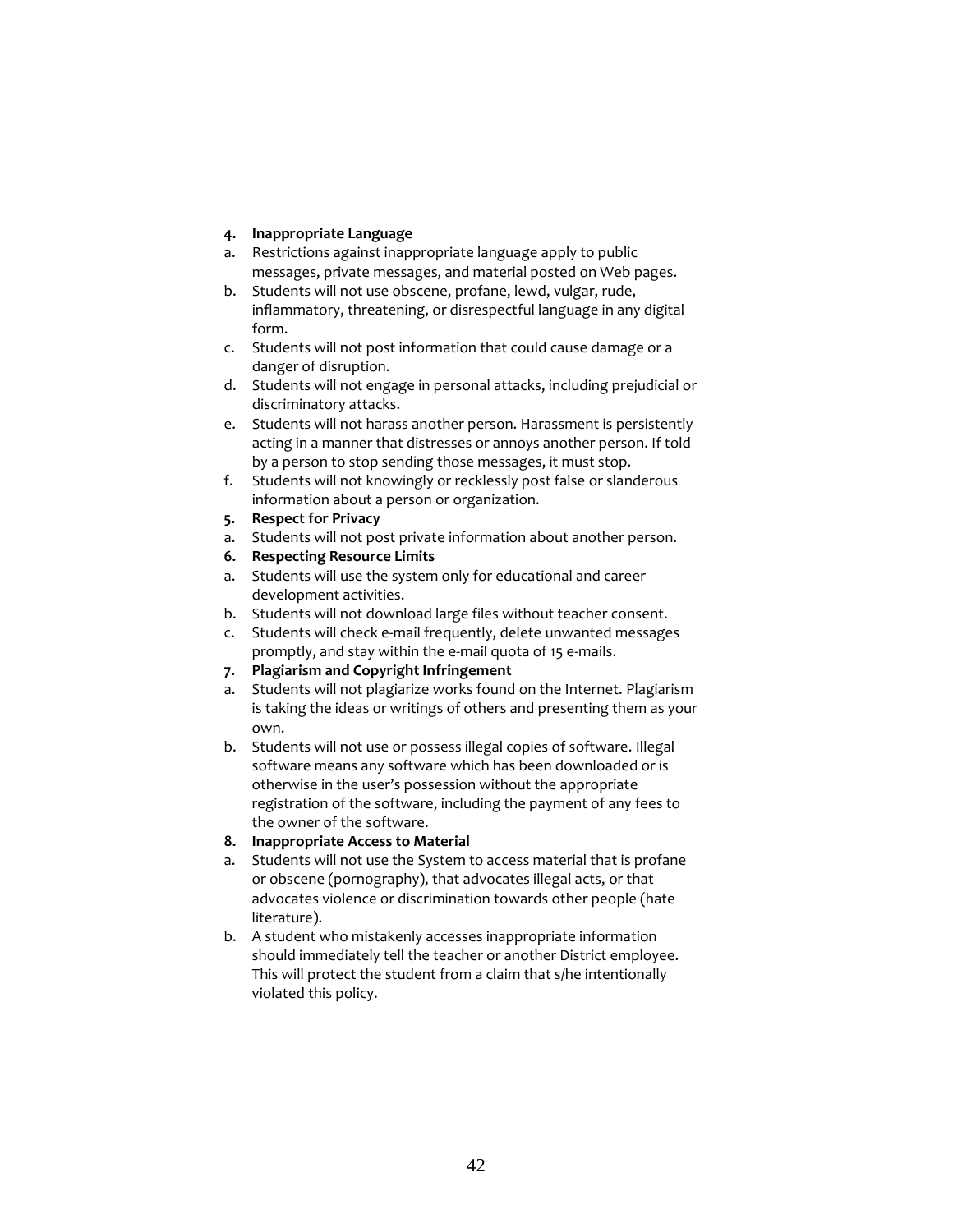**D. Student Rights and Responsibilities for Using Personal Electronic Devices**

- **1. The student who possesses a personal electronic device shall be solely responsible for its care.**
- **2. Student possession of personal electronic devices on all school campuses, including athletic fields, and school buses, at schoolsponsored activities and while the student is under the supervision and control of school district employees shall be permitted.**
- **3. These devices shall be kept out of sight and powered off or silenced during the school day and during any school-sponsored activity meeting or practice held. The requirement that personal electronic devices be turned off may not apply in the following circumstances when the student obtains prior approval from the principal or his/her designee:**
- a. The student has a special medical circumstance for self or family member.
- b. The student is using the device for an educational or instructional purpose with the teacher's permission and supervision.
- c. Students shall not use personal electronic devices on school property or at a school-sponsored activity to access and/or view internet websites that are otherwise blocked to students at school. Blocked sites include, but are not limited to, social networking sites and You Tube.
- d. Student use of personal electronic devices that disrupt the instructional day may result in disciplinary action, including the loss of privilege to use the personal electronic device, and/or confiscation of the personal electronic device. When a personal electronic device is confiscated, it shall only be released and/or returned to the student's parent/legal guardian. It is the student's parent/legal guardian's responsibility to retrieve the device according to school procedures.

# **Unauthorized Use**

Unauthorized use of personal electronic devices includes, but is not limited to, the following:

1. Possessing, viewing, sending or sharing video or audio information having sexual, violent or threatening content on school grounds, school events or school busses shall be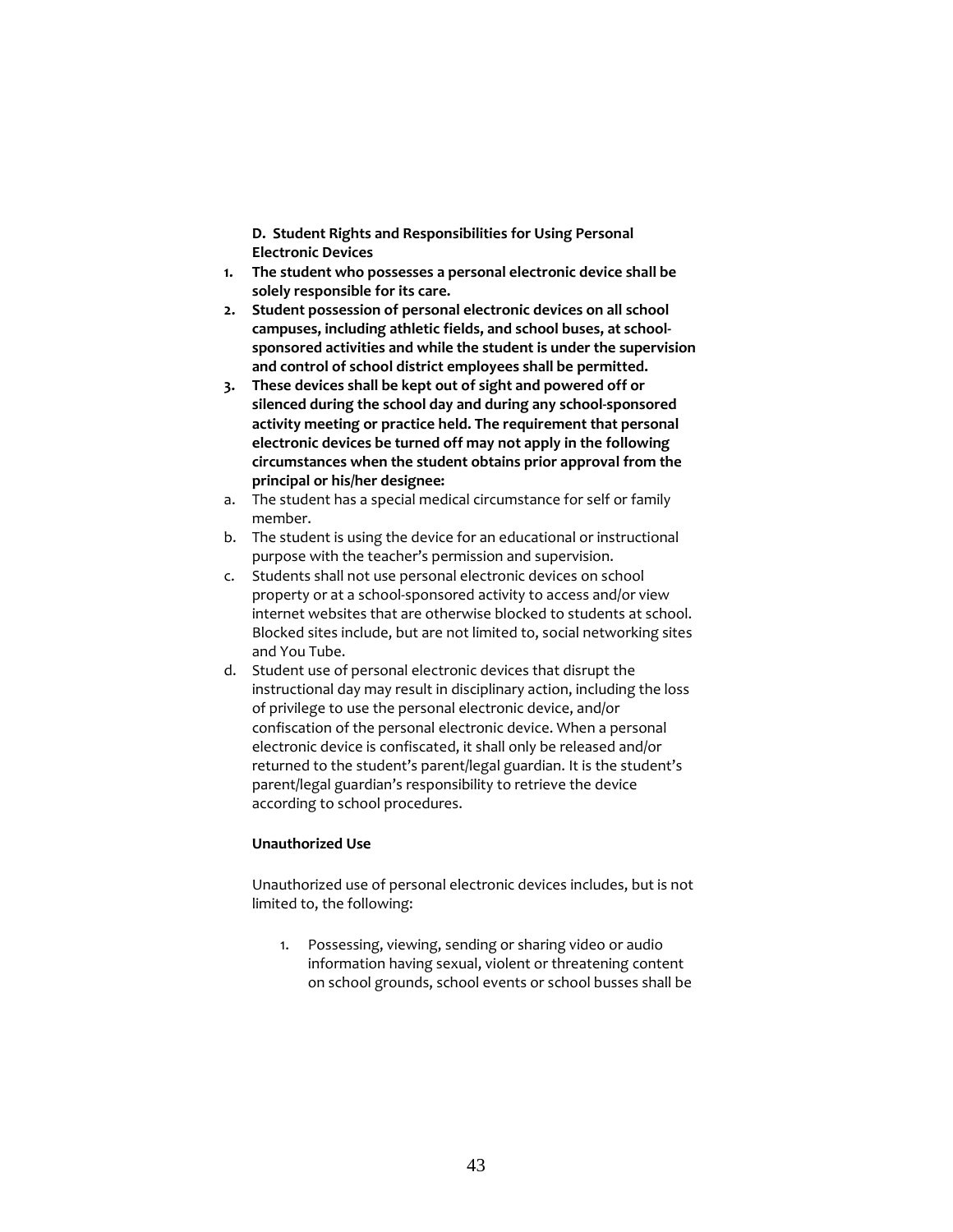prohibited and may result in disciplinary action and/or confiscation of the personal electronic device.

- 2. Transmitting school materials for unethical purposes such as cheating.
- 3. Any activity which may be in violation with the McGraw Central School District Bullying Prevention policy and procedural directive.

# **Corrective Action**

Corrective action shall be determined by the number of previous acts, the nature of the act, and the context in which the alleged act occurred. Consequences may range from positive behavioral interventions to suspension and expulsion for repeated and/or severity of the violations.

#### **E. Your Rights**

# **1. Free Speech**

The student's right to free speech, as set forth in the MCSD Code of Conduct, applies also to communication on the Internet. The System is considered a limited forum, similar to a school newspaper, and therefore the District may restrict the student's speech for valid educational reasons. The District will not restrict the student's speech on the basis of a disagreement with the opinions.

# **2. Search and Seizure**

- a. Students should expect no privacy in the contents of personal files on the System. The situation is similar to the rights one has in the privacy of a school owned locker.
- b. Routine maintenance and monitoring of the System may lead to discovery that a student has violated this policy, the MCSD Code of Conduct, or the law.
- c. An individual search will be conducted if there is reasonable suspicion that a student has violated this policy, the MCSD Code of Conduct, or the law. The investigation will be reasonable and related to the suspected violation.
- d. A student's parents have the right at any time to request to see the contents of a student's e-mail files or data files.
- **3. Due Process**
- a. The District will cooperate fully with local, state, or federal officials in any investigation related to any illegal activities conducted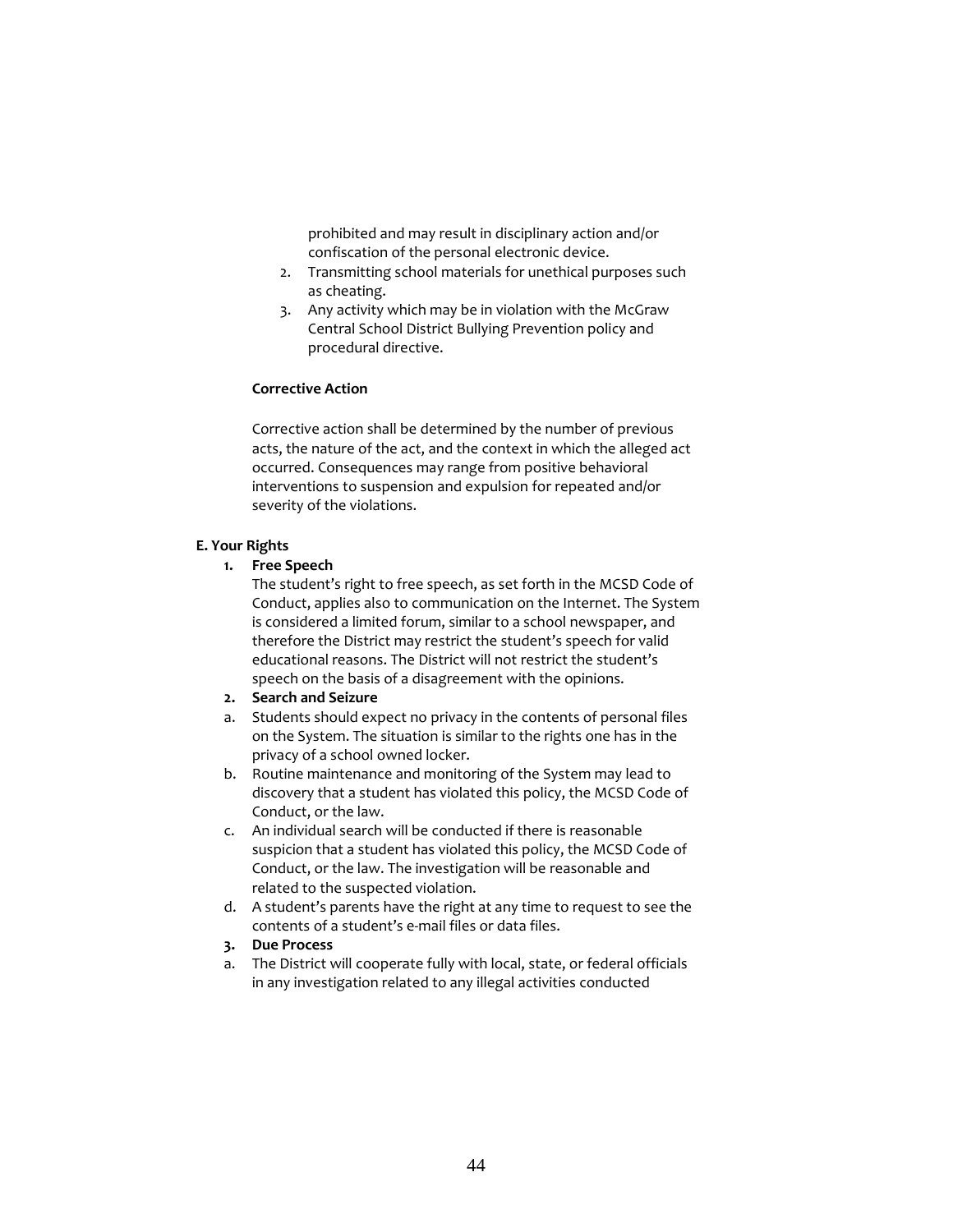through the System.

- b. In the event there is a claim that a student has violated this policy or the MCSD Code of Conduct in the use of the System, the student will be provided with a written notice of the suspected violation and an opportunity to be heard in the manner set forth in the MCSD Code of Conduct.
- c. If the violation also involves a violation of other provisions of the MCSD Code of Conduct, it will be handled in a manner described in the MCSD Code of Conduct. Additional restrictions may be placed on a student's use of their Internet account.

### **E. Limitation of Liability**

No guarantee is made by the District that the functions or the services provided by or through the District system will be error-free or without defect. The District will not be responsible for any damage a student may suffer, including but not limited to, loss of data or interruptions of service. The District is not responsible for the accuracy or quality of the information obtained through or stored on the system. The District will not be responsible for financial obligations arising through the unauthorized use of the system. The District does not guarantee or imply that access to the Internet will always be available. The opinions, advice, services, and all other information expressed on line are those of the online authors and not of the District.

#### **F. Personal Responsibility**

When students are using the MCSD Technology System, one may feel that s/he can more easily break a rule and not get caught. This is not true because whenever something is done on a network, little "electronic footprints," are left so the odds of getting caught are the same as in the real world.

The fact remains that to do something or think of doing something without being caught does not make it right to do. Even if one doesn't get caught, there is always one person who will know and that person is you. Use of the Internet can be a mirror that will show the character of a person.

# **Detention-After School**

A student and parent/guardian will receive notification or a one-day prior notice of the student's assignment to after school detention. The parent will receive a telephone call and/or a written discipline notice indicating the infraction and detention.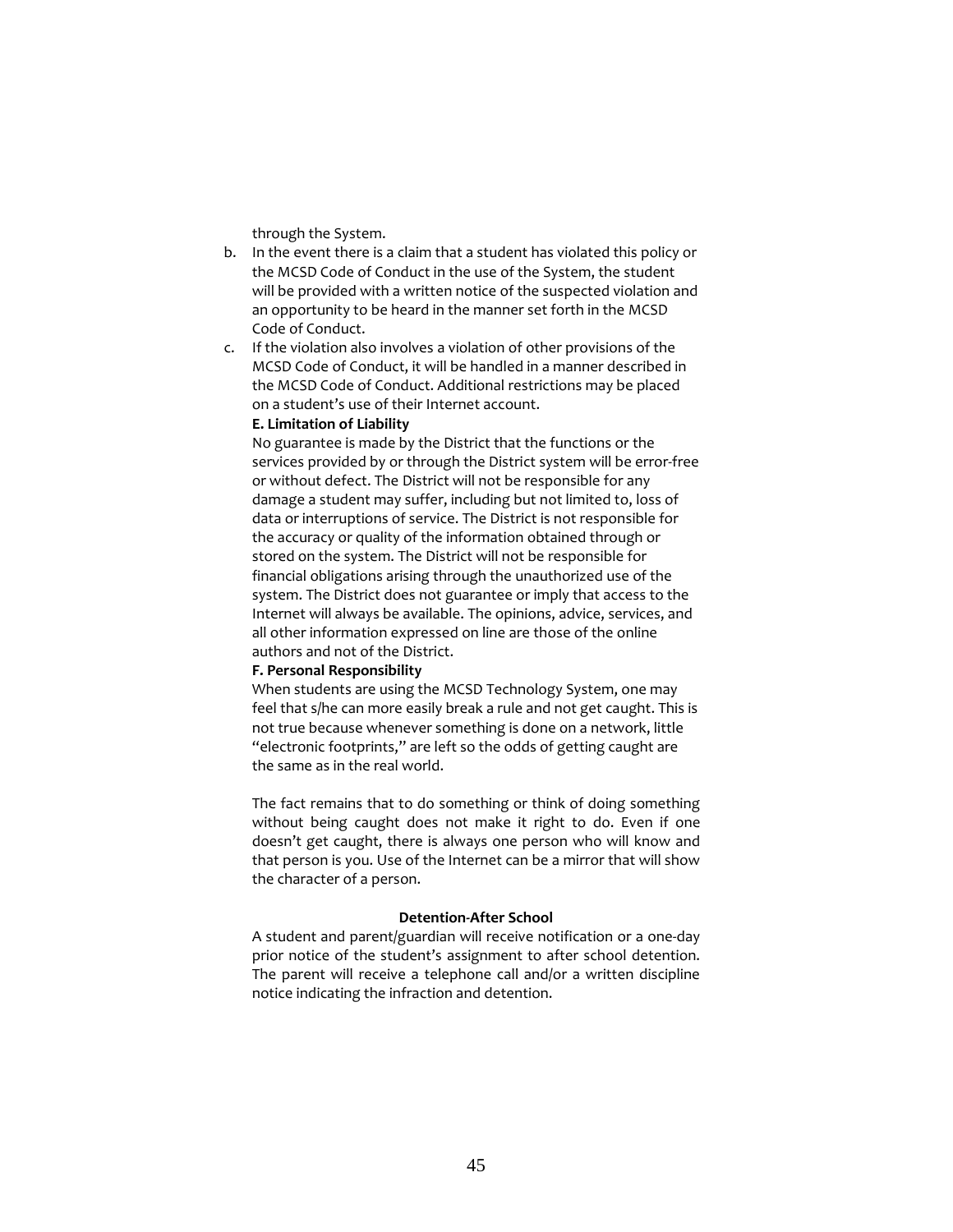After school detention will begin immediately after school. Students who arrive late will serve that detention and be assigned to another detention for their tardiness. Students are encouraged to bring work with them to do during the detention period since they will not be permitted to talk, move about the room, or be excused from the detention room. A student who is disruptive or does not attend a scheduled detention will be considered insubordinate. The school considers after school detention time, academic time. School related work is to be tended to during this time.

#### **High Honor and Honor Rolls**

Each marking period students earning high grades are honored by being included on either the High Honor or Honor Roll. To qualify for this honor, a student's term grades are averaged. To be placed on High Honor Roll, a student's term average must be at least 89.5% and to be placed on Honor Roll, a student's term average must be at least 84.5%. In addition, the student's report card must not show any grades below 65% or any mark of 'Incomplete'. Students must also be carrying a minimum of 6 classes including physical education. The High Honor and Honor Rolls will be highlighted at school as well as reported in the local newspaper.

# **National Honor Societies**

Membership in the National Honor Societies is an honor and a responsibility. Students selected for membership are expected to continue to demonstrate the qualities of scholarship service, leadership, character and citizenship, which led to their selection. Selection for the National Honor Society is open to Sophomores, Juniors and Seniors, while  $8<sup>th</sup>$  graders and Freshmen may be selected for membership in the National Junior Honor Society. To be eligible, a student must have a cumulative weighted average of 90% or above for Junior Honor Society (since  $8<sup>th</sup>$  grade classes are not weighted, they must have a cumulative  $8<sup>th</sup>$  grade class average of 90% or above) and a cumulative weighted average of 92% or above to be considered by the faculty council for the National Honor Society, and have attended the McGraw Junior-Senior High for at least one semester. A faculty council, appointed by the administrator/designee, makes the selection based on information provided by the students and input from the whole faculty. The advisors will be glad to answer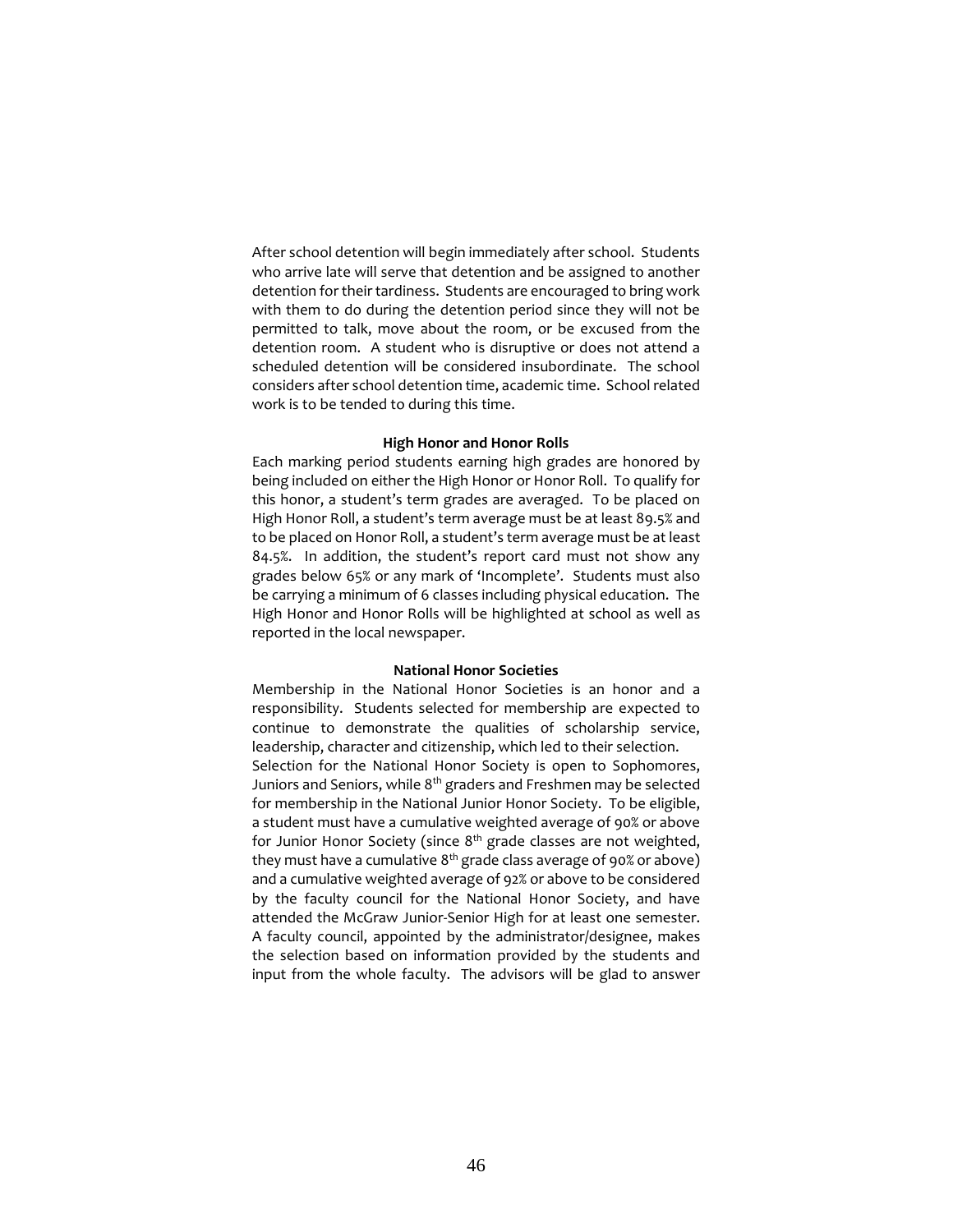questions or discuss the selection procedures with any interested students or parents.

### **Senior Privilege**

Senior privileges including the senior lunch dismissal privilege will be reviewed each year.

# **Dance Rules and Procedures**

Dances held at McGraw Central School or as a McGraw Central School function, regardless of the sponsoring organization, must be conducted according to the following regulations; including but not limited to fundraisers, Junior Prom and Senior Ball.

# **Chaperone:**

- 1. There will be at least three faculty chaperones.
- 2. First time chaperones are to arrive one half hour prior to the start of the dance for a brief meeting with the administrator or designated faculty in charge of the activity.

# **Chaperone Responsibilities:**

- 1. Chaperones are responsible for the continuous supervision of the gym, (or dance location) hallways and boys' and girls' bathrooms.
- 2. Chaperones are expected to monitor students as specified below.
- 3. If a student violates one of the student rules, he/she is to be reported to the administrator or designated faculty in charge of the activity. If a student from McGraw Central is expelled from the dance, his/her parents are to be notified at that time by telephone to arrange for them to pick him/her up. If parents cannot be contacted, the student will be kept under the direct supervision of a chaperone until the end of the dance. Any discipline problems are to be reported to the administration on the next school day.

### **School Conduct:**

- 1. No one attending a dance will be allowed to leave the designated area.
- 2. All food and drinks must be consumed in the hallway.
- 3. There is to be no congregating near the entrances. This is in compliance with fire regulations.
- 4. Discretion is to be used in actions toward the opposite sex during the dance.
- 5. Under no circumstances is anyone to leave the dance. If anyone leaves the dance for any reason he/she must leave school property and not return.
- 6. There will be no smoking. Smoking is against the law on school property.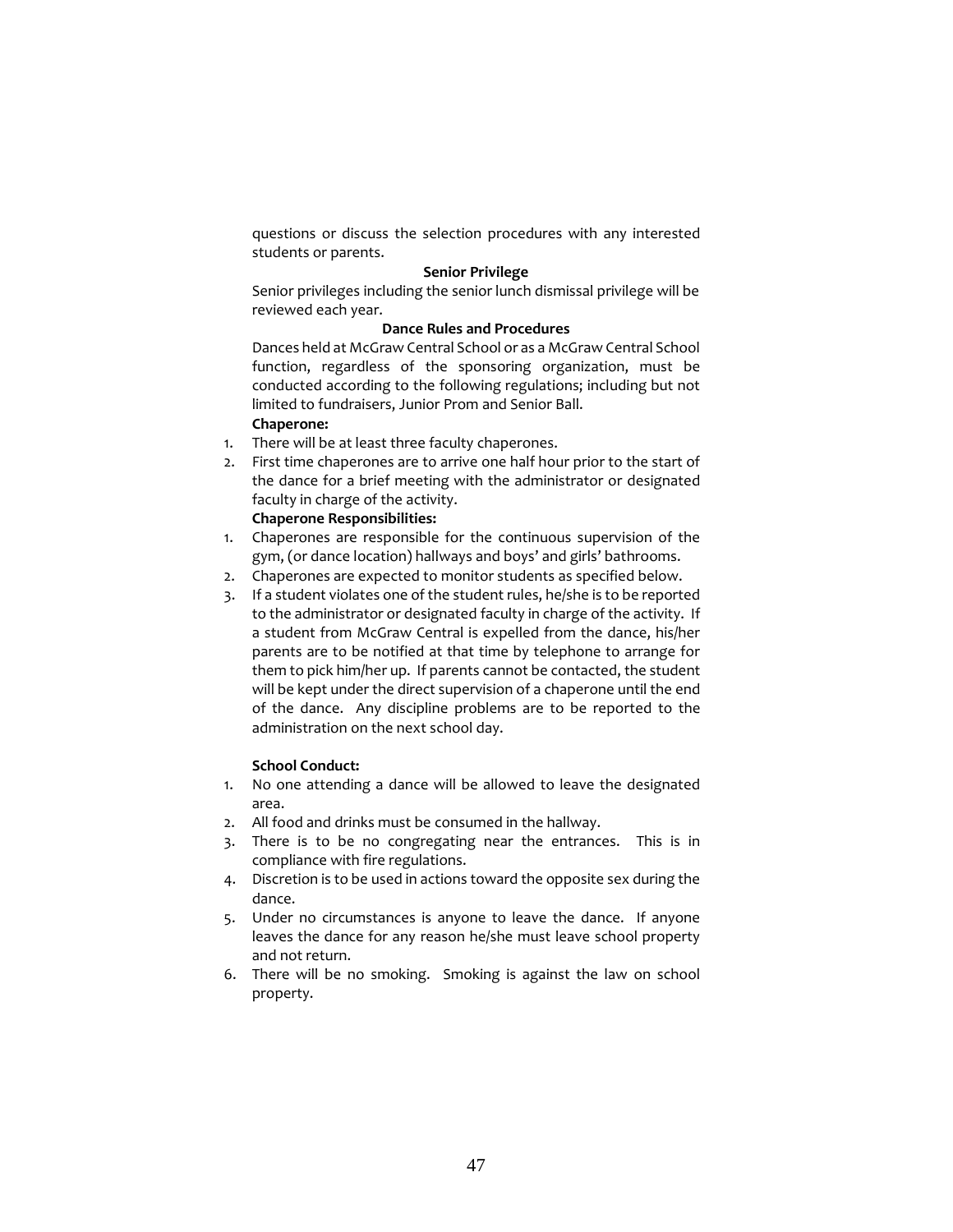7. Clothing is to be appropriate for the occasion. Protective covering must be worn on the feet.

# **Drugs and/or Alcohol:**

- 1. There will be no drinking of alcoholic beverages by anyone in the building or on school grounds.
- 2. Persons showing evidence of drinking, such as smelling of alcohol, will not be admitted.
- 3. Persons showing evidence of being under the influence of drugs will not be admitted.
- 4. Suspicion of alcohol or drug use is to be reported to the administrator or designated faculty in charge.

5. All school policies pertaining to alcohol and drugs will be enforced.

# **Loitering:**

- 1. Loitering on school property will not be permitted. Students are to enter the dance upon their arrival and leave school property following the dance.
- 2. No pupils are to be in the parking area, in or out of cars, except as they are entering or leaving the school grounds. The parking area will be checked periodically. Pupils who are loitering in the parking areas are to be sent off the school grounds immediately.

# **Attendance Restrictions:**

1. Dances will be restricted to McGraw students and their approved guests unless otherwise stipulated.

# **Guests:**

• All guests must be enrolled in an educational program at the time of the dance.

• Guest sign-ups will take place during lunch periods two days prior to the dance. All guests must be signed up by the day prior to the dance.

• Administration will make determination of guest approval, after calling each student's home school. Guests must be in good standing at their home school and in attendance the day of the dance, or the day prior to if the dance takes place on a Saturday or during a vacation.

- 2. No one will be permitted to enter a dance after 9:00 PM. Any exceptions must be approved in advance by the principal.
- 3. A student must be in attendance a minimum of four hours the day of a dance in order to attend. For a weekend or holiday dance a student must be in attendance a minimum of four hours the day prior to the dance. (Attendance means attending and participating in classes.)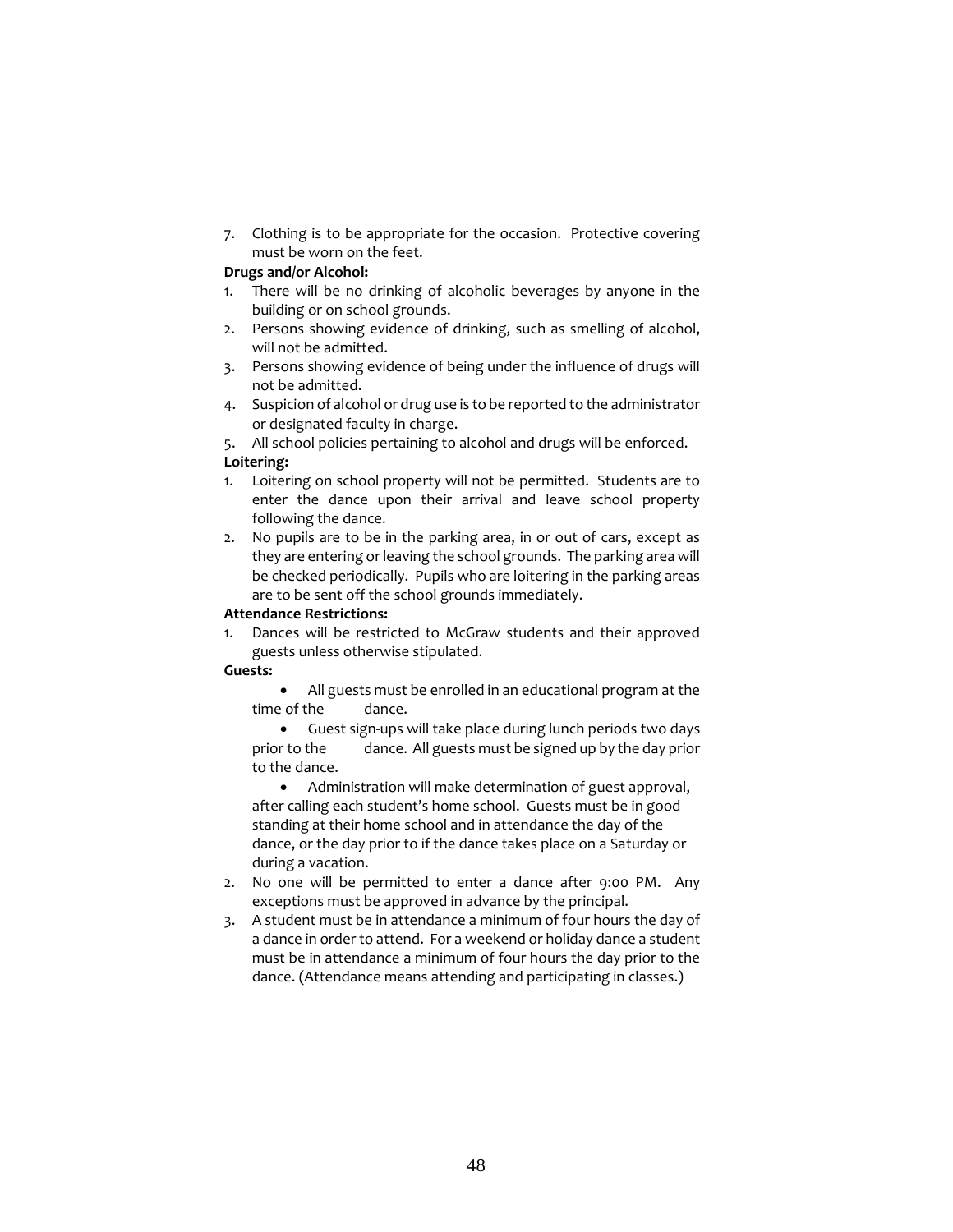- 4. Guests must be enrolled in the  $7<sup>th</sup>$  grade and not older than the age of 21.
- 5. Juniors and Seniors are the only students allowed to bring a past McGraw graduate.
- 6. Junior Senior Prom attendees will be required to attend school the entire day of the event, if the event is on the weekend, they are required to attend school the entire day prior to the event. Attendance will include full participation in all classes. Medical appointments or other legal excuses must be pre-approved. Extenuating circumstances may be considered.

#### **Field Trip Regulations**

In order to provide for the development of educationally appropriate field trips, the following rules have been established to assist teachers, students, parents and others involved.

- 1. All requests for field trips of over 50 miles one-way or of overnight duration shall be submitted for approval to the Building Administrator, Superintendent of Schools and Board of Education. All other field trip requests shall be submitted for approval to the Building Administrator and Superintendent of Schools and may be approved at their discretion.
- 2. All requests must be presented for approval at least six weeks in advance of the proposed trip date and tentative approvals received before the trips may be discussed with students. Trips should not be used as rewards or bait to involve more students in an activity.
- 3. All field trip requests are to be on the proper forms. Each trip, other than the Senior Class Trip, shall be related to a curriculum area, the educational value of the trip stated as well as the itinerary, all cost estimates and financial support available. When possible, trips requested which are of substantial cost to the student may be requested by more than one organization by combining their interests in the itinerary and using student profit sharing to help defray expenses. Trips should be limited in cost to what is financially practical and justifiable and students may not be offered varying itineraries, meals or lodging accommodations based on cost. If, as a result of these considerations, it may take several years for an organization(s) to raise enough money to finance a trip, then that is what should be done.
- 4. The Senior Class Trip must be approved by the Board of Education at their December meeting.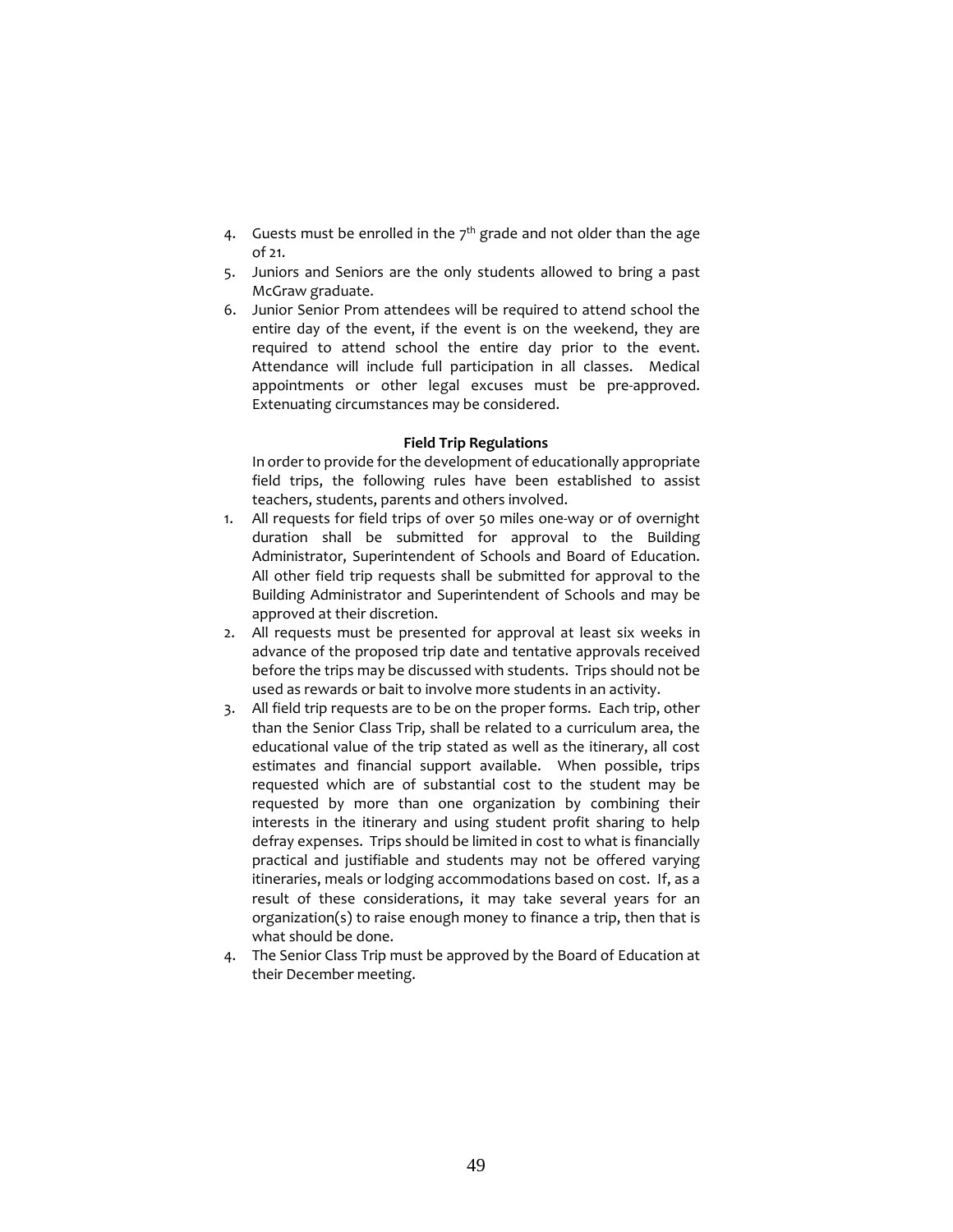- 5. A minimum of one chaperone for every 25 students must be maintained on all one-day trips. A minimum of one chaperone for every 10 students shall be maintained on each multiple day and/or overnight trip. Efforts should be made to include parents as chaperones. Parents will provide their own transportation, since school district transportation is for students and staff. All chaperones must be approved by the administration.
- 6. All rules found in the School Conduct and Discipline Policy and Regulations are in effect during a trip. Therefore, there will be no use of alcoholic beverages or drugs by either students or chaperones during the entire trip. Luggage may be inspected before and during any trip at the discretion of the advisor or chaperone in charge. Parents may be asked to sign a form verifying contents of luggage. Students are not permitted to smoke during these trips.
- 7. The advisor or chaperone in charge shall be the final authority on any matter which arises, emergency or other, for example, the establishment of curfew.
- 8. Students who violate any rule found in this regulation will be subject to school authority and legal authority if appropriate. While on a trip of over 50 miles one way or overnight, parents will be called collect to inform them of their child's violation, and, if necessary, to require parent supervision of the child's return home should the trip be in progress.
- 9. Parents will be informed of the trip's purpose, itinerary, costs, and so on through the use of a parent permission slip which they must sign and which the advisor must file with the building administrator at least two weeks in advance of departure.
- 10. Since a field trip is an enriching experience, a non-participation on the part of a student will not lower the student's achievement level.
- 11. Any student while on suspension from school may not participate on a field trip.
- 12. The advisor is required to prepare a Trip Report prior to departure. This report must include all pertinent information, i.e., itinerary, key telephone numbers, parent permission slips, etc. This report must be delivered 2 days in advance of leaving.
- 13. The advisor is required to prepare a post-trip report, which will indicate the acceptability of the itinerary as educationally appropriate, and costs were equal to benefit. Any student behavior problems will also be cited for appropriate follow-up in relation to School Conduct and Discipline Policy Regulations.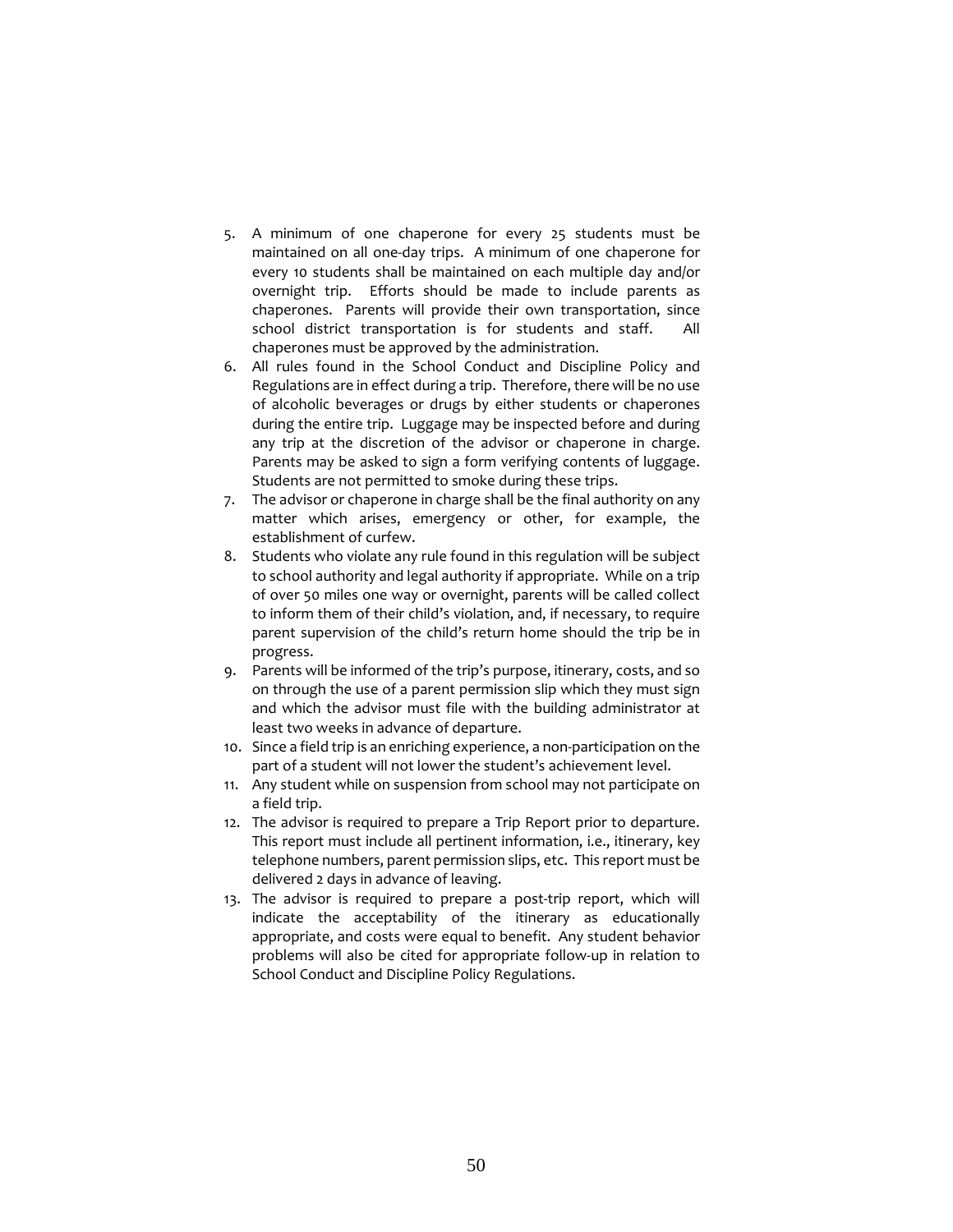14. A student's trip may be cancelled due to circumstances deemed reasonable by the administration. If the administrative staff believes that a student's attendance on a field trip will be a detriment to the student, other student's or put unnecessary stress/responsibility on the chaperones, the student will not be allowed to attend. Any monies expended will likely be forfeited. A refund will be attempted, but pre-payments are often non-refundable and therefore a refund is not guaranteed.

# **Parents' Bill of Rights For Data Privacy and Security**

The McGraw School District is committed to protecting the privacy and security of student data and teacher and principal data. In accordance with New York Education Law Section 2-d and its implementing regulations, the District informs the school community of the following:

- 1) A student's personally identifiable information cannot be sold or released for any commercial purposes.
- 2) Parents have the right to inspect and review the complete contents of their child's education record.
- 3) State and federal laws protect the confidentiality of personally identifiable information, and safeguards associated with industry standards and best practices, including but not limited to encryption, firewalls, and password protection, must be in place when data is stored or transferred.
- 4) A complete list of all student data elements collected by New York State is available for public review at the following website [http://www.nysed.gov/student-data](http://www.nysed.gov/student-data-privacy/student-data-inventory)[privacy/student-data-inventory](http://www.nysed.gov/student-data-privacy/student-data-inventory) or by writing to the Office of Information and Reporting Services, New York State Education Department, Room 865 EBA, 89 Washington Avenue, Albany, New York 12234.
- 5) Parents have the right to have complaints about possible breaches of student data addressed. Complaints should be directed in writing to Privacy Complaint, Chief Privacy Officer, New York State Education Department, 89 Washington Avenue, Albany, New York 12234. Complaint may also be submitted using the form available at the following website http://www.nysed.gov/student-dataprivacy/form/report-improper-disclosure.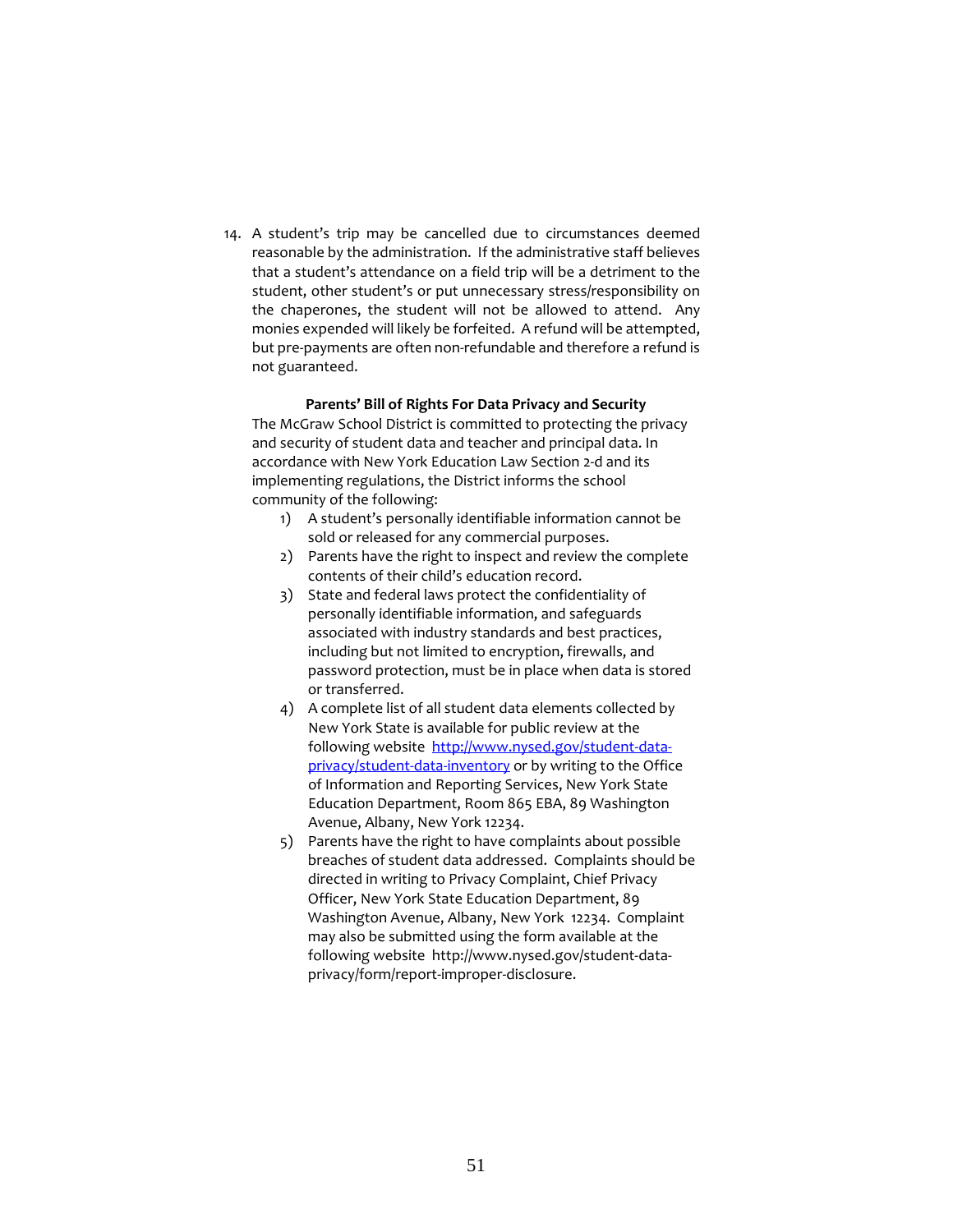*\*\*The McGraw Central School District reserves the right to update codes and policies as needed throughout the school year. These updates will be initiated following Board approval and/or public hearing.*

# **Emergency Closing**

Emergency closing of school within the district may be necessary during the school year particularly due to ice or snow storms. Such information will be announced over the following radio/television stations:

# **Radio/Television**

| Cayuga Radio Group:                                               |  |
|-------------------------------------------------------------------|--|
| 96.7 The Vine; Itoolconic Rock; Lite Rock 97.3; Pure Oldies 94.1; |  |
| Q Country 103.7; Rewind 107.7; The Buzzer 96.3; WHCU News Talk    |  |
| 870 AM; Z95.5                                                     |  |

**School Messenger is also available with your phone number that is associated with School Tool.** 

# **Alma Mater**

When the first red beams of sunrise Dawn the eastern sky Stands our noble Alma Mater Neath the hilltops high. Lift the chorus; speed it onward Loud our praises call. Hail to thee, our Alma Mater, Hail, O Hail, McGraw!

Tune: Far Above Cayuga's Waters

Maroon & White The Eagles

 **School Colors School Nickname**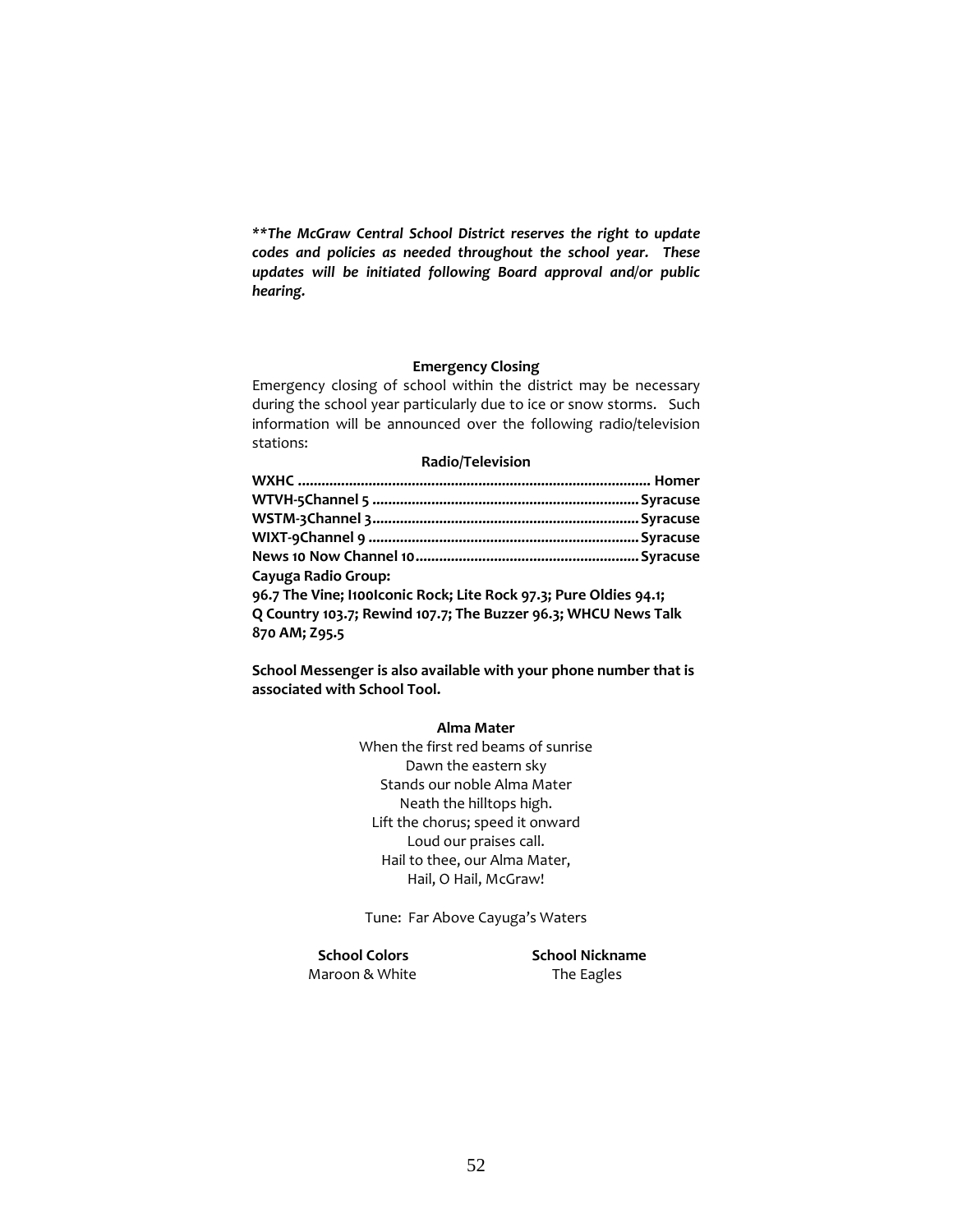| <b>Hall Passes</b> |                                                                                       |  |  |  |  |  |  |  |
|--------------------|---------------------------------------------------------------------------------------|--|--|--|--|--|--|--|
| Date               | <b>Destination</b><br><b>Issued By</b><br>Signed<br>$\overline{T}$ ime<br><b>Time</b> |  |  |  |  |  |  |  |
|                    |                                                                                       |  |  |  |  |  |  |  |
|                    |                                                                                       |  |  |  |  |  |  |  |
|                    |                                                                                       |  |  |  |  |  |  |  |
|                    |                                                                                       |  |  |  |  |  |  |  |
|                    |                                                                                       |  |  |  |  |  |  |  |
|                    |                                                                                       |  |  |  |  |  |  |  |
|                    |                                                                                       |  |  |  |  |  |  |  |
|                    |                                                                                       |  |  |  |  |  |  |  |
|                    |                                                                                       |  |  |  |  |  |  |  |
|                    |                                                                                       |  |  |  |  |  |  |  |
|                    |                                                                                       |  |  |  |  |  |  |  |
|                    |                                                                                       |  |  |  |  |  |  |  |
|                    |                                                                                       |  |  |  |  |  |  |  |
|                    |                                                                                       |  |  |  |  |  |  |  |
|                    |                                                                                       |  |  |  |  |  |  |  |
|                    |                                                                                       |  |  |  |  |  |  |  |
|                    |                                                                                       |  |  |  |  |  |  |  |
|                    |                                                                                       |  |  |  |  |  |  |  |
|                    |                                                                                       |  |  |  |  |  |  |  |
|                    |                                                                                       |  |  |  |  |  |  |  |
|                    |                                                                                       |  |  |  |  |  |  |  |
|                    |                                                                                       |  |  |  |  |  |  |  |
|                    |                                                                                       |  |  |  |  |  |  |  |
|                    |                                                                                       |  |  |  |  |  |  |  |
|                    |                                                                                       |  |  |  |  |  |  |  |
|                    |                                                                                       |  |  |  |  |  |  |  |
|                    |                                                                                       |  |  |  |  |  |  |  |
|                    |                                                                                       |  |  |  |  |  |  |  |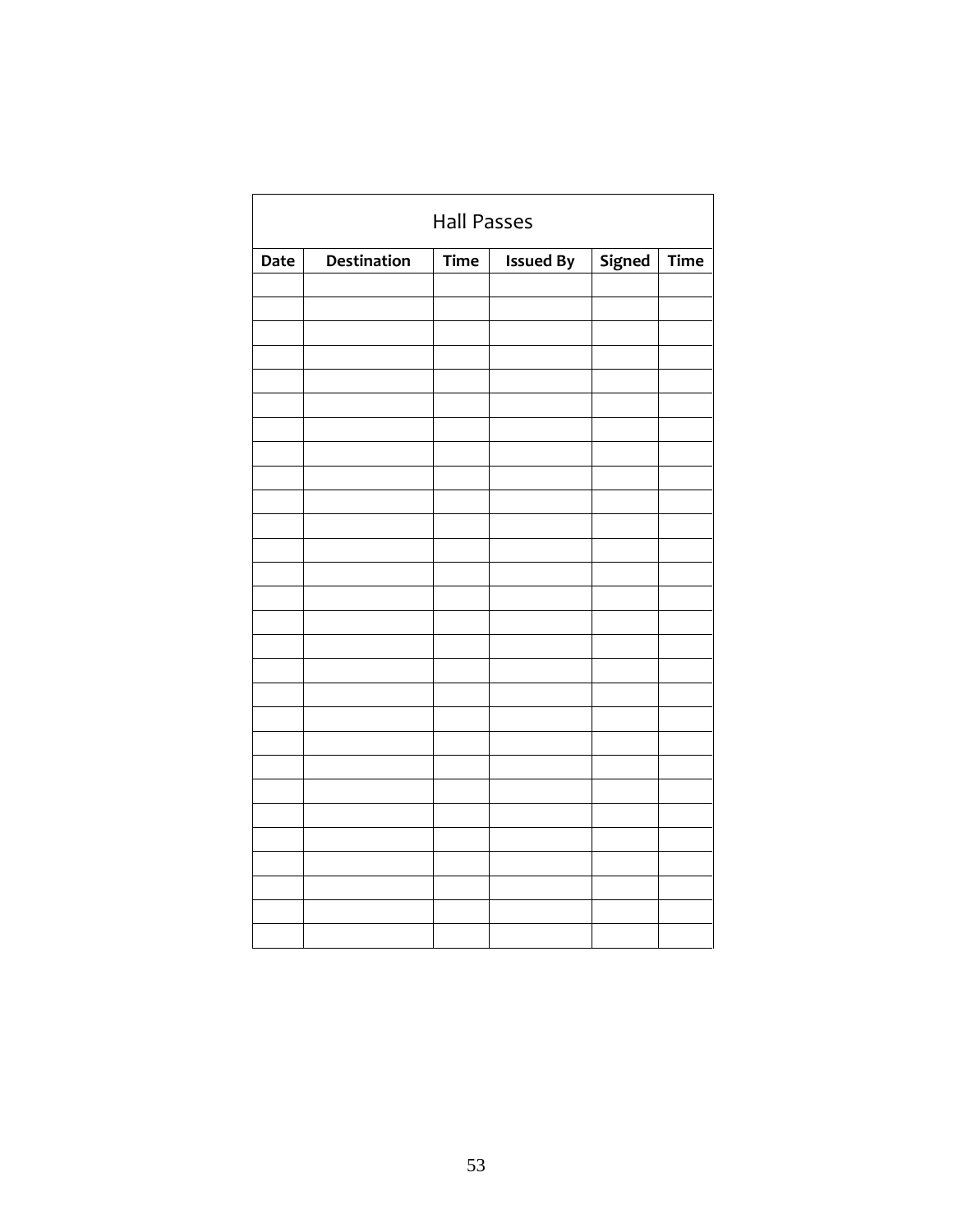|             | <b>Hall Passes</b>                                                             |  |  |  |  |  |  |  |
|-------------|--------------------------------------------------------------------------------|--|--|--|--|--|--|--|
| <b>Date</b> | Destination<br>Signed<br>$\overline{T}$ ime<br><b>Issued By</b><br><b>Time</b> |  |  |  |  |  |  |  |
|             |                                                                                |  |  |  |  |  |  |  |
|             |                                                                                |  |  |  |  |  |  |  |
|             |                                                                                |  |  |  |  |  |  |  |
|             |                                                                                |  |  |  |  |  |  |  |
|             |                                                                                |  |  |  |  |  |  |  |
|             |                                                                                |  |  |  |  |  |  |  |
|             |                                                                                |  |  |  |  |  |  |  |
|             |                                                                                |  |  |  |  |  |  |  |
|             |                                                                                |  |  |  |  |  |  |  |
|             |                                                                                |  |  |  |  |  |  |  |
|             |                                                                                |  |  |  |  |  |  |  |
|             |                                                                                |  |  |  |  |  |  |  |
|             |                                                                                |  |  |  |  |  |  |  |
|             |                                                                                |  |  |  |  |  |  |  |
|             |                                                                                |  |  |  |  |  |  |  |
|             |                                                                                |  |  |  |  |  |  |  |
|             |                                                                                |  |  |  |  |  |  |  |
|             |                                                                                |  |  |  |  |  |  |  |
|             |                                                                                |  |  |  |  |  |  |  |
|             |                                                                                |  |  |  |  |  |  |  |
|             |                                                                                |  |  |  |  |  |  |  |
|             |                                                                                |  |  |  |  |  |  |  |
|             |                                                                                |  |  |  |  |  |  |  |
|             |                                                                                |  |  |  |  |  |  |  |
|             |                                                                                |  |  |  |  |  |  |  |
|             |                                                                                |  |  |  |  |  |  |  |
|             |                                                                                |  |  |  |  |  |  |  |
|             |                                                                                |  |  |  |  |  |  |  |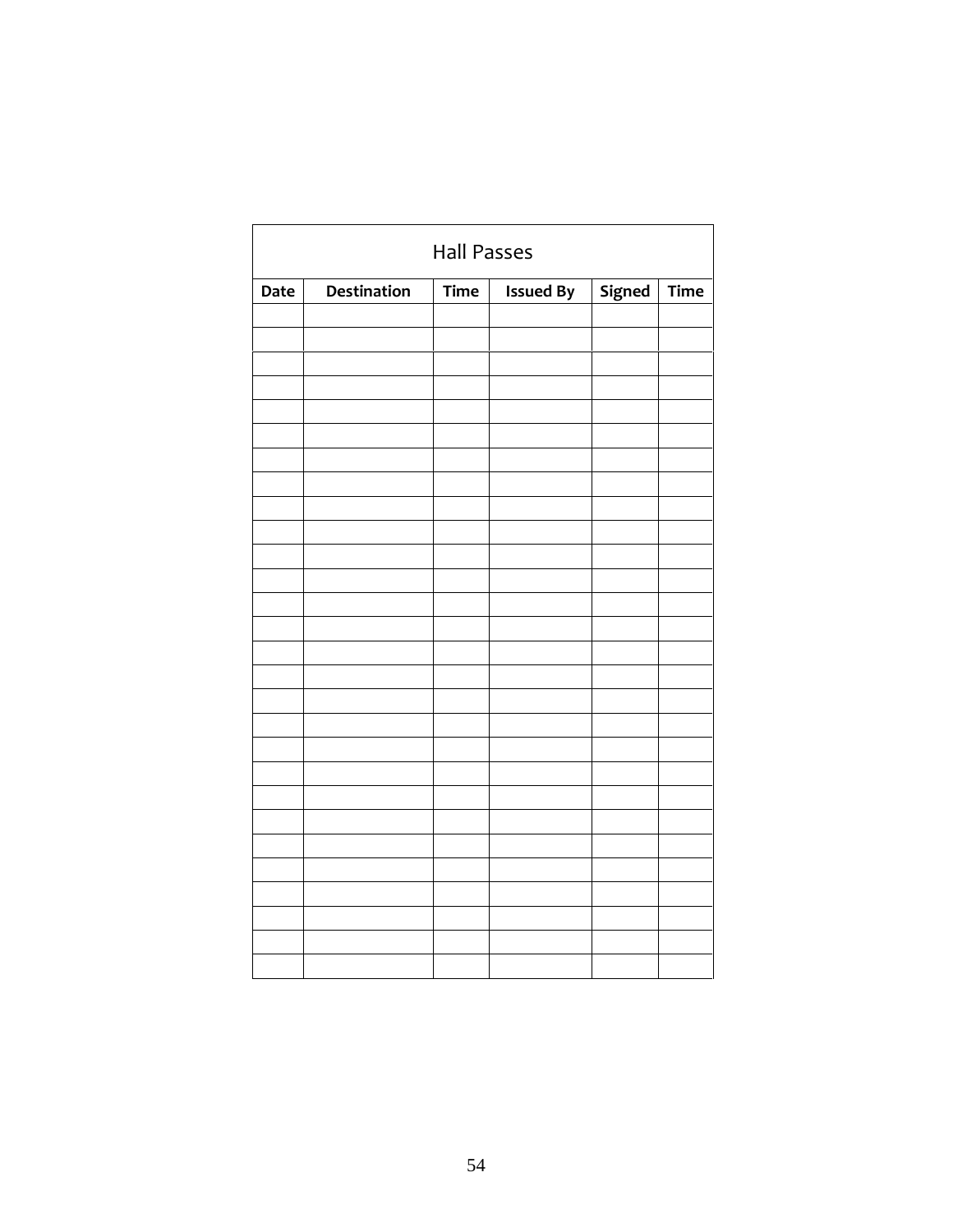| <b>Hall Passes</b> |                                                                         |  |  |  |  |  |  |  |
|--------------------|-------------------------------------------------------------------------|--|--|--|--|--|--|--|
| Date               | <b>Destination</b><br>Signed<br>Time<br><b>Issued By</b><br><b>Time</b> |  |  |  |  |  |  |  |
|                    |                                                                         |  |  |  |  |  |  |  |
|                    |                                                                         |  |  |  |  |  |  |  |
|                    |                                                                         |  |  |  |  |  |  |  |
|                    |                                                                         |  |  |  |  |  |  |  |
|                    |                                                                         |  |  |  |  |  |  |  |
|                    |                                                                         |  |  |  |  |  |  |  |
|                    |                                                                         |  |  |  |  |  |  |  |
|                    |                                                                         |  |  |  |  |  |  |  |
|                    |                                                                         |  |  |  |  |  |  |  |
|                    |                                                                         |  |  |  |  |  |  |  |
|                    |                                                                         |  |  |  |  |  |  |  |
|                    |                                                                         |  |  |  |  |  |  |  |
|                    |                                                                         |  |  |  |  |  |  |  |
|                    |                                                                         |  |  |  |  |  |  |  |
|                    |                                                                         |  |  |  |  |  |  |  |
|                    |                                                                         |  |  |  |  |  |  |  |
|                    |                                                                         |  |  |  |  |  |  |  |
|                    |                                                                         |  |  |  |  |  |  |  |
|                    |                                                                         |  |  |  |  |  |  |  |
|                    |                                                                         |  |  |  |  |  |  |  |
|                    |                                                                         |  |  |  |  |  |  |  |
|                    |                                                                         |  |  |  |  |  |  |  |
|                    |                                                                         |  |  |  |  |  |  |  |
|                    |                                                                         |  |  |  |  |  |  |  |
|                    |                                                                         |  |  |  |  |  |  |  |
|                    |                                                                         |  |  |  |  |  |  |  |
|                    |                                                                         |  |  |  |  |  |  |  |
|                    |                                                                         |  |  |  |  |  |  |  |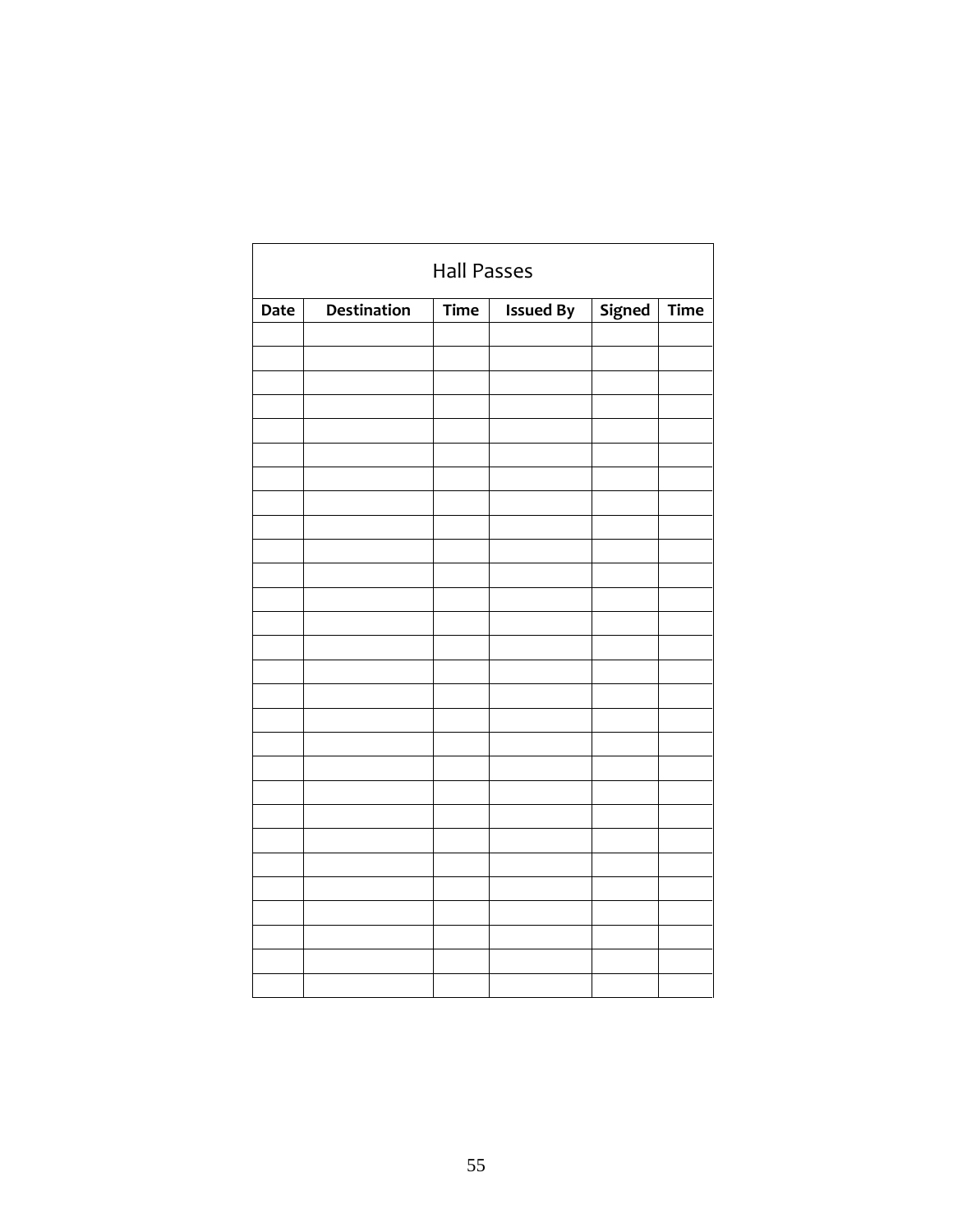| <b>Hall Passes</b> |                                                                         |  |  |  |  |  |  |  |
|--------------------|-------------------------------------------------------------------------|--|--|--|--|--|--|--|
| Date               | <b>Destination</b><br>Signed<br>Time<br><b>Issued By</b><br><b>Time</b> |  |  |  |  |  |  |  |
|                    |                                                                         |  |  |  |  |  |  |  |
|                    |                                                                         |  |  |  |  |  |  |  |
|                    |                                                                         |  |  |  |  |  |  |  |
|                    |                                                                         |  |  |  |  |  |  |  |
|                    |                                                                         |  |  |  |  |  |  |  |
|                    |                                                                         |  |  |  |  |  |  |  |
|                    |                                                                         |  |  |  |  |  |  |  |
|                    |                                                                         |  |  |  |  |  |  |  |
|                    |                                                                         |  |  |  |  |  |  |  |
|                    |                                                                         |  |  |  |  |  |  |  |
|                    |                                                                         |  |  |  |  |  |  |  |
|                    |                                                                         |  |  |  |  |  |  |  |
|                    |                                                                         |  |  |  |  |  |  |  |
|                    |                                                                         |  |  |  |  |  |  |  |
|                    |                                                                         |  |  |  |  |  |  |  |
|                    |                                                                         |  |  |  |  |  |  |  |
|                    |                                                                         |  |  |  |  |  |  |  |
|                    |                                                                         |  |  |  |  |  |  |  |
|                    |                                                                         |  |  |  |  |  |  |  |
|                    |                                                                         |  |  |  |  |  |  |  |
|                    |                                                                         |  |  |  |  |  |  |  |
|                    |                                                                         |  |  |  |  |  |  |  |
|                    |                                                                         |  |  |  |  |  |  |  |
|                    |                                                                         |  |  |  |  |  |  |  |
|                    |                                                                         |  |  |  |  |  |  |  |
|                    |                                                                         |  |  |  |  |  |  |  |
|                    |                                                                         |  |  |  |  |  |  |  |
|                    |                                                                         |  |  |  |  |  |  |  |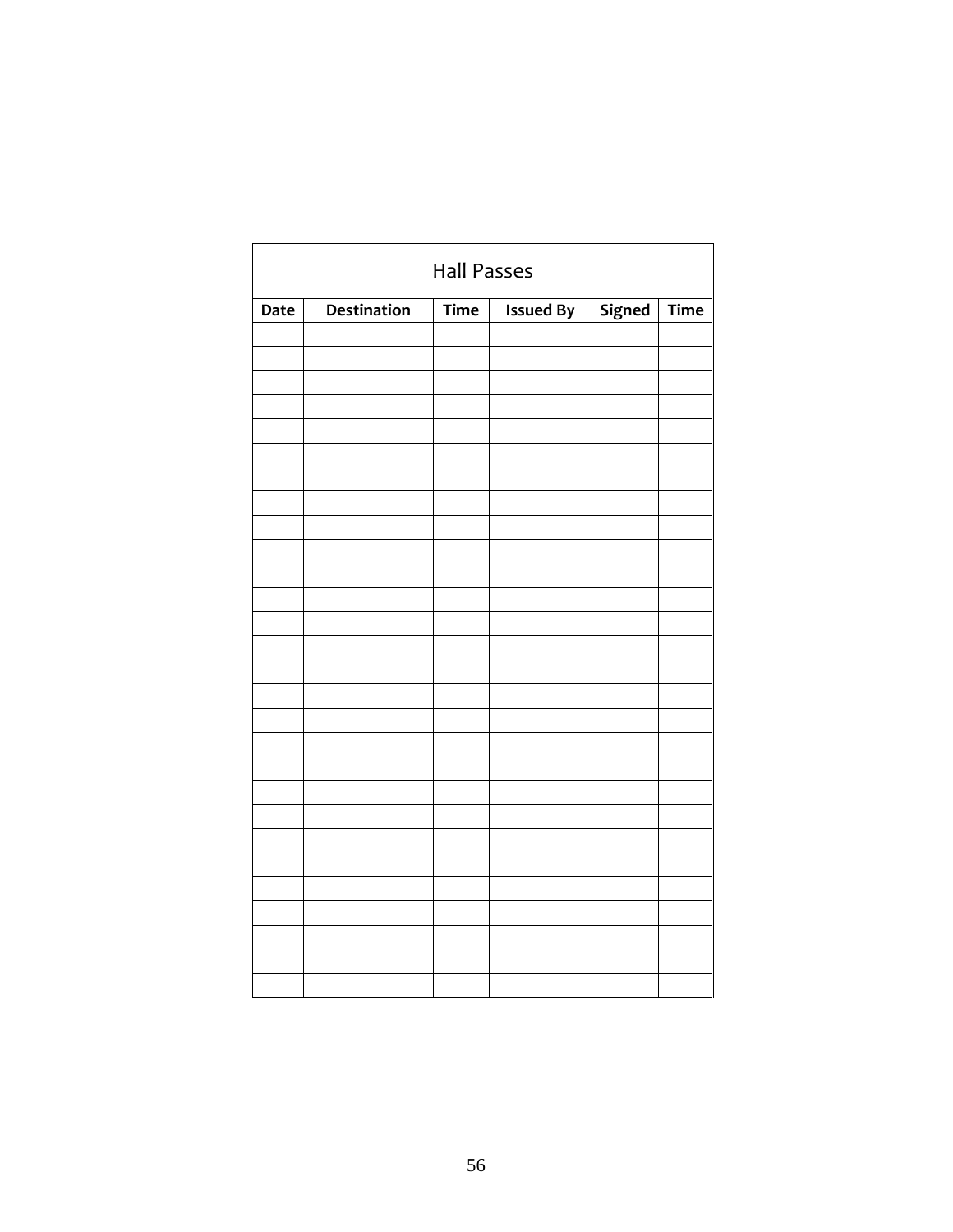| <b>Hall Passes</b> |                                                                  |  |  |  |  |  |  |  |
|--------------------|------------------------------------------------------------------|--|--|--|--|--|--|--|
| Date               | Destination<br>Signed<br>Time<br><b>Issued By</b><br><b>Time</b> |  |  |  |  |  |  |  |
|                    |                                                                  |  |  |  |  |  |  |  |
|                    |                                                                  |  |  |  |  |  |  |  |
|                    |                                                                  |  |  |  |  |  |  |  |
|                    |                                                                  |  |  |  |  |  |  |  |
|                    |                                                                  |  |  |  |  |  |  |  |
|                    |                                                                  |  |  |  |  |  |  |  |
|                    |                                                                  |  |  |  |  |  |  |  |
|                    |                                                                  |  |  |  |  |  |  |  |
|                    |                                                                  |  |  |  |  |  |  |  |
|                    |                                                                  |  |  |  |  |  |  |  |
|                    |                                                                  |  |  |  |  |  |  |  |
|                    |                                                                  |  |  |  |  |  |  |  |
|                    |                                                                  |  |  |  |  |  |  |  |
|                    |                                                                  |  |  |  |  |  |  |  |
|                    |                                                                  |  |  |  |  |  |  |  |
|                    |                                                                  |  |  |  |  |  |  |  |
|                    |                                                                  |  |  |  |  |  |  |  |
|                    |                                                                  |  |  |  |  |  |  |  |
|                    |                                                                  |  |  |  |  |  |  |  |
|                    |                                                                  |  |  |  |  |  |  |  |
|                    |                                                                  |  |  |  |  |  |  |  |
|                    |                                                                  |  |  |  |  |  |  |  |
|                    |                                                                  |  |  |  |  |  |  |  |
|                    |                                                                  |  |  |  |  |  |  |  |
|                    |                                                                  |  |  |  |  |  |  |  |
|                    |                                                                  |  |  |  |  |  |  |  |
|                    |                                                                  |  |  |  |  |  |  |  |
|                    |                                                                  |  |  |  |  |  |  |  |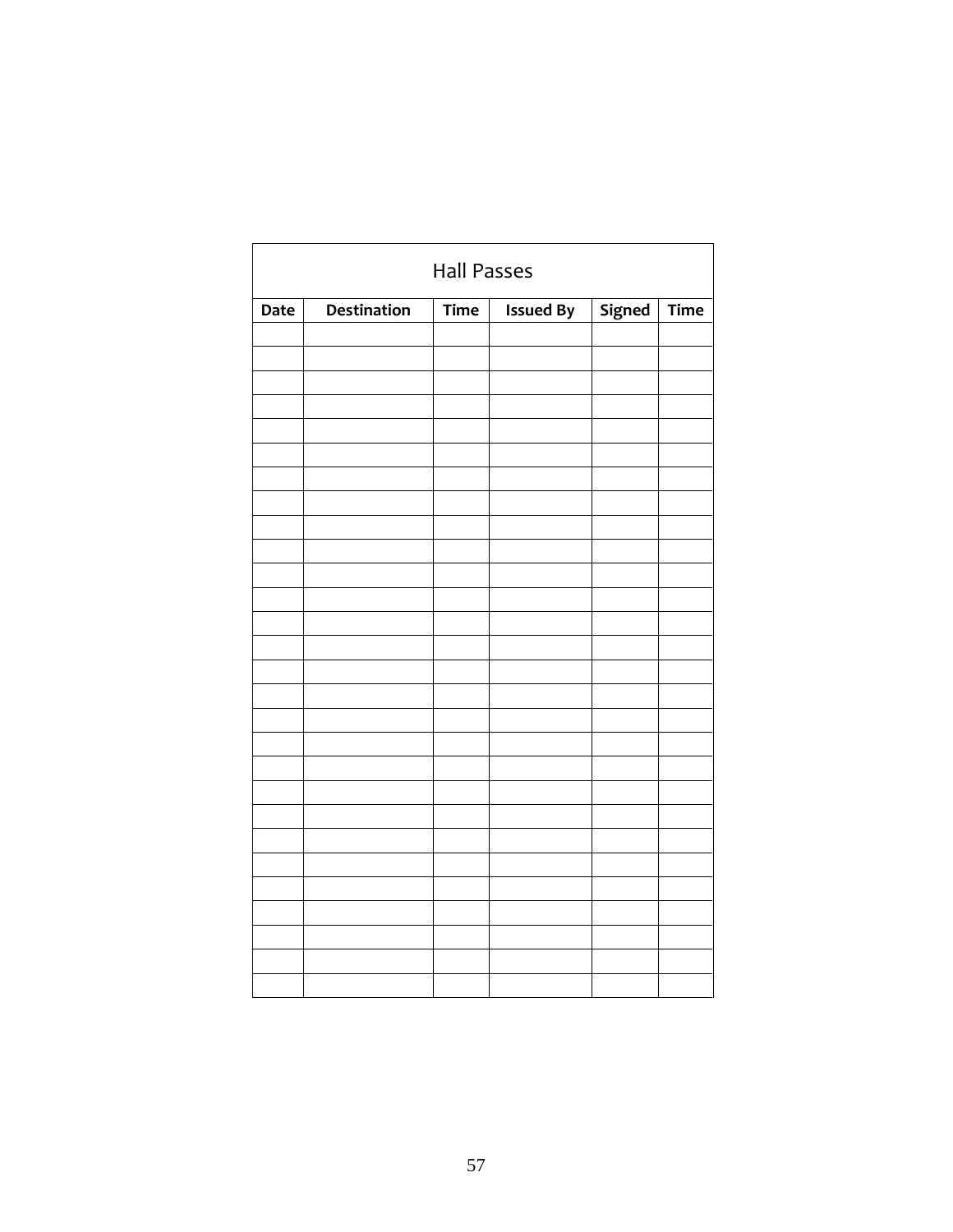| <b>Hall Passes</b> |                                                                         |  |  |  |  |  |  |  |
|--------------------|-------------------------------------------------------------------------|--|--|--|--|--|--|--|
| Date               | <b>Destination</b><br>Signed<br>Time<br><b>Issued By</b><br><b>Time</b> |  |  |  |  |  |  |  |
|                    |                                                                         |  |  |  |  |  |  |  |
|                    |                                                                         |  |  |  |  |  |  |  |
|                    |                                                                         |  |  |  |  |  |  |  |
|                    |                                                                         |  |  |  |  |  |  |  |
|                    |                                                                         |  |  |  |  |  |  |  |
|                    |                                                                         |  |  |  |  |  |  |  |
|                    |                                                                         |  |  |  |  |  |  |  |
|                    |                                                                         |  |  |  |  |  |  |  |
|                    |                                                                         |  |  |  |  |  |  |  |
|                    |                                                                         |  |  |  |  |  |  |  |
|                    |                                                                         |  |  |  |  |  |  |  |
|                    |                                                                         |  |  |  |  |  |  |  |
|                    |                                                                         |  |  |  |  |  |  |  |
|                    |                                                                         |  |  |  |  |  |  |  |
|                    |                                                                         |  |  |  |  |  |  |  |
|                    |                                                                         |  |  |  |  |  |  |  |
|                    |                                                                         |  |  |  |  |  |  |  |
|                    |                                                                         |  |  |  |  |  |  |  |
|                    |                                                                         |  |  |  |  |  |  |  |
|                    |                                                                         |  |  |  |  |  |  |  |
|                    |                                                                         |  |  |  |  |  |  |  |
|                    |                                                                         |  |  |  |  |  |  |  |
|                    |                                                                         |  |  |  |  |  |  |  |
|                    |                                                                         |  |  |  |  |  |  |  |
|                    |                                                                         |  |  |  |  |  |  |  |
|                    |                                                                         |  |  |  |  |  |  |  |
|                    |                                                                         |  |  |  |  |  |  |  |
|                    |                                                                         |  |  |  |  |  |  |  |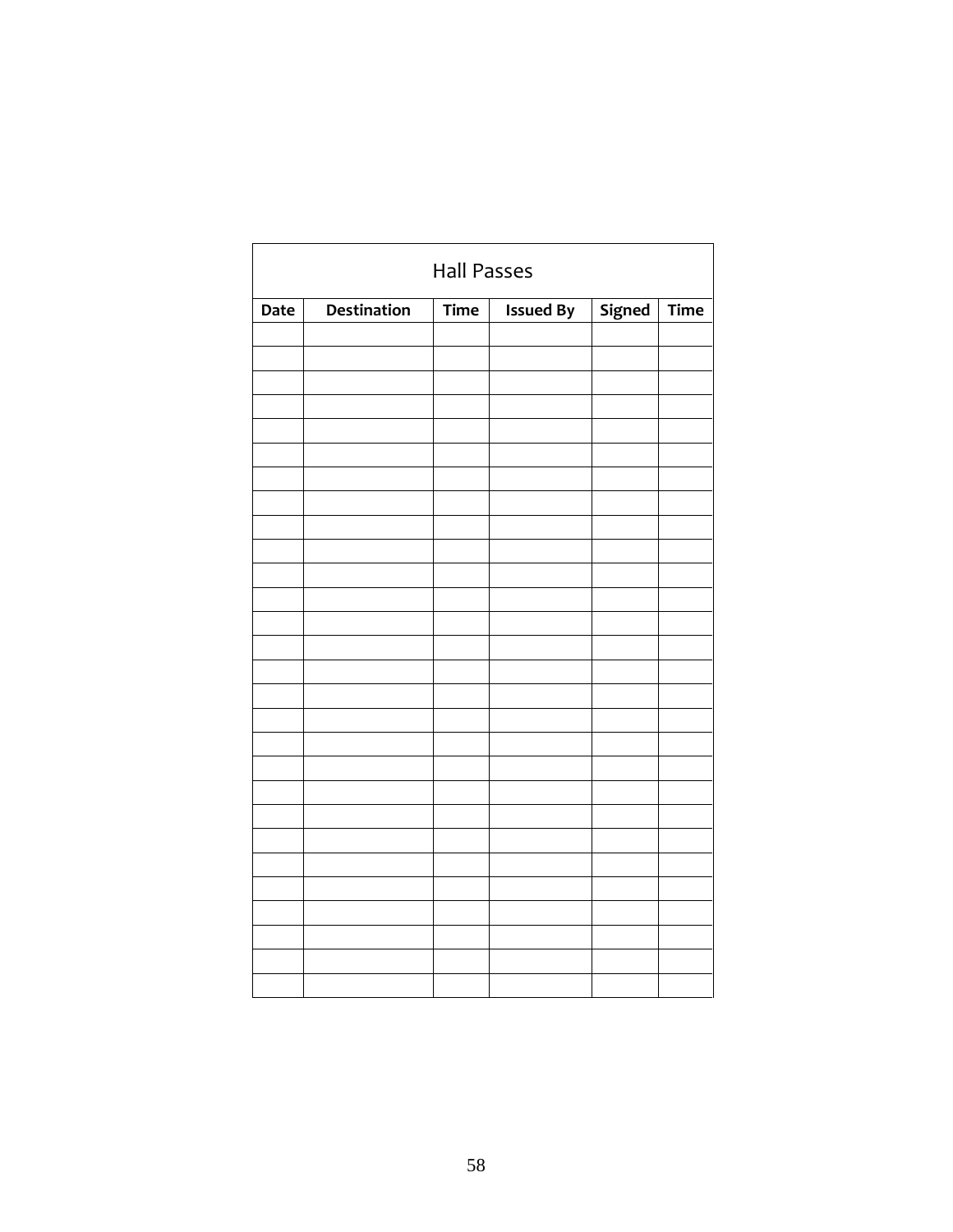| <b>Hall Passes</b> |                                                                         |  |  |  |  |  |  |  |
|--------------------|-------------------------------------------------------------------------|--|--|--|--|--|--|--|
| Date               | <b>Destination</b><br>Signed<br>Time<br><b>Issued By</b><br><b>Time</b> |  |  |  |  |  |  |  |
|                    |                                                                         |  |  |  |  |  |  |  |
|                    |                                                                         |  |  |  |  |  |  |  |
|                    |                                                                         |  |  |  |  |  |  |  |
|                    |                                                                         |  |  |  |  |  |  |  |
|                    |                                                                         |  |  |  |  |  |  |  |
|                    |                                                                         |  |  |  |  |  |  |  |
|                    |                                                                         |  |  |  |  |  |  |  |
|                    |                                                                         |  |  |  |  |  |  |  |
|                    |                                                                         |  |  |  |  |  |  |  |
|                    |                                                                         |  |  |  |  |  |  |  |
|                    |                                                                         |  |  |  |  |  |  |  |
|                    |                                                                         |  |  |  |  |  |  |  |
|                    |                                                                         |  |  |  |  |  |  |  |
|                    |                                                                         |  |  |  |  |  |  |  |
|                    |                                                                         |  |  |  |  |  |  |  |
|                    |                                                                         |  |  |  |  |  |  |  |
|                    |                                                                         |  |  |  |  |  |  |  |
|                    |                                                                         |  |  |  |  |  |  |  |
|                    |                                                                         |  |  |  |  |  |  |  |
|                    |                                                                         |  |  |  |  |  |  |  |
|                    |                                                                         |  |  |  |  |  |  |  |
|                    |                                                                         |  |  |  |  |  |  |  |
|                    |                                                                         |  |  |  |  |  |  |  |
|                    |                                                                         |  |  |  |  |  |  |  |
|                    |                                                                         |  |  |  |  |  |  |  |
|                    |                                                                         |  |  |  |  |  |  |  |
|                    |                                                                         |  |  |  |  |  |  |  |
|                    |                                                                         |  |  |  |  |  |  |  |